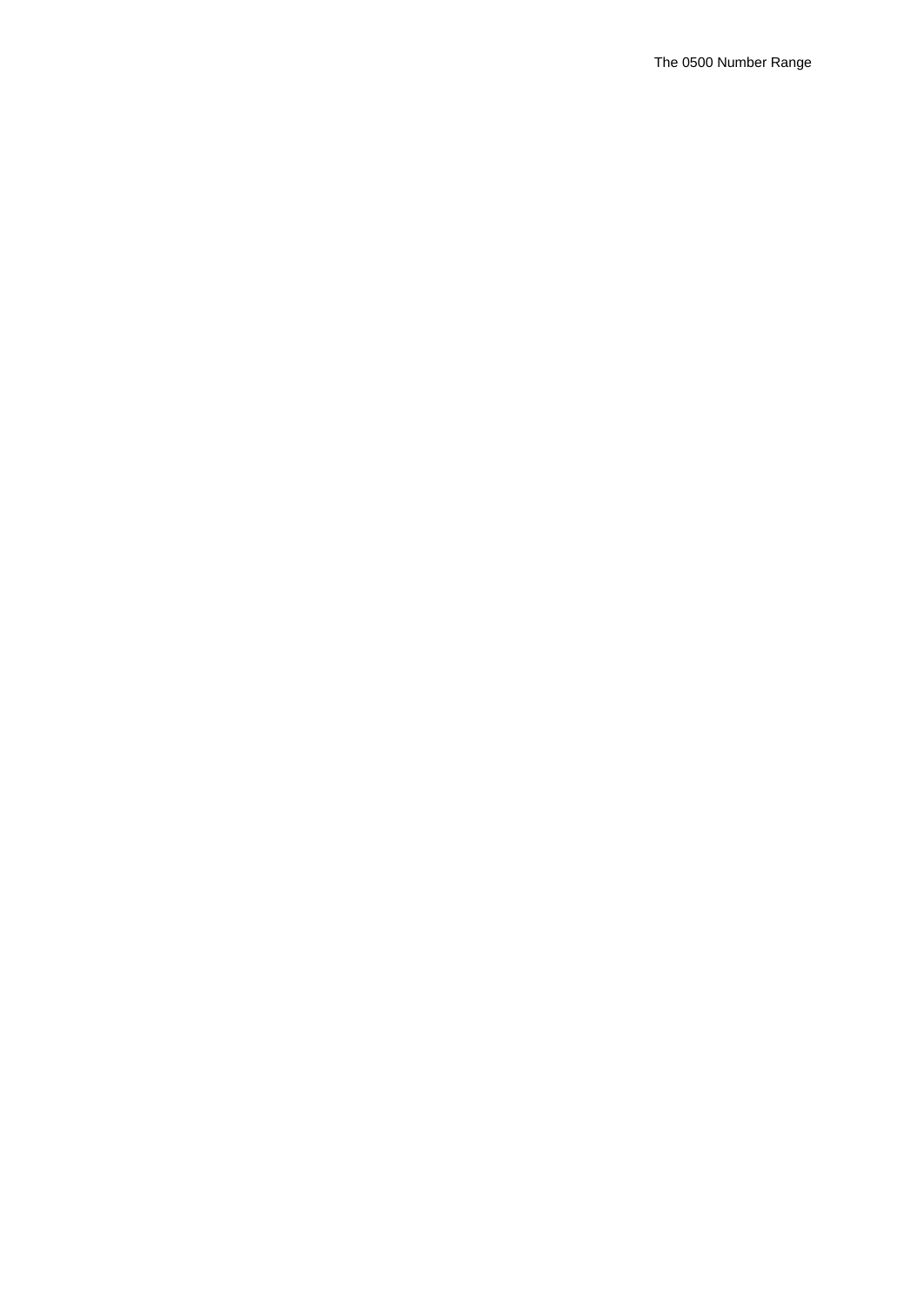# **Contents**

| <b>Sections</b> |                                                                                                                  | Page |
|-----------------|------------------------------------------------------------------------------------------------------------------|------|
| 1               | Summary                                                                                                          | 3    |
| $\overline{2}$  | Withdrawal basis and implementation approach                                                                     | 5    |
| 3               | Legal framework                                                                                                  | 23   |
| Annexes         |                                                                                                                  | Page |
| 1               | Responding to this consultation                                                                                  | 34   |
| $\overline{2}$  | Ofcom's consultation principles                                                                                  | 36   |
| 3               | Consultation response cover sheet                                                                                | 37   |
| 4               | <b>Consultation questions</b>                                                                                    | 39   |
| 5               | List of respondents to the October 2012 consultation                                                             | 40   |
| 6               | List of sources                                                                                                  | 41   |
| 7               | Glossary                                                                                                         | 42   |
| 8               | Notification of proposed modifications to the provisions of the<br>Numbering Plan under section 60(3) of the Act | 44   |
| 9               | Notification of proposed modifications to the provisions of<br>numbering application form S8                     | 48   |
|                 |                                                                                                                  |      |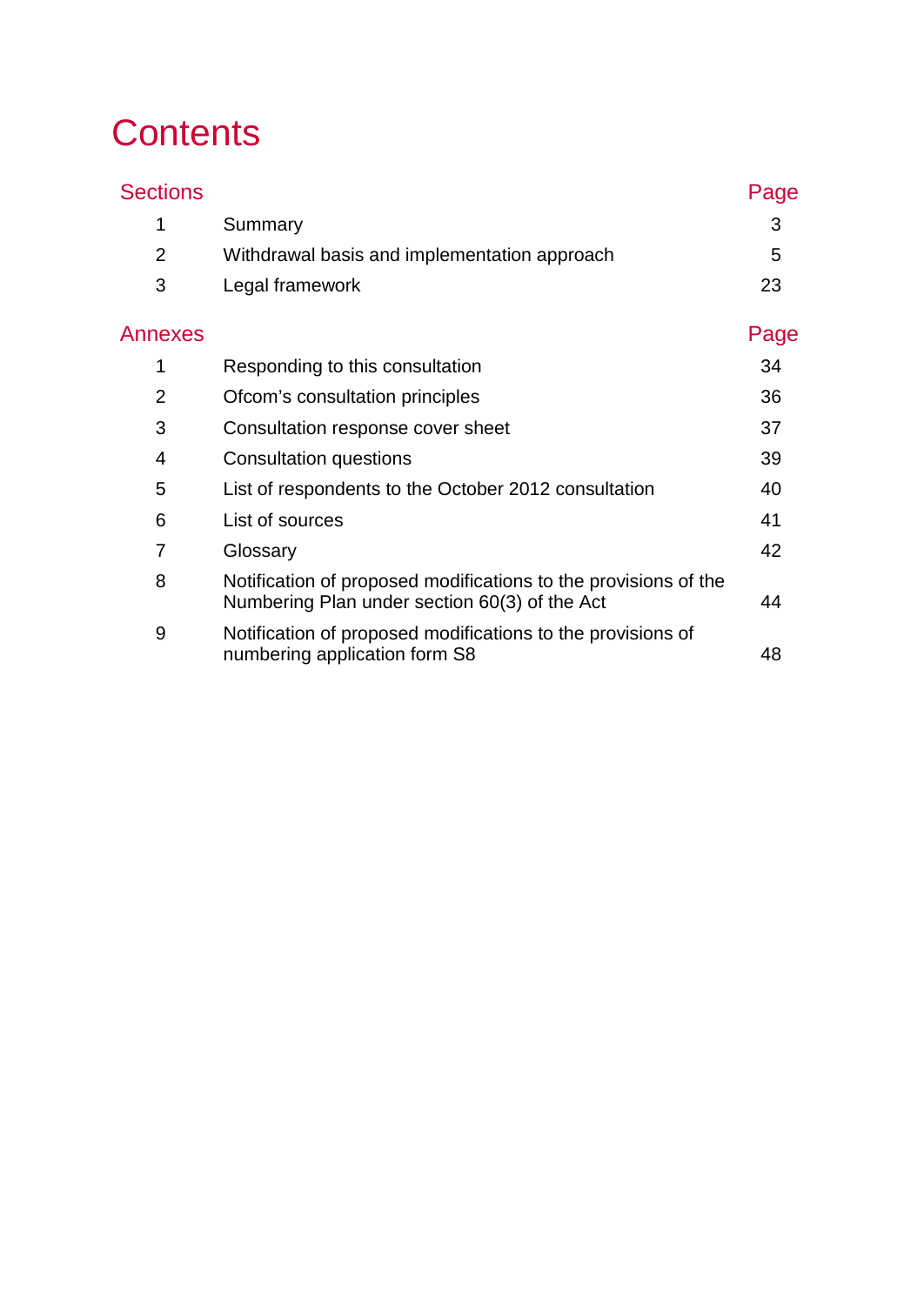### **Section 1**

## <span id="page-3-0"></span>**Summary**

## **Introduction**

- [1](#page-3-1).1 This consultation concerns 0500 Freephone numbers<sup>1</sup> and Ofcom's proposal to withdraw this number range from use. Our proposal, if implemented, will affect communications providers ('CPs') and service providers ('SPs') that currently use 0500 numbers. The 0500 range has been closed to new allocations since 1997-98.
- 1.2 On 23 October 2012 we published a consultation in which we proposed the withdrawal of the 0500 number range ('October [2](#page-3-2)012 consultation').<sup>2</sup> This was part of our programme of work to address concerns we had identified in the provision of non-geographic call services ('NGCS'). In response to stakeholder comments on the proposed approach for this withdrawal we have decided to reconsult on an alternative approach which would allow a migration path to a dedicated alternative 080 sub-range for users of affected 0500 numbers.
- 1.3 In the October 2012 consultation we set out the history and current market context of the 0500 number range, the legal framework governing its provision and operation, and our assessment of the policy options available for the future of the 0500 range: to maintain the status quo; to align 0500 with 080 as free-to-caller when 080 becomes free-to-caller;<sup>[3](#page-3-3)</sup> to cap charges to 0500 numbers from mobile phones; and to withdraw the 0500 range.
- 1.4 We explained that withdrawing the 0500 range was our preferred policy option because we considered that, on balance, this would offer the greatest net benefit: reducing consumer confusion, securing best use of telephone numbers and enhancing the clarity and simplicity of the new regime (080) for the benefit of consumers and businesses. The consultation invited stakeholders to comment on our assessment criteria for the analysis of options for 0500, the analysis itself, the proposal to withdraw as well as issues of implementation.
- 1.5 We noted in the October 2012 consultation that, in assessing options for the 0500 range, we had assumed that our preferred option for the 080 range would be implemented, namely that the 080 range would be made free-to-caller by all CPs; if we did not implement those proposals for 080, our proposals for 0500 may need to change and we would review our proposals for 0500 to determine if they should be revised or be subject to further analysis.<sup>[4](#page-3-4)</sup> However, this uncertainty has now been resoved in our final NGCS statement ('2013 NGCS statement'), published on 12 December 2013, where we have required that calls to 080 and 116 numbers be freeto-caller from 26 June 2015.

<span id="page-3-1"></span> $1$  A Freephone number is one that is reached free of charge to the customer, except where a charge is notified at the start of the call, i.e. through a pre-call announcement ('PCA'). At present, Freephone numbers are generally free to call from fixed lines but commonly charged from mobiles.

<span id="page-3-2"></span> $3$  Available at  $\frac{http://stakeholders.ofcom.org.uk/consultations/0500-number-range/}{$ <br> $3$  A free-to-caller number means one that is accessed at no charge to the customer (including from

<span id="page-3-3"></span>payphones). In April 2013, we published a policy position and consultation on NGCS in which we said that our preferred policy position for the 080 range is to change its designation from Freephone to free-to-caller.

<span id="page-3-4"></span>October 2012 consultation, paragraph 5.11, page 24.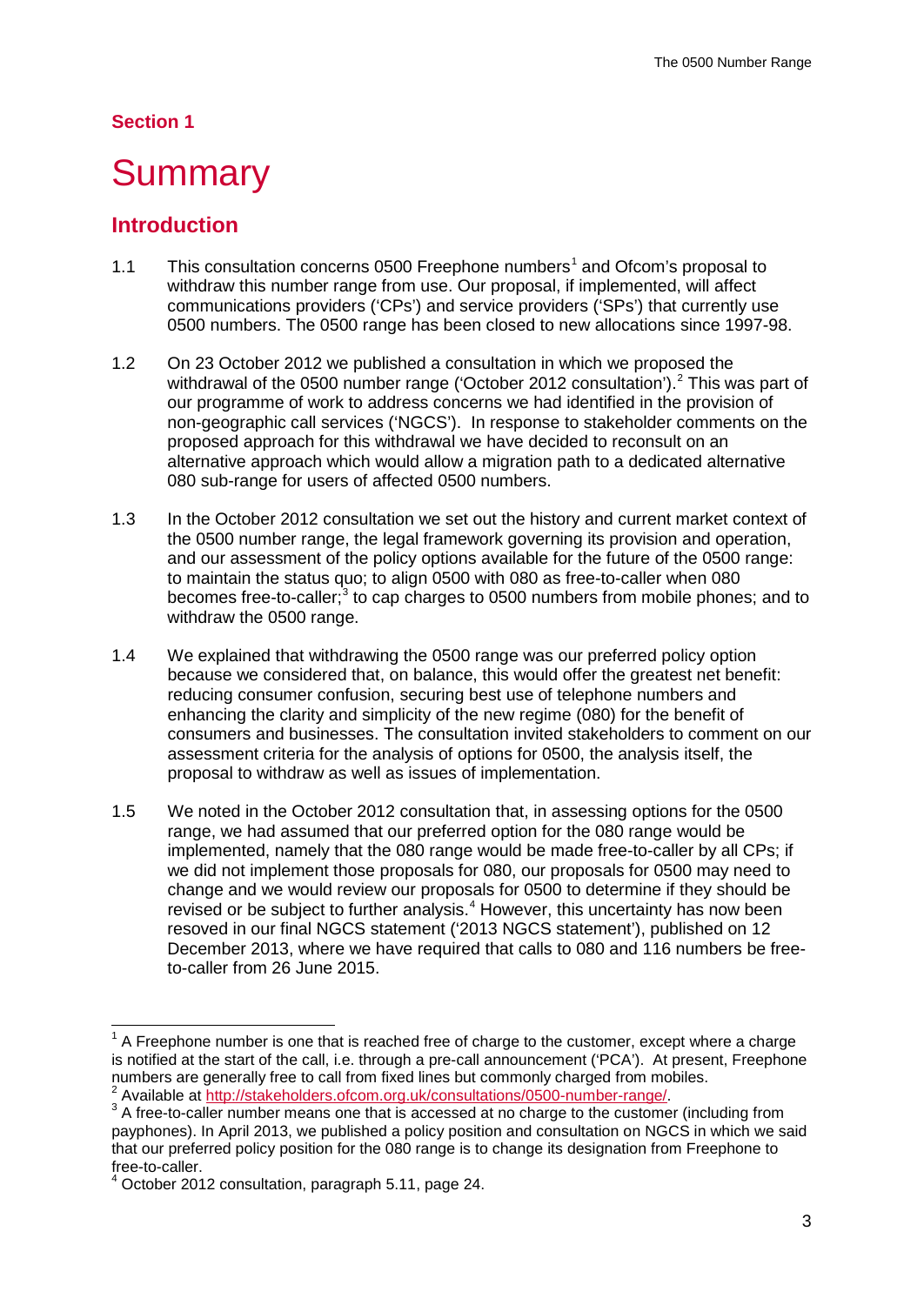## **Reasons for a further consultation**

- 1.6 In the light of specific concerns raised by respondents to our October 2012 consultation, we are proposing a revised approach to the means by which any withdrawal of the 0500 range would be implemented. Specifically, we are now proposing to open a sub-range within the 080 range which will provide a migration path for SPs currently using 0500 numbers who may wish to take up this opportunity. We are consulting on two alternative migration paths – 080 50 and 080 85 – and seek stakeholders' views on the most suitable option.
- 1.7 In proposing this approach for the withdrawal of the 0500 range we would rely on Ofcom's power to withdraw allocated numbers for the purposes of a numbering reorganisation, which is set out in section 61(2)(c) of the Communications Act 2003 ('the Act'), rather than alternative grounds ennumerated in section 61 of the Act under which the withdrawal of telephone numbers is authorised. Our detailed analysis of our powers to withdraw telephone numbers, as set out in sections 61 and 62 of the Act, is presented in section 3 of this document, together with our reasons for considering that the legal tests for exercising the specific power in section 61(2)(c) of the Act would be satisfied in this case.
- 1.8 In addition, we set out with this consultation our proposed modifications to: (i) the Numbering Plan, and (ii) the numbering application forms, which are required to give effect to the proposed withdrawal of the 0500 range and the numbering reorganisation that would accompany this withdrawal.

## **Next steps**

1.9 This consultation will close on 31 January 2014. After we have duly considered stakeholders' responses to this consultation and the responses we received to the October 2012 consultation on the various options for the 0500 range, we will publish a final decision on the future of the range.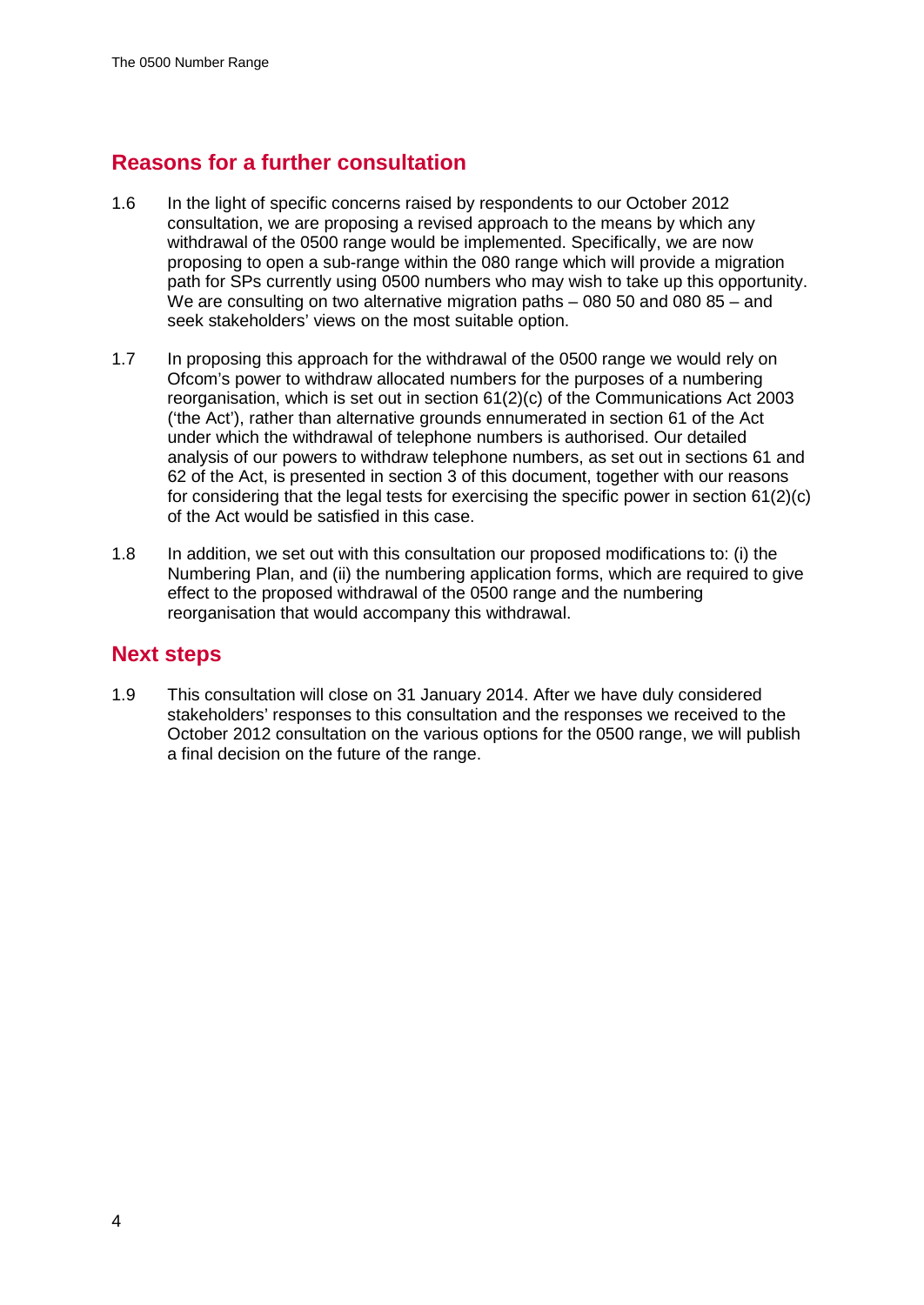## **Section 2**

# <span id="page-5-0"></span>Withdrawal basis and implementation approach

- 2.1 In this section we have summarised what we said in the October 2012 consultation about the 0500 range, including our preferred option of withdrawing this range, and the implementation of our preferred option.
- 2.2 We have also presented the views of respondents to our October 2012 consultation on the two specific issues which are the subject of this second consultation, namely: (i) the legal basis of a withdrawal of 0500 telephone numbers, and (ii) the implementation of such a withdrawal. We have then set out our response to those views including our new proposals.
- 2.3 In their responses to the October 2012 consultation, stakeholders also commented on other issues: the market context; Ofcom's numbering precedents; the criteria applied by Ofcom to assess policy options for 0500; Ofcom's cost-benefit analysis of the proposed withdrawal of the 0500 range; and the meaning of "best and most efficient use of numbers". We will respond in full to stakeholders' views on these issues in our statement setting out our decision on the 0500 range.

## **What we said in the October 2012 consultation**

## **Summary of the market context of the 0500 range**

- 2.4 Section 3 of the October 2012 consultation set out our findings concerning the market context for any decision about 0500 numbers. The data were obtained from a number of sources, which we cited there. In this sub-section we present a selection of the most important points.
- 2.5 Seen in the context of the UK market for non-geographic calls, the 0500 market is extremely small and in decline,<sup>[5](#page-5-1)</sup> with less than  $[\times]$  [ $\le$ ] of the number range in use. The size of the market is constrained by the fact that the 0500 range has been closed since 1997-98 (i.e. not open to new allocations).<sup>[6](#page-5-2)</sup> Vodafone (C&WW)<sup>[7](#page-5-3)</sup> advised us that the number of SPs using 0500 numbers has dropped from  $[\times]$   $[\times]$  in 2007 to  $[\times] [\times]$  by June 2012, a drop of 19% – this includes those that have ported to other operators.<sup>[8](#page-5-4)</sup> In other words,  $[\times] [\times]$  SPs left the 0500 range in the five years to 2012. Vodafone (C&WW) said that this data should be considered  $[\times]$  [ $\times$ ].<sup>[9](#page-5-5)</sup> Similarly, BT

<span id="page-5-1"></span><sup>&</sup>lt;sup>5</sup> The 0500 range can, in theory, accommodate 10<sup>6</sup> (1m) numbers. But, as of October 2012, only [ $\ge$ ] [ $\ge$ ] numbers were recorded in Vodafone (C&WW)'s Intelligent Network, the network routeing system which is used to route calls to non-geographic numbers.<br><sup>6</sup> Email from Justin Hornby (Vodafone(C&WW)) to Samir Prakash (Ofcom), 11 September 2012.

<span id="page-5-2"></span>Vodafone (C&WW) informed us that " $[\times]$   $[\times]$ ". In response to a formal information request from Ofcom in July 2012, Vodafone (C&WW) noted, with reference to the 0500 range:  $[\times]$   $[\times]$ Cable & Wireless Worldwide (C&WW), the range holder for 0500, was acquired by Vodafone in July

<span id="page-5-3"></span><sup>2012.</sup> Ofcom's discussion (after July 2012) with Vodafone about the 0500 range has been with the unit that was formerly C&WW, we refer to it as "Vodafone (C&WW)" in this document.<br><sup>8</sup> Vodafone (C&WW)'s 17 August 2012 response to Ofcom's 16 July 2012 s.135 information request.

<span id="page-5-5"></span><span id="page-5-4"></span> $8$  Ofcom's own survey of 35 SPs on the 0500 range revealed that a quarter of them were no longer using the range – see paragraphs 3.16-3.17 below.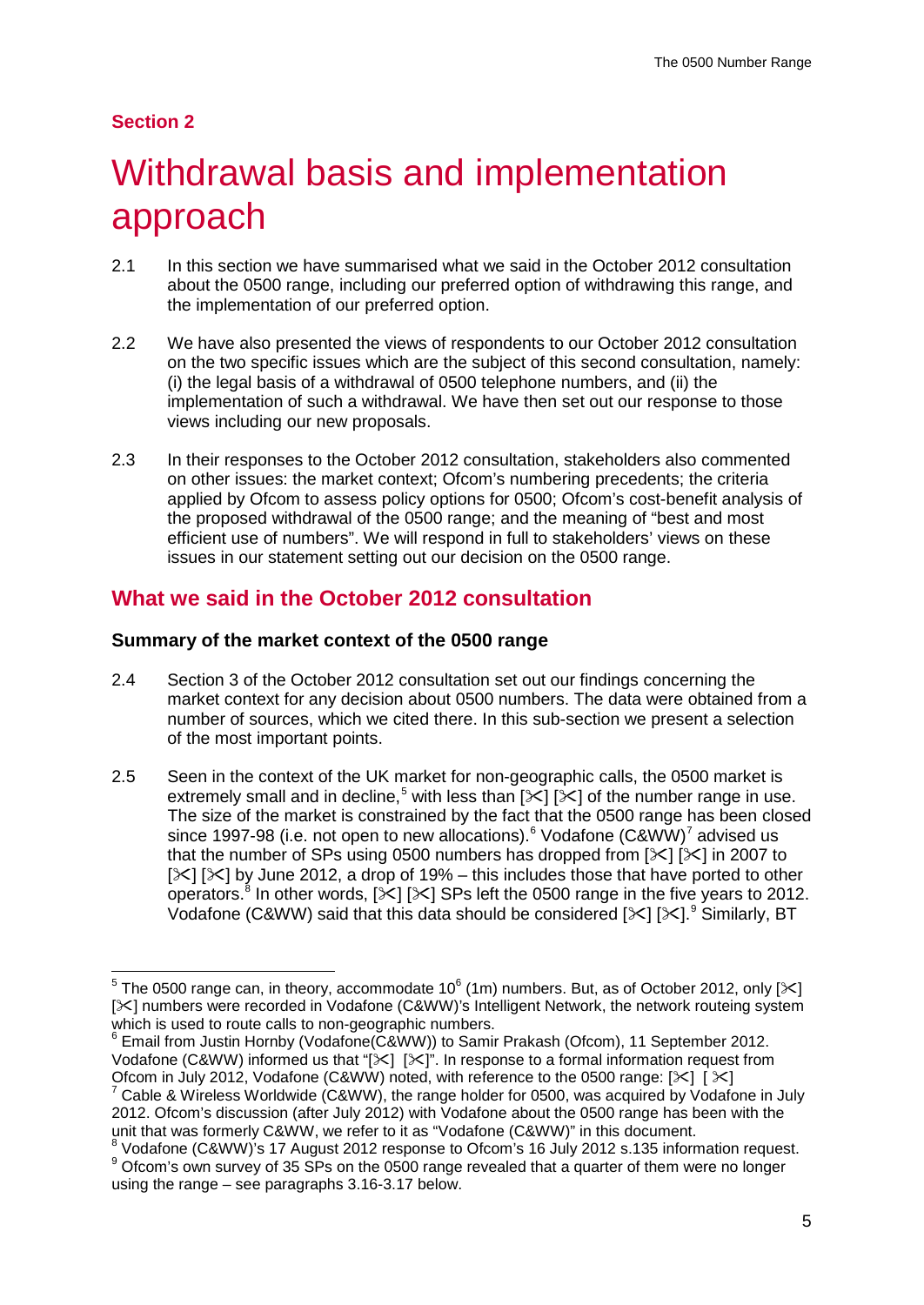advised us that the number of 0500 SPs that it hosted had dropped from  $[\times] [\times]$  in 20[10](#page-6-0) to  $[\times] [\times]$  in end-June 2012, a drop of 18%.<sup>10</sup>

- 2.6 Vodafone (C&WW) provided Ofcom with a list of several SPs on the 0500 range.<sup>[11](#page-6-1)</sup> Only a very small proportion of these matched the description used by Ofcom of 'socially important services' in the April 2012 consultation on non-geographic number services ('the April 20[12](#page-6-2) NGCS consultation').<sup>12</sup> While recognising the limitations of the sample size, we noted that if we were to treat the list from Vodafone (C&WW) as representative, it would suggest that about 4% of SPs on the 0500 range offered 'socially important services'. As part of our research into 0500 SPs, we contacted a number of these 'socially important' SPs between June and August 2012. Some of them said they no longer operated 0500 numbers, which may suggest that the number of 'socially important' SPs actively using the 0500 range could be even lower than our 4% estimate.
- 2.7 The volume of calls to 0500 numbers is low. As can be seen in Tables 2.1 and 2.2 below, the volume of calls to 0500 numbers is a very small percentage of the volume of calls to 080 numbers. Specifically, in 2010 and 2011, the volume of calls to 0500 numbers terminated by Vodafone (C&WW) represented no more than  $[\times] [\times]$  of the volume of calls it terminated to 080 numbers. At BT, the equivalent figure was  $[\times]$ [ $\angle$ ]. Also, on both the BT and Vodafone (C&WW) networks, 0500 is among the least likely non-geographic number ranges to be called by consumers. Almost all of this traffic results from calls to just a few dozen numbers. According to BT, the percentage of call volume attributable to the top 30 0500 SPs that it hosted (selected by call volume) in 2011 was  $[\times]$   $[\times]$ .<sup>[13](#page-6-3)</sup> The equivalent figure for Vodafone (C&WW) was [ $\mathcal{K}$ ] [ $\mathcal{K}$ ].<sup>[14](#page-6-4)</sup> Therefore, a very large proportion of the total 0500 call volume today is generated by calls to a very small number of SPs.

| C&WW                                                  |      | 03  | 0500 | 080        | 0844/3             | 0845 | 0870 | 0871/2/<br>3 | 09  | 118 |
|-------------------------------------------------------|------|-----|------|------------|--------------------|------|------|--------------|-----|-----|
| Call volume<br>terminated<br>(millions of<br>minutes) | 2010 | [≫] | ו≫]  | [≻]        | $\left[\gg\right]$ | [≻]  | [≻]  | $[\times]$   | [≻  | [≻] |
|                                                       | 2011 | [≻] | ו≫]  | $[\times]$ | $\mathbb{R}$       | [≫ן  | [≻]  | $\mathbb{R}$ | [≻] | [≻] |

## **Table 2.1: Selected non-geographic call volumes terminated by Vodafone (C&WW)**

| BT.                                                   |      | 03                     | 0500 | 080        | 0844/3     | 0845         | 0870 | 0871/2/<br>3 | 09  | 118        |
|-------------------------------------------------------|------|------------------------|------|------------|------------|--------------|------|--------------|-----|------------|
| Call volume<br>terminated<br>(millions of<br>minutes) | 2010 | $\mathbb{R}$           | [⊁3  | $[\times]$ | $[\times]$ | $\mathbb{K}$ | [≻]  | $[\times]$   | [≻  | [≻]        |
|                                                       | 2011 | $\mathsf{I}\mathsf{X}$ | [≻]  | $[\times]$ | [≻]        | [≫ן          | [≻]  | [≻]          | [≻] | $[\times]$ |

2.8 With respect to call charges for 0500 calls, we noted that while fixed-line providers do not charge for calls to Freephone numbers, most mobile operators did charge for

<span id="page-6-1"></span><span id="page-6-0"></span><sup>&</sup>lt;sup>10</sup> BT's 27 July 2012 response to Ofcom's 16 July 2012 s.135 information request.<br><sup>11</sup> Email from Justin Hornby (Vodafone (C&WW)) to Elizabeth Gannon (Ofcom), 17 January 2012.<br><sup>12</sup> April 2012 NGCS consultation, Part A, p

<span id="page-6-2"></span>

<span id="page-6-3"></span>

<span id="page-6-4"></span>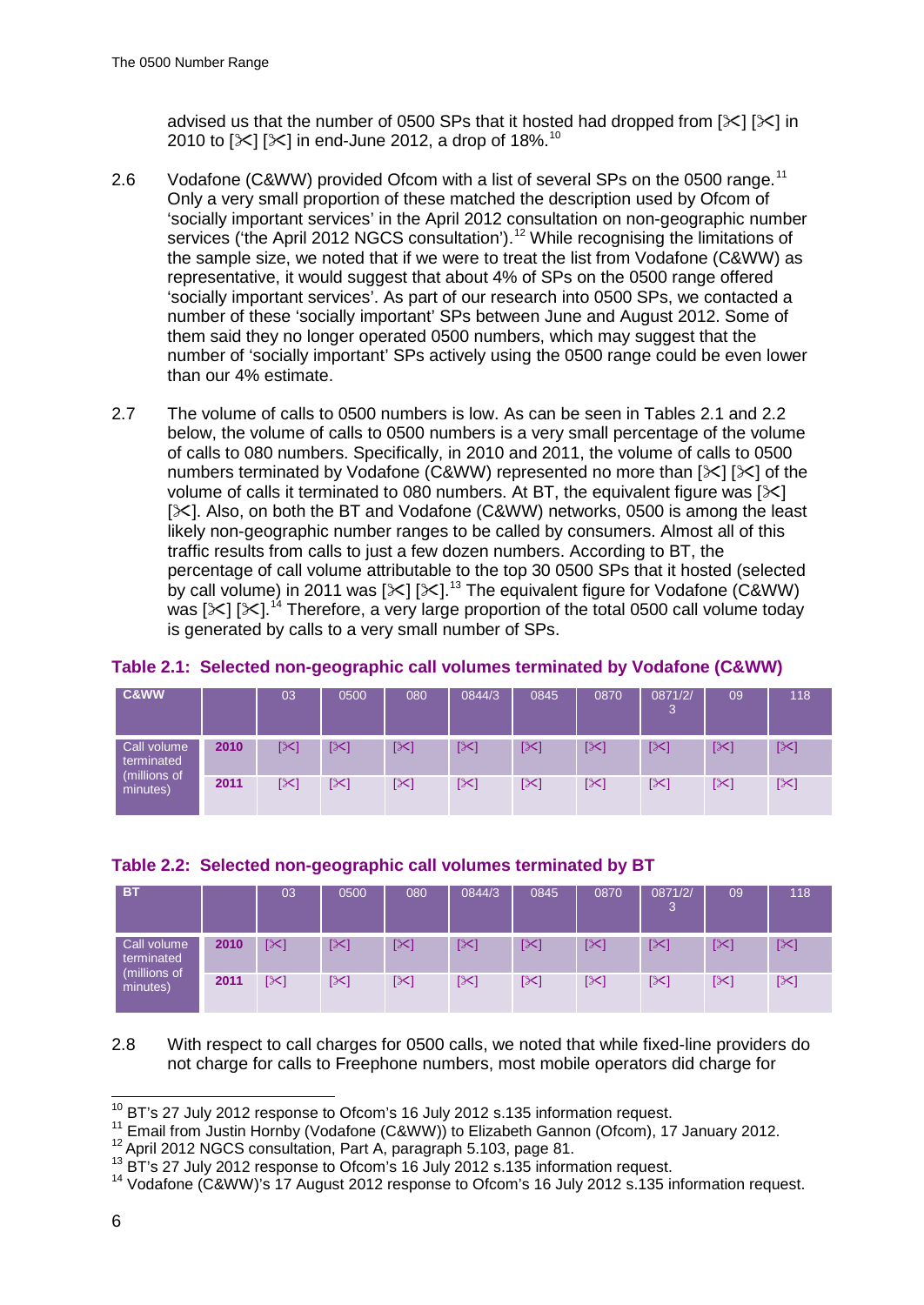such calls.<sup>[15](#page-7-0)</sup> We were not aware of any SP on the 0500 range for which all or most mobile OCPs do not levy a charge for calls, i.e. where the SP has negotiated, directly or indirectly, to have those charges zero-rated. We noted that it was possible that some mobile OCPs charged calls to 0500 numbers differently from calls to 080 numbers; however, based on a sample of mobile tariffs examined in September 2012, we concluded that mobile OCPs price 0500 calls the same way they do 080 calls.

- 2.9 Consumer research commissioned by Ofcom in July 2012, and reported in the October 2012 consultation, pointed strongly to very poor consumer awareness and understanding of the 0500 range – both in absolute terms and compared to most other non-geographic number ranges. [16](#page-7-1) Our key findings were:
	- 2.9.1 15% of telephone users claimed to be aware of numbers starting with 0500. However, only 25% of those who said they were aware of 0500 numbers could identify them as Freephone. Therefore, overall 4% of people with telephones were aware of and understood that 0500 numbers were Freephone.
	- 2.9.2 This level of claimed awareness was significantly lower than that for other number ranges. For example, 57% of consumers claimed to be aware of 080 numbers and 36% for 01 and 02 (geographic numbers). 75% of telephone users either said they had not heard of 0500 numbers or felt unable to give an opinion on how expensive or inexpensive it was to call a 0500 number. This was in comparison to 23% who said this for the price of calling 0800 numbers.
	- 2.9.3 Only 6% said they knew how much it costs to call 0500 numbers (though this does not imply their perception was correct); for 0800, the number was 55%.
- 2.10 In the October 2012 consultation, we provided our findings from our interviews with a sample of 35 SPs with 0500 numbers.<sup>[17](#page-7-2)</sup> We noted that these SPs were drawn from a diverse set of industries (including financial services, consumer goods, industrial products and 'socially useful' charities) and a range of organisational sizes (from under 100 staff to over 10,000).<sup>[18](#page-7-3)</sup> We also noted that we contacted a majority of those SPs who collectively accounted for a majority of 0500 call volumes.<sup>[19](#page-7-4)</sup> Our aim was to understand their use of 0500 numbers, the importance of these numbers to their operations and their views on the options we were considering for 0500 numbers.[20](#page-7-5) Our main findings were as follows:

<span id="page-7-1"></span><span id="page-7-0"></span><sup>&</sup>lt;sup>15</sup> October 2012 consultation, paragraphs 3.20-3.22, page 17.<br><sup>16</sup> A sample of 2.219 16+ adults was interviewed in the UK. Of these, 2,144 said they used a mobile telephone or had a landline telephone within their homes (97% of the overall sample). These respondents constituted the standard base of the research and are referred to as 'telephone users' in the report of the survey, which was published at the same time as the October 2012 consultation and is available at: http://stakeholders.ofcom.org.uk/binaries/research/telecoms-research/omnibus-<br>survey2012.pdf

<span id="page-7-2"></span> $\frac{17}{18}$  October 2012 consultation, paragraphs 3.16-3.19, pages 14-16.<br><sup>18</sup> Contact information for these SPs was provided by Vodafone (C&WW) and BT.

<span id="page-7-3"></span> $19$  Based on 0500 call volume data for 2011 provided to Ofcom by Vodafone (C&WW) and BT.

<span id="page-7-5"></span><span id="page-7-4"></span> $20$  Options for 0500 are to leave it unchanged (such that it becomes different from 080 when 080 changes); to make it free to all callers; to make it a Maximum Mobile Price (MMP) range, which would make it a new type of number range; or, to withdraw the range completely.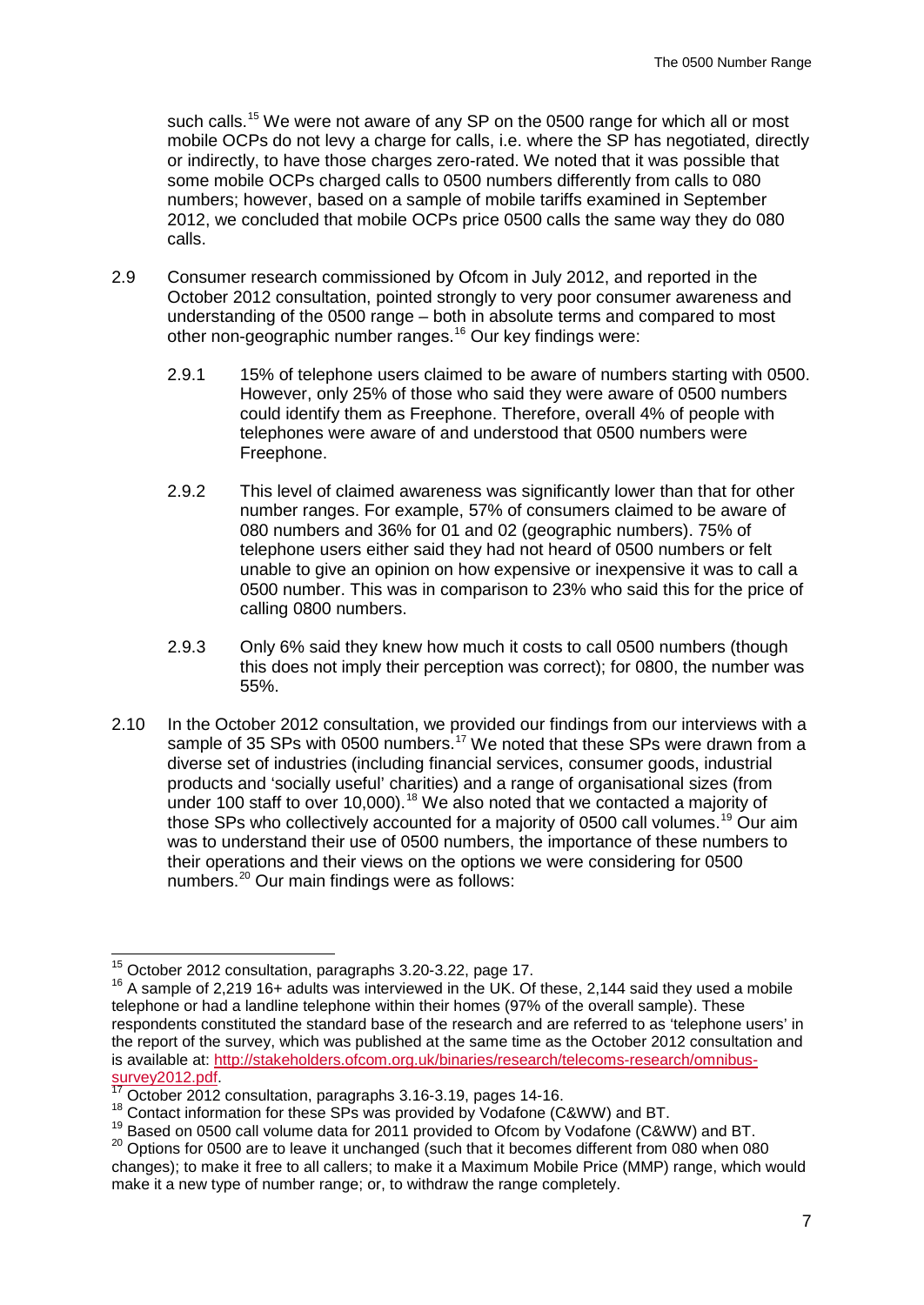- 2.10.1 Over a quarter of these SPs said they no longer operated 0500 numbers. The remaining findings were, therefore, based on those SPs who responded to our questions.
- 2.10.2 Most of these SPs advised us that incoming call volumes on their 0500 numbers were very small compared to their other telephone numbers. The majority said they have more 080 numbers and/or other non-geographic numbers than they do 0500 numbers.
- 2.10.3 The SPs said that the most important feature of 0500 numbers was that they were free to callers (landline callers at least). Most said that they were aware that 080 numbers were better recognised as Freephone by the public and the main reason they continued to operate their 0500 numbers was that they have had the numbers for a long time and had not experienced an immediate need to change them. A few SPs indicated that were considering giving up their 0500 numbers within a year.
- 2.10.4 Some SPs said they offer their callers a geographic number alternative, which would fall within free call bundles offered to mobile users unlike current Freephone numbers. This is because, these SPs said, their callers believed SPs were profiting through charges paid by consumers for calling their Freephone numbers from mobiles. Almost all these SPs said that the fact that present-day Freephone was not free to all callers, particularly mobile callers, was a significant weakness in the UK's Freephone system. These SPs said they would welcome intervention to make Freephone simpler, clearer and truly free because that would reduce consumer suspicion – and such a change would be positive for their businesses.
- 2.11 With regard to our options for reforming 0500, we noted the following:  $21$ 
	- i) **Making 0500 free-to-caller:** Most SPs we asked favoured making the range free to all callers – as we had proposed for 080. This view remained the case if the cost to SPs increased by up to 2ppm per call with the free-to-caller option. These SPs said they wanted to keep services they currently offered through 0500 numbers as free as possible; i.e. if 0500 were made free to all callers, they would maintain their 0500 numbers – primarily because "doing nothing" in that scenario was the simplest option;
	- ii) **Making 0500 a 'maximum mobile price' ('MMP') range:** [22](#page-8-1) Only one SP supported this option. MMP was perceived as too complex to explain and communicate to consumers, and as carrying the risk of diluting or confusing the message about the simplification of the 080 range. A few SPs said there was a risk that an MMP 0500 range would be perceived as an inferior form of Freephone, or a different type of Freephone, and this could raise consumer suspicion about Freephone numbers generally:
	- iii) **Withdrawing the 0500 range:** The SPs we spoke to were not resistant to the 0500 range being withdrawn in principle provided:

 <sup>21</sup> October 2012 consultation, paragraphs 3.18, pages 15-16.

<span id="page-8-1"></span><span id="page-8-0"></span><sup>22</sup> A 'maximum mobile price' (or 'MMP') number range is one where a maximum price of zero is specified for fixed calls and a maximum price above zero for mobile calls. This means that SPs do not need to pay a higher wholesale origination payment to mobile OCPs, since any additional costs of mobile call origination can be recouped from mobile callers via the retail price of such calls.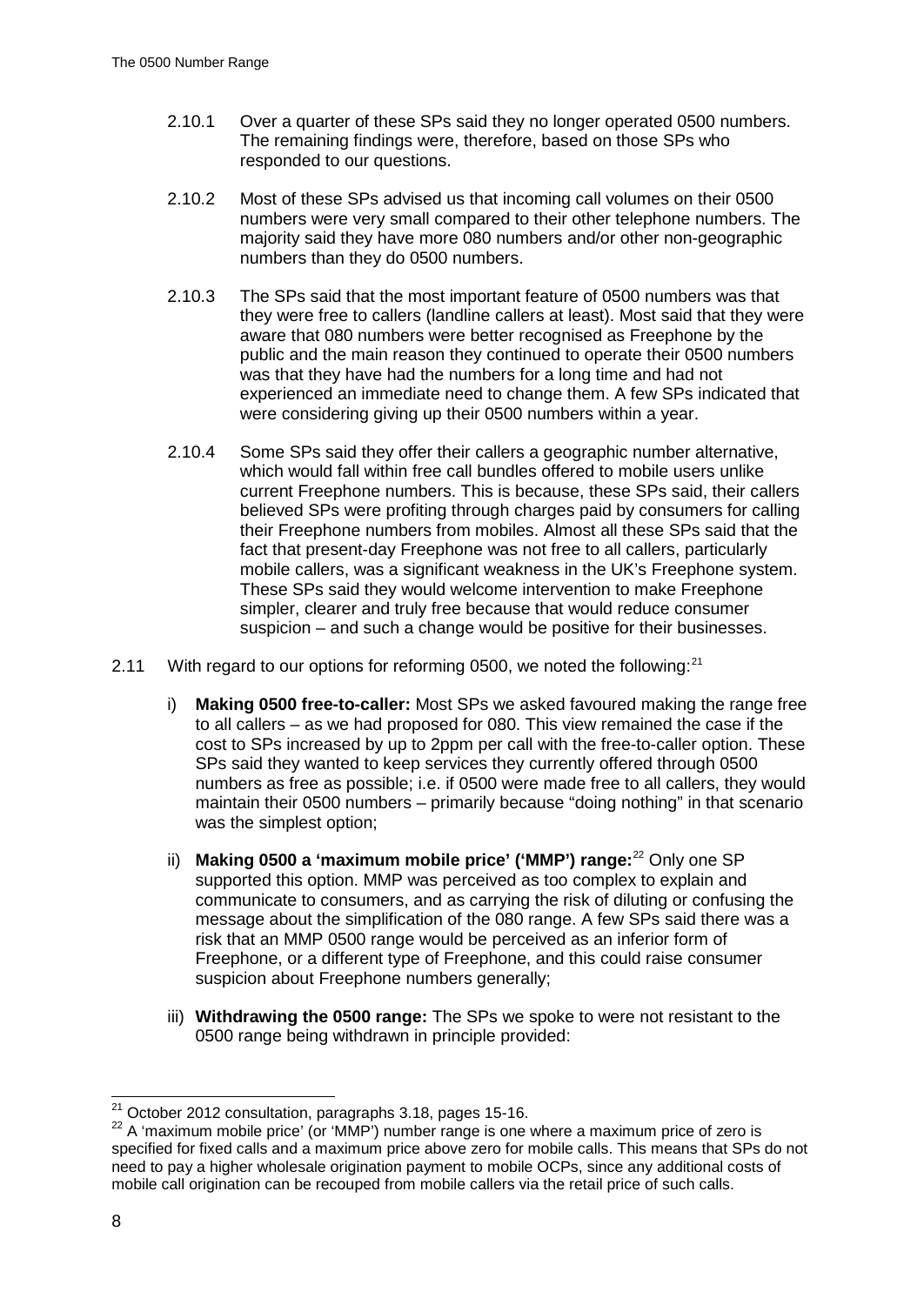- o they were given adequate time to prepare for the change: to enable them to inform customers and business partners, amend their literature and websites, etc.; and
- o the transition away from 0500 numbers was carried out in a way which minimised disruption to their incoming calls: e.g. by setting up auto-redirects or caller announcements on their expiring 0500 numbers so that callers were redirected to their active/live numbers.

Almost all agreed that disruption would be significantly mitigated by a longer transition period, i.e. two years or longer. If 0500 numbers were withdrawn, most said they would migrate their services to 080 numbers, either 080 numbers they already operated, or new ones.

## **Summary of Ofcom's analysis of options for the 0500 range and preferred option**

- 2.12 Section 5 of the October 2012 consultation presented our assessment of the options available for the 0500 range. We began by recalling our policy objectives in the wider context of our work on reviewing the NGCS market:<sup>[23](#page-9-0)</sup> "simplifying the nongeographic number ranges, making the pricing structures clearer to consumers and removing confusing and misleading inconsistencies".<sup>[24](#page-9-1)</sup>
- 2.13 We then set out the criteria by which we proposed to assess each option for 0500.<sup>[25](#page-9-2)</sup> To ensure a consistent analytical approach across our consideration of nongeographic number ranges, we used the same criteria for 0500 as we had used (in the April 2012 NGCS consultation) for other non-geographic number ranges: consumer price awareness; efficient prices; service quality, variety and innovation; access to socially important services; and regulatory burden. Additionally, given the unique history of the 0500 range as well as our policy objectives, we applied two other criteria: the impact of the option for 0500 on our preferred choice for the 080 range (namely, making 080 free-to-caller), and efficiency and the best use of telephone numbers.
- 2.14 We made clear that, in making our assessment, we were assuming that our preferred option for 080 would be implemented, namely that the 080 range would be made free-to-caller by all CPs.[26](#page-9-3) If we did not implement those proposals for 080, our proposals for 0500 may need to change. If that happened, we said we would review the proposals for 0500 to determine whether they should be revised or be subject to further analysis.
- 2.15 The four options for the 0500 range were:

<span id="page-9-1"></span><span id="page-9-0"></span> $^{23}$  October 2012 consultation, paragraphs 5.4-5.5, pages 22-23.<br><sup>24</sup> We said that an aim of our NGCS review is to make the pricing of calls to such numbers more intuitive for consumers. This means having number ranges which reflect well-defined purposes (that is, being for use for services for which there is demand), and that numbers are as clear and easily understandable to consumers as reasonably possible. We said we wanted to reduce the potential for confusion created by (i) similar-looking number ranges operating services with different price structures, and, conversely, (ii) different-looking ranges not having a distinct identity, in terms of<br>purpose and/or price.<br> $\frac{25}{25}$  Ostal as 2010 cancellation assessed a 5.0 5.11 assessed at a 2010 2010

 $5$  October 2012 consultation, paragraphs 5.9-5.11, pages 23-24.

<span id="page-9-3"></span><span id="page-9-2"></span><sup>26</sup> October 2012 consultation, paragraphs 5.12, page 24. Since publishing the October 2012 consultation, we have published our policy position on making 080 free to caller – see [http://stakeholders.ofcom.org.uk/binaries/consultations/simplifying-non-geo-no/summary/Part\\_C.pdf.](http://stakeholders.ofcom.org.uk/binaries/consultations/simplifying-non-geo-no/summary/Part_C.pdf) Our proposals in relation to 0500 remain subject to the final decision we take on the 080 range.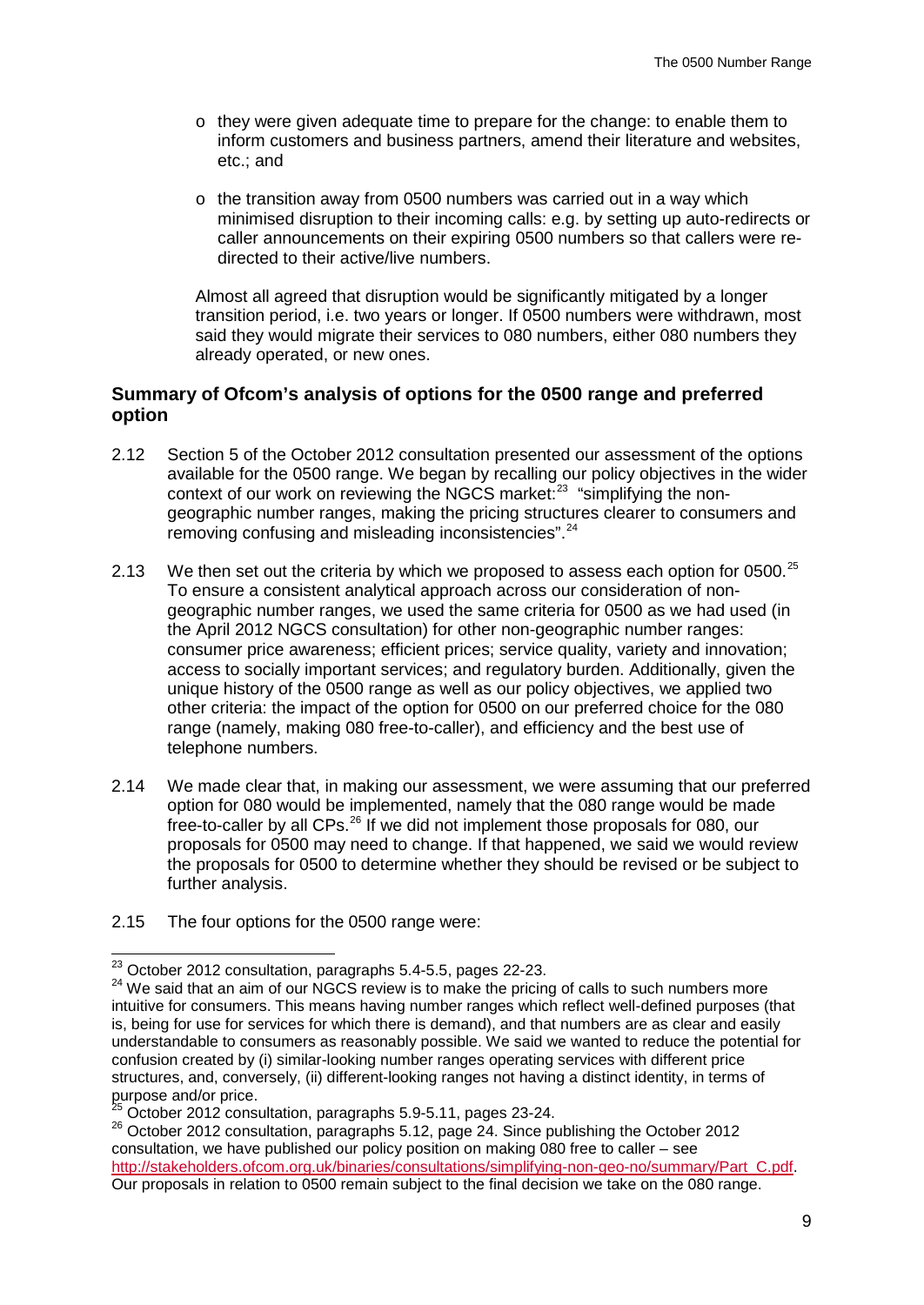- Option 1: Maintain the status quo for 0500;
- Option 2: Make 0500 a free-to-caller range;
- Option 3: Reopen 0500 as an MMP range: $27$  and
- Option 4: Withdraw the 0500 range.
- 2.16 In our assessment of these options, we eliminated Options 1 and 3 as they offered few advantages, several disadvantages and were not favoured by SPs.<sup>[28](#page-10-1)</sup> We favoured Option 4 because we considered it would go further than the alternatives, including Option 2, in: [29](#page-10-2)
	- rationalising telephone numbering to reduce consumer confusion;
	- securing the best use of telephone numbers; and
	- enhancing the clarity and simplicity of the new regime for the 080 range for the benefit of consumers and businesses.
- 2.17 We acknowledged that Option 4 had the potential to create costs for some SPs on the 0500 range. Our limited research with SPs indicated that these costs, primarily linked to migration, were unlikely to be large for most of them and would be reduced by means of a longer implementation period, thus allowing SPs more time to prepare for the change, to communicate this change to their customers and business partners, to amend their promotional literature, websites, etc. We noted that there was some evidence that many 0500 SPs operate 080 numbers in parallel with their 0500 number and, thus, may not have to migrate their 0500 number.
- 2.18 We considered that the potential harm associated with Option 4 is outweighed by the benefits for consumers and SPs. Based on evidence before us, we considered that this option would be more effective, appropriate and proportionate in meeting our policy objectives and satisfying our duties under the Act than the alternatives.
- 2.19 We noted that circumstances today with respect to 0500 were fundamentally different from 1998 when Oftel, Ofcom's predecessor, proposed the withdrawal of the 0500 range and migration of services to the 0800 range, which was then resisted by some SPs and consumer groups.
	- i) The 0500 range was established when BT had exclusive access to 080 numbers. Today, 080 numbers are available to all CPs. Thus, the rationale for 0500 as a range serving the same purpose as 080 has gone.
	- ii) Then, 0500 had potential to emerge as a significant Freephone range wellutilised by SPs. Today, utilisation of the 0500 range is below  $[\times]$  [ $\times$ ]. There are fewer than  $[\times]$  [ $\times$ ] SPs left on the range, and [ $\times$ ] [ $\times$ ] SPs quit the range in the five years to 2012.

<span id="page-10-1"></span><span id="page-10-0"></span><sup>&</sup>lt;sup>27</sup> See footnote 21.<br><sup>28</sup> October 2012 consultation, paragraphs 5.13-5.29, pages 25-28 and paragraphs 5.47-5.71, pages 32-37.

<span id="page-10-2"></span> $^9$  October 2012 consultation, paragraphs 5.93-5.99, pages 41-43.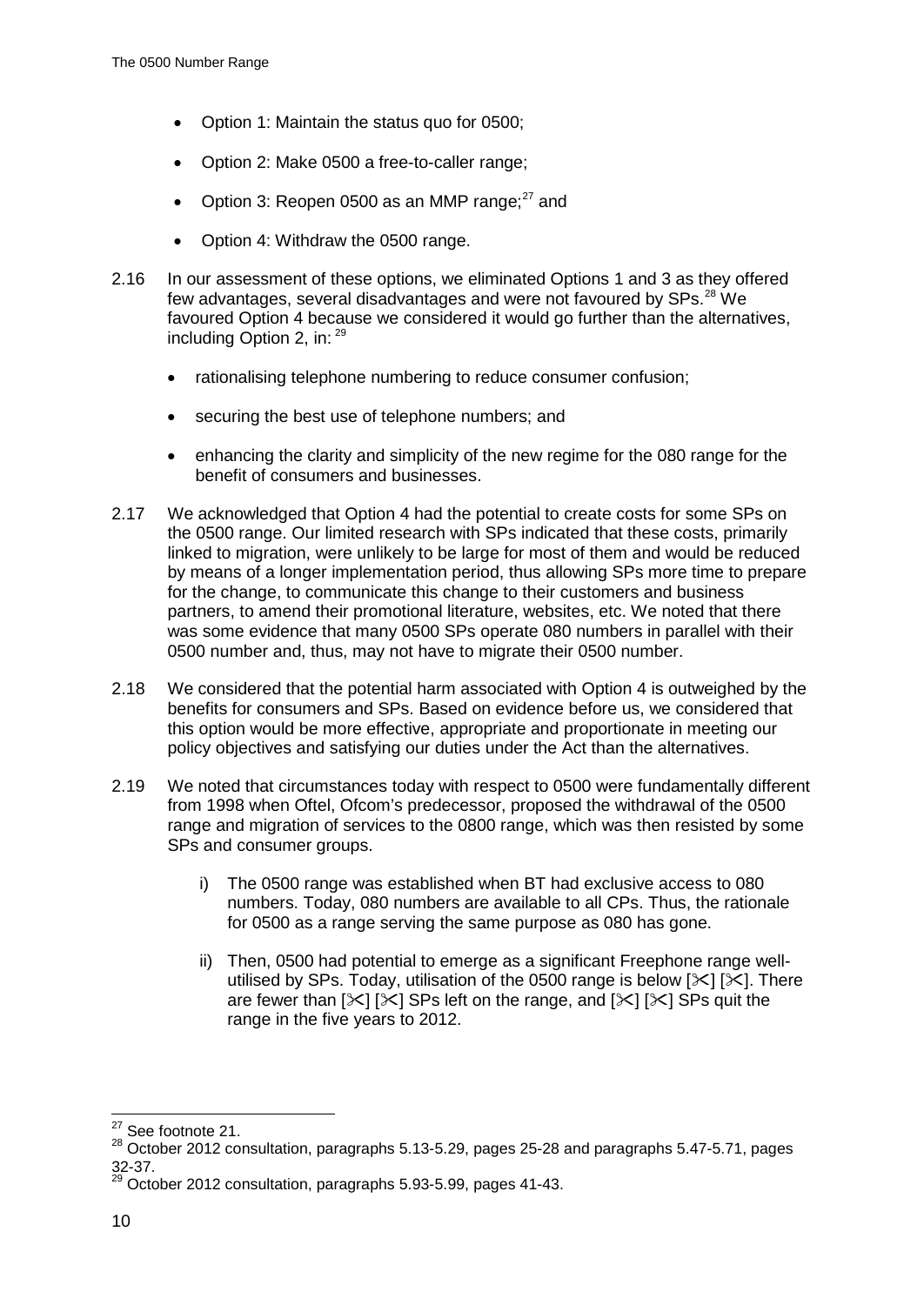- iii) Consumer usage of 0500 numbers, measured by call volumes, are extremely low compared to 080 and most other non-geographic ranges.<sup>[30](#page-11-0)</sup>
- iv) Finally, consumer understanding of 0500 numbers and call charges are significantly worse than for other 080, geographic and mobile numbers. We consider that, collectively, these indicate that market factors have moved against the case for maintaining the 0500 range.
- 2.20 We explained that the analysis we had presented of the options available for 0500 represented our impact assessment of our proposal to withdraw the 0500 range. We did not conduct a fully quantified assessment of costs against benefits. This was because:
	- with the data available to us at that stage (and which remains the case), we could not confidently estimate all the costs that may arise. In particular, there was significant uncertainty about the number of SPs actively using 0500 numbers, the number of those that would need to migrate to a different number range and the number ranges to which they might migrate their services:
	- the benefits that we consider would result from our proposal are not easily quantifiable. These relate to the removal of numbering inconsistency, the reduction of the potential for consumer confusion, and the clarification of the identity and location of Freephone. Although the evidence we have of consumer perception and SPs' opinions gave us confidence that these were benefits that would lead to improved consumer confidence in, and increased use of, nongeographic telephone numbers, we could not estimate the quantum of increase in consumer demand and/or use that would follow.
- 2.21 We noted that, however, we had conducted a qualitative assessment of the benefits and set out their impacts on consumers, SPs and CPs. We had also referred to the quantitative analysis in the April 2012 NGCS consultation in relation to migration costs, mobile origination costs and impact on the profits of originating communications providers' ('OCPs') due to fixed-mobile substitution where relevant. We said that we considered this sufficient to enable stakeholders to assess the likely impact of our proposals.
- 2.22 Finally, we noted that our provisional conclusion to withdraw the 0500 range was consistent with the policy objectives of our strategic review of non-geographic numbers and the evidence we had set out. In particular, we had set out: (i) clear evidence of consumers' poor awareness and understanding of the 0500 range; (ii) clear evidence of the lack of efficiency in the use of numbers in this range and the long-term decline in the utilisation of the range by SPs; and (iii) findings from our limited research on 0500 SPs which suggested that they appreciated the problems with the present-day Freephone regime as we had presented them and broadly welcomed Ofcom's intervention to simplify and clarify non-geographic numbers and pricing for the benefit of consumers.

## **Summary of legal framework**

2.23 We summarised Ofcom's powers and duties in relation to numbering in section 4 of the October 2012 consultation. In section 6, we set out the legal powers that we proposed to rely on to withdraw the 0500 range.<sup>31</sup> We considered that the 0500

<span id="page-11-0"></span><sup>&</sup>lt;sup>30</sup> See Table 2.1 and Table 2.2.

<span id="page-11-1"></span><sup>31</sup> Paragraphs 6.18–6.27 of the October 2012 consultation.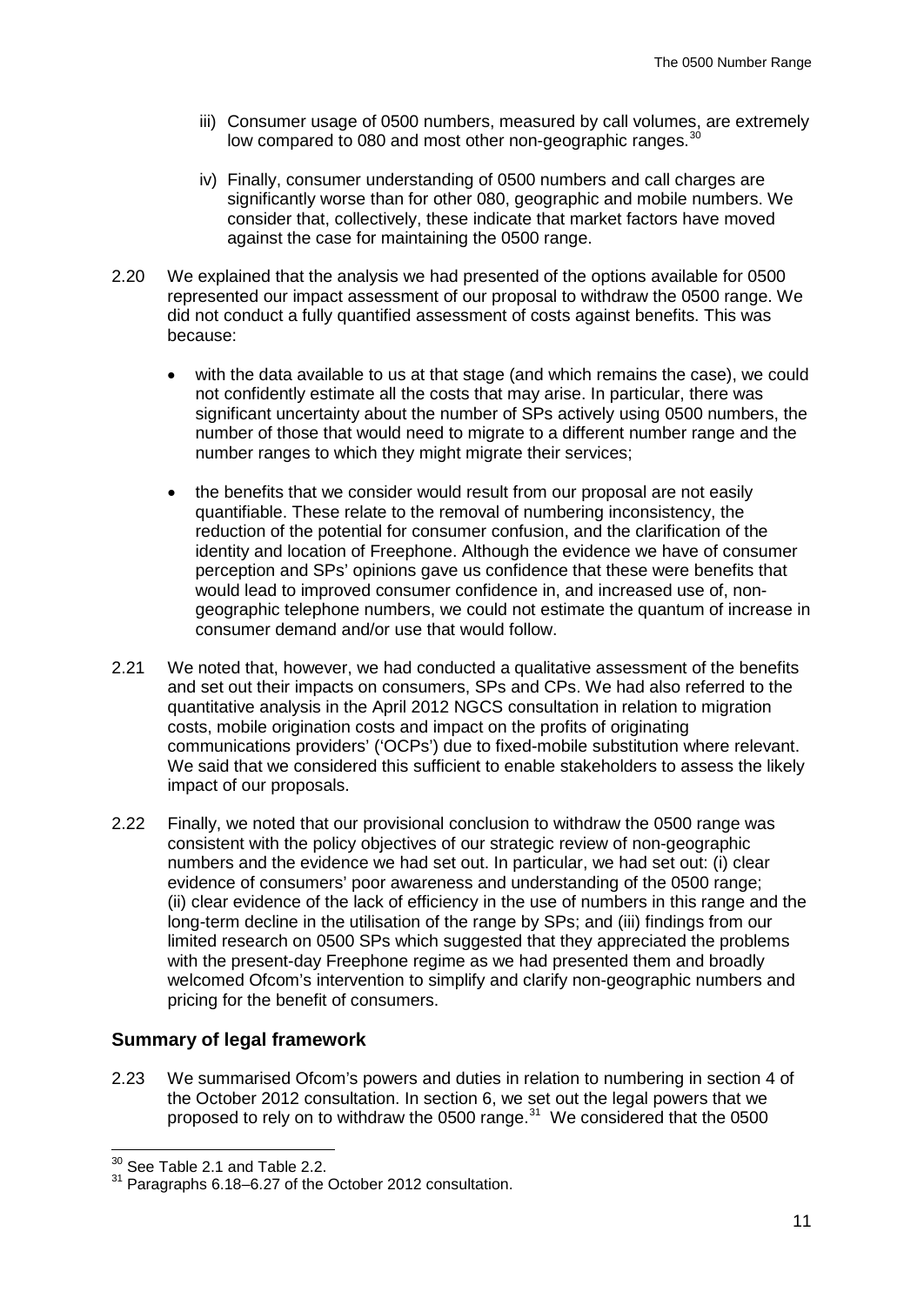range had not been used to a significant extent since its closure and that its withdrawal would secure, in our view, the best and most efficient use of numbers.

2.24 We noted that General Condition 17 ('GC17') provides for the withdrawal of numbering allocations where numbers within a series have not been adopted to any significant extent within 6 months of allocation or such period as Ofcom may direct. In light of the powers under sections 58 and 61 of the Act, we proposed to modify this provision to clarify that a withdrawal may be made where numbers within a series have not been used to a significant extent within a period specified by Ofcom and for the purpose of securing what appears to Ofcom to be the best and most efficient use of telephone numbers.

## **Summary of implementation**

- 2.25 In Section 6 of the October 2012 consultation, we set out how we proposed to implement the withdrawal of 0500 numbers if we were to proceed with that option.
- 2.26 With regard to the timing, we outlined the steps that would be involved in such a withdrawal. We noted that we were consulting on two alternative timetables for the withdrawal of the 0500 range, 18 months and 24 months. Having discussed the advantages and disadvantages of each option, we proposed the longer implementation period of 24 months because we considered that it would go further in mitigating disruption and minimising costs incurred by SPs using 0500 numbers as a result of their withdrawal. [32](#page-12-0)
- 2.27 We noted that, if we proceeded with our proposal to withdraw the 0500 range, this would form part of a wider communications campaign we were planning to inform consumers about the other changes to non-geographic numbering we are proposing to make. This wider communications plan, combined with more specific communications activities (e.g. through Ofcom's website, or other consumer groups), would be one way in which we would help ensure that the message that 0500 numbers were being withdrawn would be propagated to consumers. We also said that SPs would want to ensure that their customers could reach them without disruption and therefore they had an incentive to take action during the implementation period to inform their customers and business partners by various means available to them. We invited CPs and SPs to suggest how consumers and SPs could be made better aware of numbering changes.<sup>3</sup>

## **Stakeholder responses related to implementation of Ofcom's preferred policy for the 0500 range**

2.28 Several respondents to our October 2012 consultation commented on issues related to the implementation of the withdrawal of 0500 numbers. We summarise these here. (Stakeholders' responses to the October 2012 consultation are available on our website $34$  and we will respond in full to their comments when we publish our decision on the 0500 range.)

### **Implementation costs and timing**

2.29 Some respondents expressed views on the costs that would arise as a consequence of the withdrawal of 0500 numbers and migration by SPs of their services to other

<span id="page-12-0"></span> <sup>32</sup> October 2012 consultation, paragraphs 6.5–6.14, pages 43-45.

<sup>33</sup> October 2012 consultation, paragraphs 6.15–6.17, pages 45-46.

<span id="page-12-2"></span><span id="page-12-1"></span><sup>34</sup> <http://stakeholders.ofcom.org.uk/consultations/0500-number-range/?showResponses=true>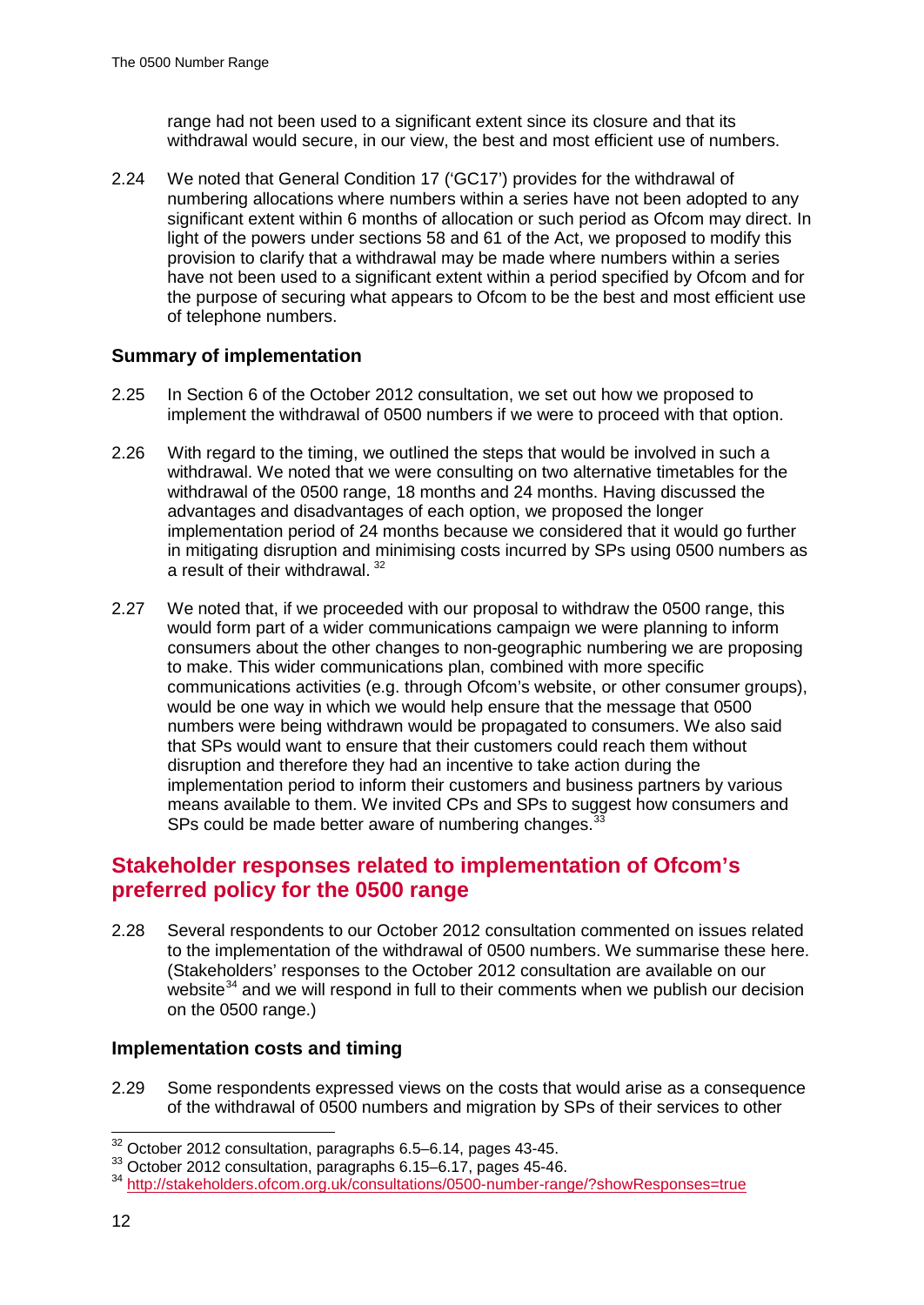number ranges. BT said migration would take money and effort and submitted that Ofcom's estimate of £1,000 to £2,500 in migration costs per SP may represent a "significant and... unnecessary cost imposition upon cash-strapped smaller  $SPs$ ". [ $\geq$ ]  $[\times]$ .

2.30 Respondents expressed a range of views on the question of the time scale for the withdrawal of 0500 numbers.  $35$  [ $\le$ ] [ $\le$ ]. National Savings & Investment (NS&I) argued that "a long notice period is desirable to minimise disruption"; it favoured two years over 18 months for implementation. Three said it had no strong views in favour of an 18-month or 24-month withdrawal period but said it supported "Ofcom's efforts to minimise costs and disruption to industry as a whole". Vodafone (C&WW) has also informed us that a longer timescale would help reduce costs and disruption for its SP customers on the 0500 range. Missing People said it supported the "maximum length of time for implementation for the withdrawal of 0500 numbers" and went on to request a three-year period.  $[\times] [\times]$ .  $[\times]$ .

## **Communication**

2.31 NS&I recommended that Ofcom develop a "targeted campaign supported by press releases and other methods" and a dedicated helpline for consumers. Missing People said that publicity about the changes should either be delivered by Ofcom or that charities should be provided funding for this.

## **Migration path**

2.32 Both BT and Vodafone (C&WW) noted that the October 2012 consultation had not offered a migration path for services that would be affected by the withdrawal of 0500 numbers. BT suggested that Ofcom open 080 85 as a replacement range so that customers with 0500 numbers can preserve the last six digits of their numbers.

## **Pricing**

2.33 BT said that, if Ofcom decided that 0500 numbers were to be withdrawn, then Ofcom would need to consider what caller pricing should apply to 0500 after 080 is made free-to-caller and before 0500 numbers are withdrawn. BT said its preference was that 0500 pricing be left unchanged in this period "in order to prevent further customer confusion".

## **Other**

2.34 Three noted that Ofcom had proposed using pre-call announcements (PCAs) as a possible way to drive awareness of the withdrawal of 0500 numbers. Three said that while it could support a generic PCA for Freephone numbers, it would be unable to support bespoke PCAs for individual SPs without "significant investment (in terms of time, money and resource)". Such costs, it said, should falls on the SP rather than the OCP.

<span id="page-13-0"></span><sup>&</sup>lt;sup>35</sup> Those favouring a period of 24 months or longer for implementation were: BT, [ $\le$ ] [ $\le$ ], NS&I, [ $\le$ ]  $[\times]$  and Missing People. Those favouring 18 months were: the FCS,  $[\times]$   $[\times]$ , SLA Consultants, NetTek Ltd and one individual.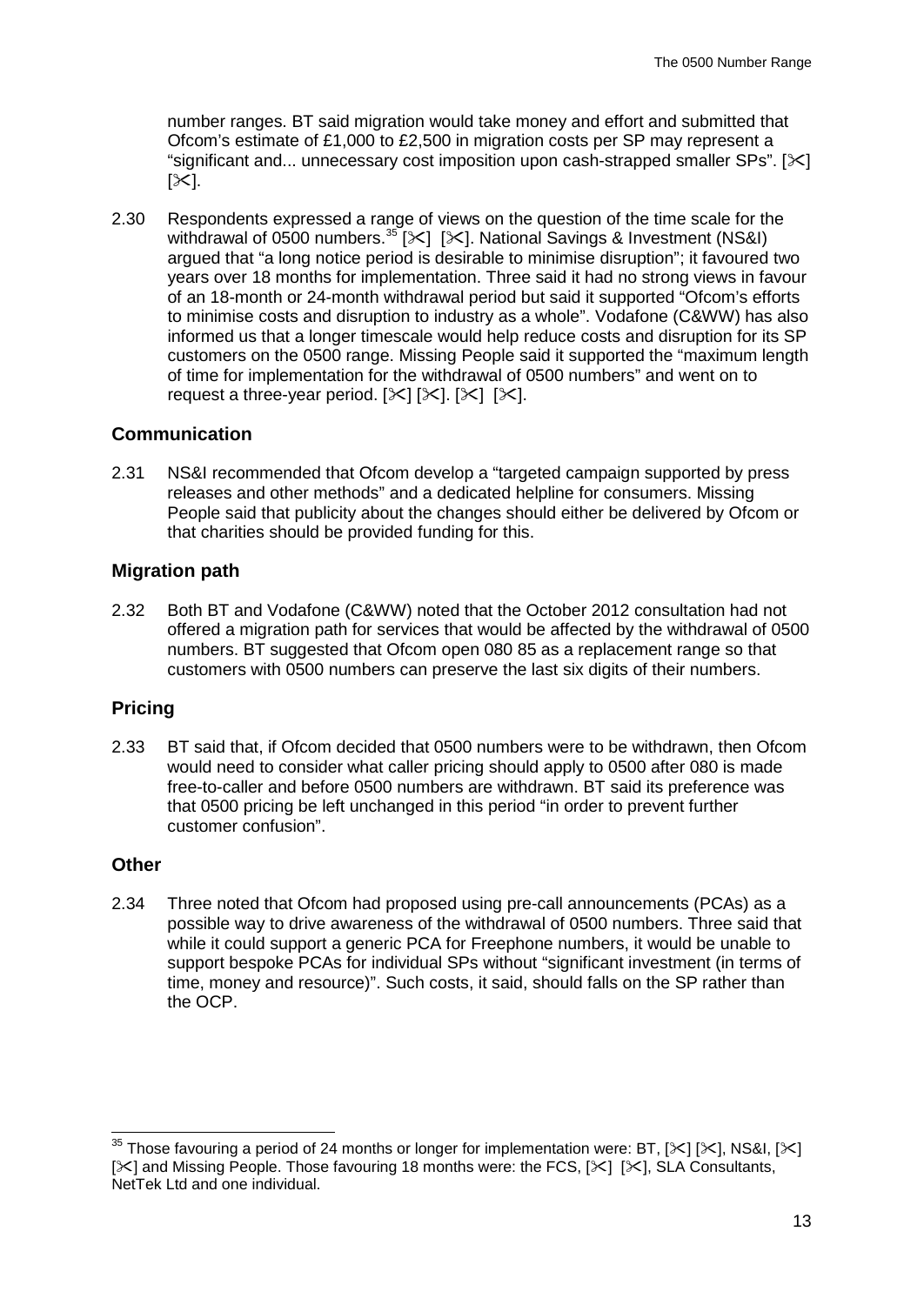## **Stakeholder responses related to the legal basis of Ofcom's preferred policy for the 0500 range**

- 2.35 Two respondents to our October 2012 consultation have questioned the legal basis for Ofcom's proposal to withdraw 0500 numbers, as presented in the October 2012 consultation. We summarise below the points raised by them which directly relate to issues discussed in section 3 of this consultation.
	- 2.35.1 Vodafone (C&WW) said that Ofcom had not identified which particular legal power it was seeking to exercise.<sup>36</sup> It considered that sections  $61(2)(a)$  and (f) did not apply. In relation to a potential withdrawal under section 61(2)(c), where the withdrawal is made for the purposes of a numbering reorganisation applicable to a particular series of numbers, Vodafone made the following points: $37$
	- 2.35.2 Vodafone (C&WW) noted that the October 2012 consultation on 0500 numbers did not consider 055 and 056 numbers. If the withdrawal of 0500 numbers is carried out as a numbering reorganisation under section 61(2)(c), then it should be done "in conjunction with the consideration of other potentially affected ranges or risk predetermining their fate", it said.
	- 2.35.3 Vodafone (C&WW) also expressed concern that Ofcom had not discussed in detail its duties under section 62, which, it said, were materially relevant, and had "entirely neglected to consider, or at least consult upon" the checks that exist in relation to authorisation of powers to withdraw numbers. In particular, Vodafone (C&WW) noted that no guaranteed migration path had been provided to a comparable matching number and there was no consideration of this presented. Vodafone (C&WW) also noted that section 62 "guards against" undue discrimination against particular CPs. Because Vodafone (C&WW) is the sole range holder of 0500 numbers – as a result of past regulatory interventions, the implication of any changes to the 0500 range would fall "disproportionately" on Vodafone (C&WW) and its customers, it said, discussing, for illustration, the costs that would result from number change announcements.
- 2.36 Likewise, BT noted that if Ofcom were to withdraw 0500 numbers as part of a reorganisation, that would require Ofcom to allocate replacement numbers and submitted that Vodafone (C&WW) would be discriminated against as a result of 0500's withdrawal because predominantly Vodafone (C&WW) customers use the 0500 range.<sup>[38](#page-14-2)</sup> BT said this discrimination would be undue because Vodafone (C&WW) would "suffer disproportionate economic loss" as a result of SPs switching away from its numbers as well as its service.
- 2.37 BT also said that Ofcom's proposal to withdraw 0500 numbers may not be consistent with Ofcom's obligation to act in a way that is: (i) proportionate, with a bias against intervention, and  $(i)$  not unduly discriminatory.<sup>36</sup>

<span id="page-14-0"></span> <sup>36</sup> Vodafone (C&WW) response dated 3 January 2013, pages 1-2.

<span id="page-14-1"></span><sup>&</sup>lt;sup>37</sup> Vodafone (C&WW) response dated 3 January 2013, pages 3-6.

<span id="page-14-2"></span><sup>38</sup> BT response dated 8 January 2013, pages 8-10.

<span id="page-14-3"></span><sup>&</sup>lt;sup>39</sup> BT response dated 8 January 2013, page 8.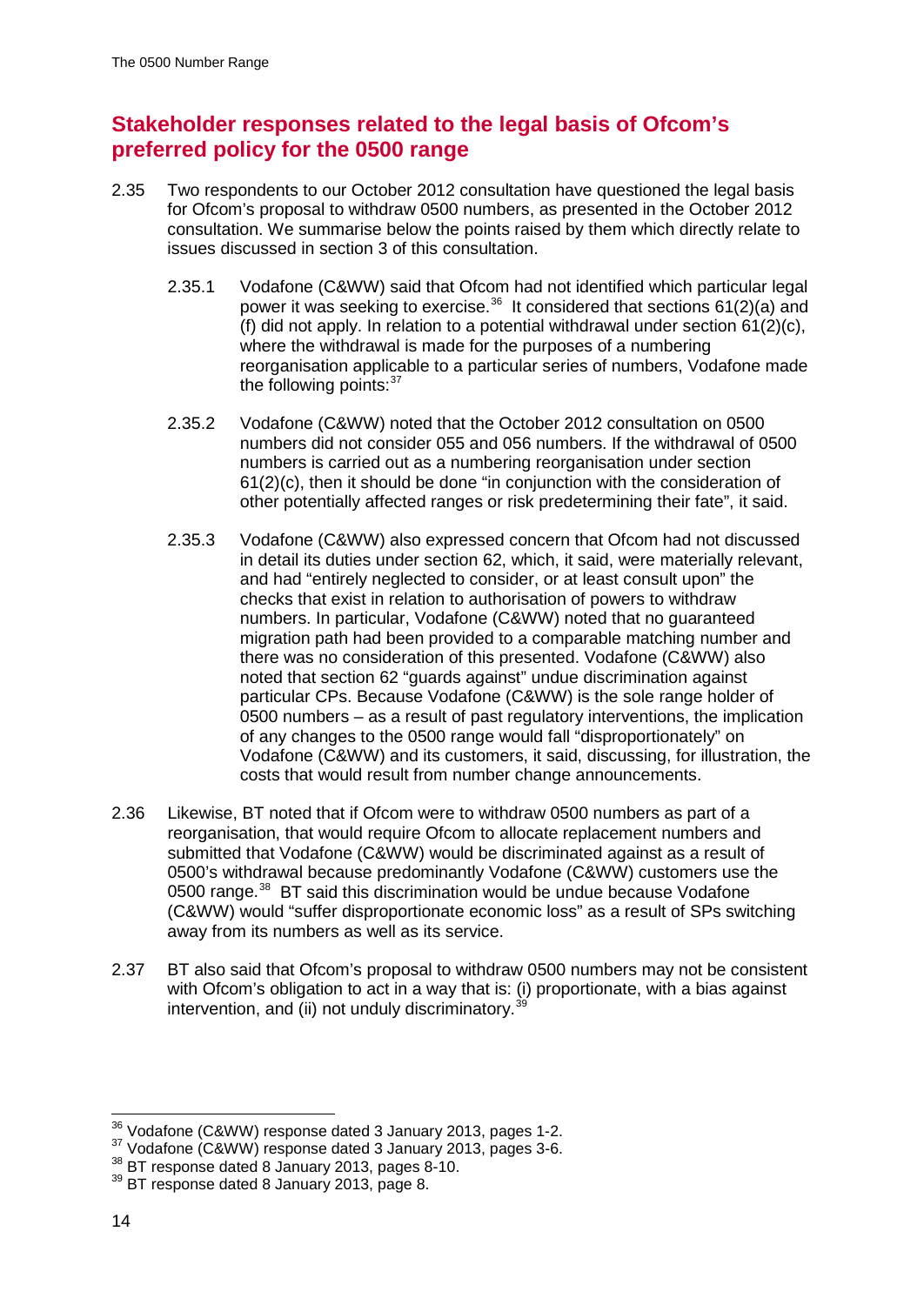## **Ofcom's response**

- 2.38 In the light of the comments we have received and summarised above, we have reviewed and revised our proposals for withdrawing the 0500 range. Our new proposals are set out in paragraphs 2.40–2.60 below. As a result of these new proposals, the legal mechanism we propose to use to effect a withdrawal would be different from that set out in section 6 of the October 2012 consultation. Our revised legal assessment is set out in Section 3.
- 2.39 As noted earlier, we will consider and address the comments we have received in response to the October 2012 consultation on issues other than implementation and the legal framework when we issue our final statement on the 0500 range.

### **The migration path proposal**

- 2.40 We observed above, in paragraph 2.32, that both BT and Vodafone (C&WW) noted that the October 2012 consultation had not offered a migration path for SPs who would be affected by a withdrawal of the 0500 range.
- 2.41 In the light of these responses, we are now proposing to open up a sub-range within the 080 range to enable SPs to migrate their services currently on 0500 numbers to the 080 range prior to the withdrawal of 0500 telephone numbers.
- 2.42 Provision of a number migration path helps to create a smooth transition process for SPs and consumers from the old number being withdrawn to a new number provided for the same service. Migration paths offer this by providing a set pattern for converting the old number to the new number in the replacement range, thus making it easier for consumers to deduce the new number. The migration path pattern works by replacing the old number prefix with a new prefix while retaining the remaining digits of the phone number. Padding digits may be required if the old and new numbers are different lengths. This would be the case for 0500 numbers, which are 10 digits-long rather than the current UK standard of 11 digits.
- 2.43 The migration path that Ofcom would provide for 0500 numbers would need to be a completely clear (i.e. unallocated) block of 1 million 080 numbers to allow for a direct migration path for any in-use 0500 numbers that SPs wanted to take up. This is a consequence of the absence of any pattern in the spread of active 0500 numbers across the 0500 range today. This quantity of contiguous unallocated 0800 numbers does not exist, so we need to provide a migration path in a different 080X range. We have looked at options to create the most recognisable and memorable 080X digit sequence to replace 0500 and have identified two options for consultation:
	- 080 50 (for example, the phone number 0500 123456 would become 080 50 123456); or
	- 080 85 (for example, the phone number 0500 123456 would become 080 85 123456)
- 2.44 We are consulting on two migration path options in order to provide SPs, CPs and other interested parties the opportunity to inform our decision on which migration path would offer the most suitable digit sequence. However, only one 080 migration path will be made available for 0500 numbers. This is to ensure that a single format exists, thus providing consumers a simple formula to work out how an 0500 number would become an 080 number if the SP takes up the option of the migration path.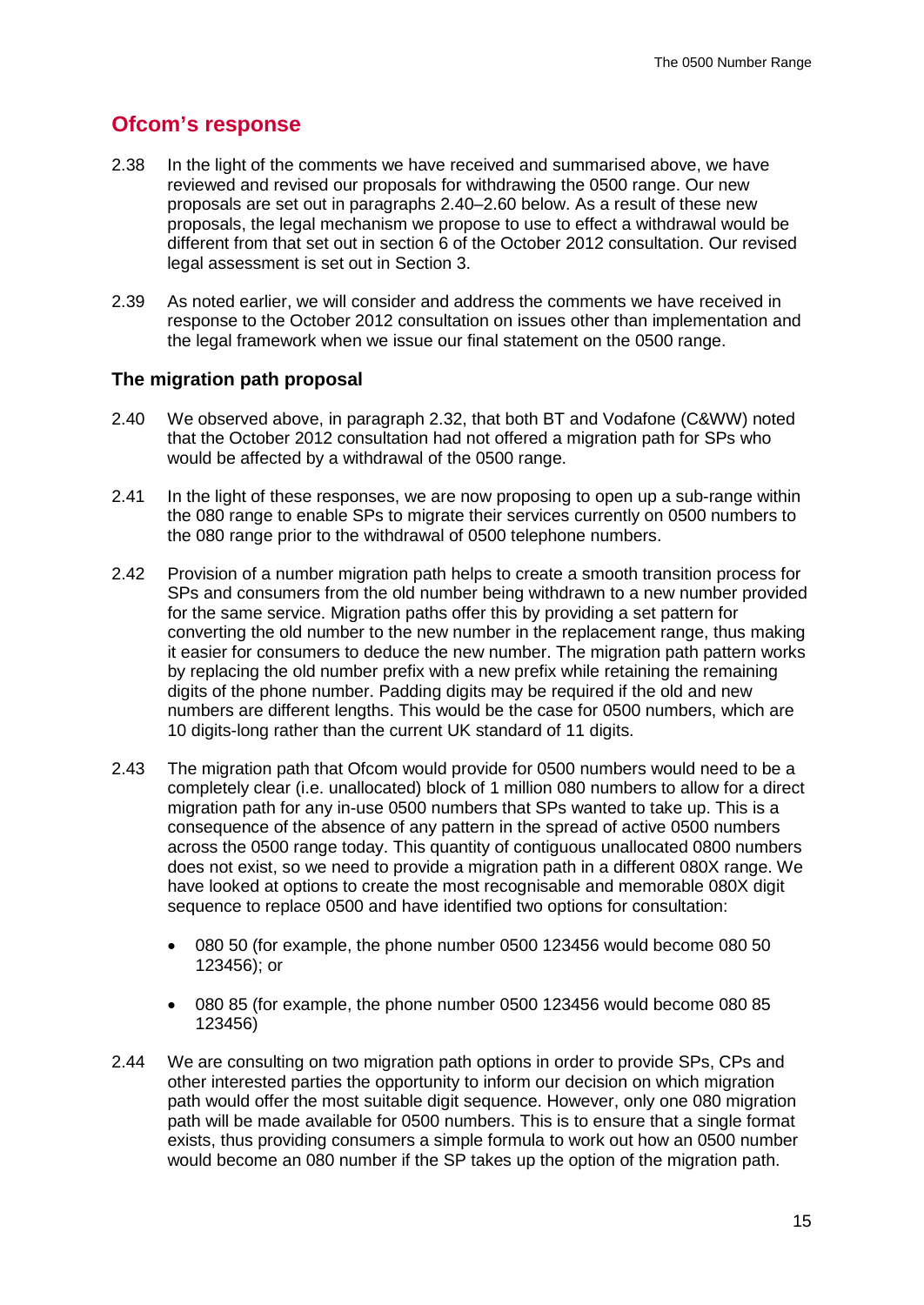This would also allow a clear and simple message to be used in any awareness promotions, changed number announcements, etc.

*Q2.1: Should new replacement 080 numbers – offered to SPs with 0500 numbers in use at present as a migration path away from the 0500 range, prior to the withdrawal of the 0500 range – begin with an 080 85- prefix or with an 080 50- prefix? Please explain your preference.* 

### **Allocation of the new 080X sub-range**

- 2.45 Vodafone (C&WW) is the existing range-holder for 0500 and the vast majority of inuse 0500 numbers today are still hosted by Vodafone (C&WW). In the years since 1997-98, when the 0500 range was closed to new allocations, a number of 0500 telephone numbers have been ported by their SPs and are now managed by other terminating communications providers ('TCPs').<sup>[40](#page-16-0)</sup> The CP hosting the second-largest number of active 0500 telephone numbers today is BT. But the number of in-use 0500 telephone numbers hosted by BT is less than  $[\times]$   $[\times]$  of that hosted by Vodafone (C&WW). Apart from Vodafone (C&WW) and BT, there is a significant number of CPs which host a very small number of 0500 SPs each. Thus, all else being equal, the vast majority of SPs who decide to exercise the option to migrate their 0500 numbers to the replacement 080X sub-range are very likely to be customers of Vodafone (C&WW).
- 2.46 We have therefore considered whether:
	- replacement numbers in the 080X sub-range should be made available for allocation to all CPs currently hosting active 0500 telephone numbers; or
	- we should allocate these replacement numbers in the 080X sub-range only to Vodafone (C&WW) in response to requests for migration.

### **Availability of migration path to CPs hosting active 0500 numbers**

- 2.47 The principal advantage of allowing any CP which presently hosts an active 0500 number to request and obtain (on behalf of the concerned SP) a replacement number in the 080X migration sub-range would be that all CPs would be treated equally in that they are all able to request allocations from the new migration sub-range.
- 2.48 However, there are very significant technical difficulties with this approach which are a consequence of the absence of any pattern in the spread of active 0500 numbers across the 0500 range as well as in the spread of active 0500 numbers across CPs, the existence (or not) of porting agreements between pairs of CPs and the current reality of call-routeing arrangements among CPs.
	- 2.48.1 **Number portability**: At present, CPs have ported 0500 numbers from Vodafone (C&WW) such that each CP hosting an 0500 number has a porting agreement in place with Vodafone (C&WW). An existing 0500 number block allocated to Vodafone (C&WW) may contain numbers that have been ported to two or more other CPs ('CPa' and 'CPb'). If new replacement 080X number blocks were to be allocated to CPa (rather than Vodafone (C&WW)), then CPb would need to port to itself replacement 080X numbers on behalf of its 0500 SPs from CPa (assuming those SPs

<span id="page-16-0"></span><sup>&</sup>lt;sup>40</sup> Information provided by Vodafone (C&WW) to Ofcom on 17 August 2012 and 11 September 2012.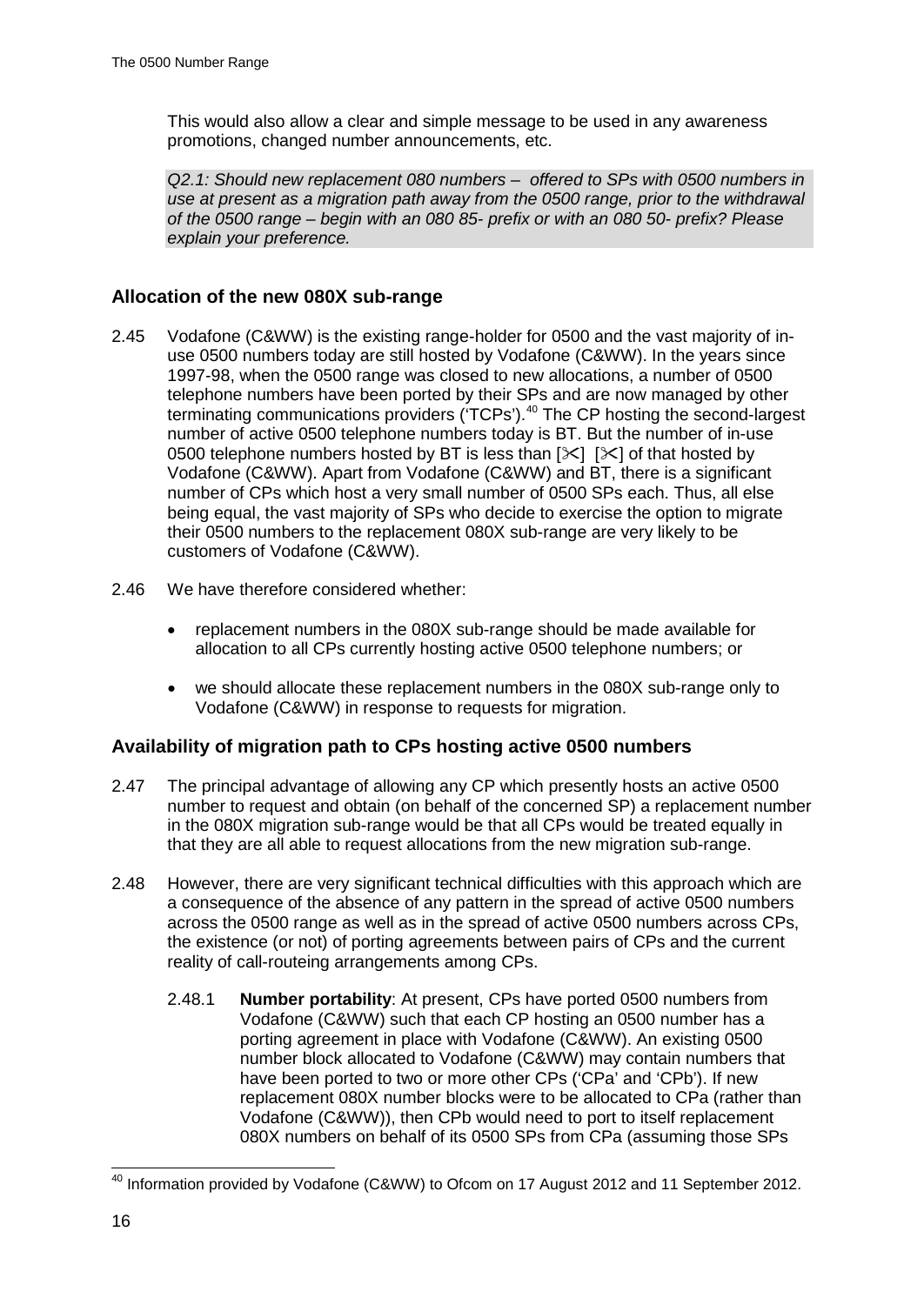wish to migrate to replacement 080X numbers). This would require a porting agreement between CPa and CPb. While this may not present difficulties for large CPs such as BT and Vodafone (C&WW), which already have multiple number porting agreements in place, it would create problems and costs for a small CP which may be required to port a replacement 080X number to another CP with which it does not have a porting agreement. Negotiating the necessary agreement(s) could incur additional costs for CPs affected even though they may only need to port very few telephone numbers (with low traffic volumes); this consideration may make them less likely to offer replacement 080X numbers to their affected 0500 SPs.

- 2.48.2 **Decoding required for call routeing**: Currently, OCPs route all calls to 0500 telephone numbers to Vodafone (C&WW). This routeing can be achieved with a single entry in their switch's data decode (the network software that determines, from the number dialled or keyed by the caller, where a call needs to be routed). If replacement 080X number blocks are allocated to multiple CPs, data decode would be needed for each 080X number block in order to ensure routeing to the correct CP. This would expand the data decode needed from a single entry up to 100 (if all blocks of 10,000 numbers each were allocated). BT (and possibly other transit/interconnect providers) would need to provide new routeing data for each number block at each of its Digital Local Exchanges (DLEs). This would increase costs and the complexity of the reorganisation.<sup>[41](#page-17-0)</sup>
- 2.48.3 **Call re-routeing by CPs affected, traffic management and added costs**: As explained earlier, the majority of active 0500 numbers today are of SPs hosted by Vodafone (C&WW). If a replacement 080X number block were allocated to a CP other than Vodafone (C&WW), Vodafone (C&WW) would need to port back to its network the replacement 080X numbers of SPs it hosts (assuming those SPs wish to migrate to the new 080X sub-range). While the porting agreement to achieve this will be in place (as the other CP will currently port 0500 numbers from Vodafone (C&WW)), this means traffic that currently routes directly to Vodafone (C&WW) will have to route via the new block-holder and then to Vodafone (C&WW). For some CPs, particularly smaller CPs, this traffic re-routeing could significantly impact their networks' capacity or require them to re-plan their interconnects with Vodafone (C&WW) and other CPs. Furthermore, where numbers need to be ported from the CP holding the replacement 080X number block to another CP (i.e. other than Vodafone (C&WW)), in addition to establishing a porting agreement, the two CPs would need to agree how to route traffic between them. It is likely that some CPs which host ported-out 0500 numbers presently would not have pre-existing interconnect agreements with the new 080X block holders. The two CPs could establish a direct interconnect, although traffic volumes may mean that this is not economic, or they could use a transit service (such as BT's number portability transit offer). The latter would mean that a significant majority of affected call traffic would be taking a longer route to the TCP, thus increasing total call costs.
- 2.49 Our provisional view is that the benefit of making allocations of replacement 080X numbers open to all CPs who currently host active 0500 telephone numbers is outweighed by the very real risk that this approach will result in significant disruption

<span id="page-17-0"></span> $41$  Data decode limitations may also occur on other time-division multiplexing (TDM) networks.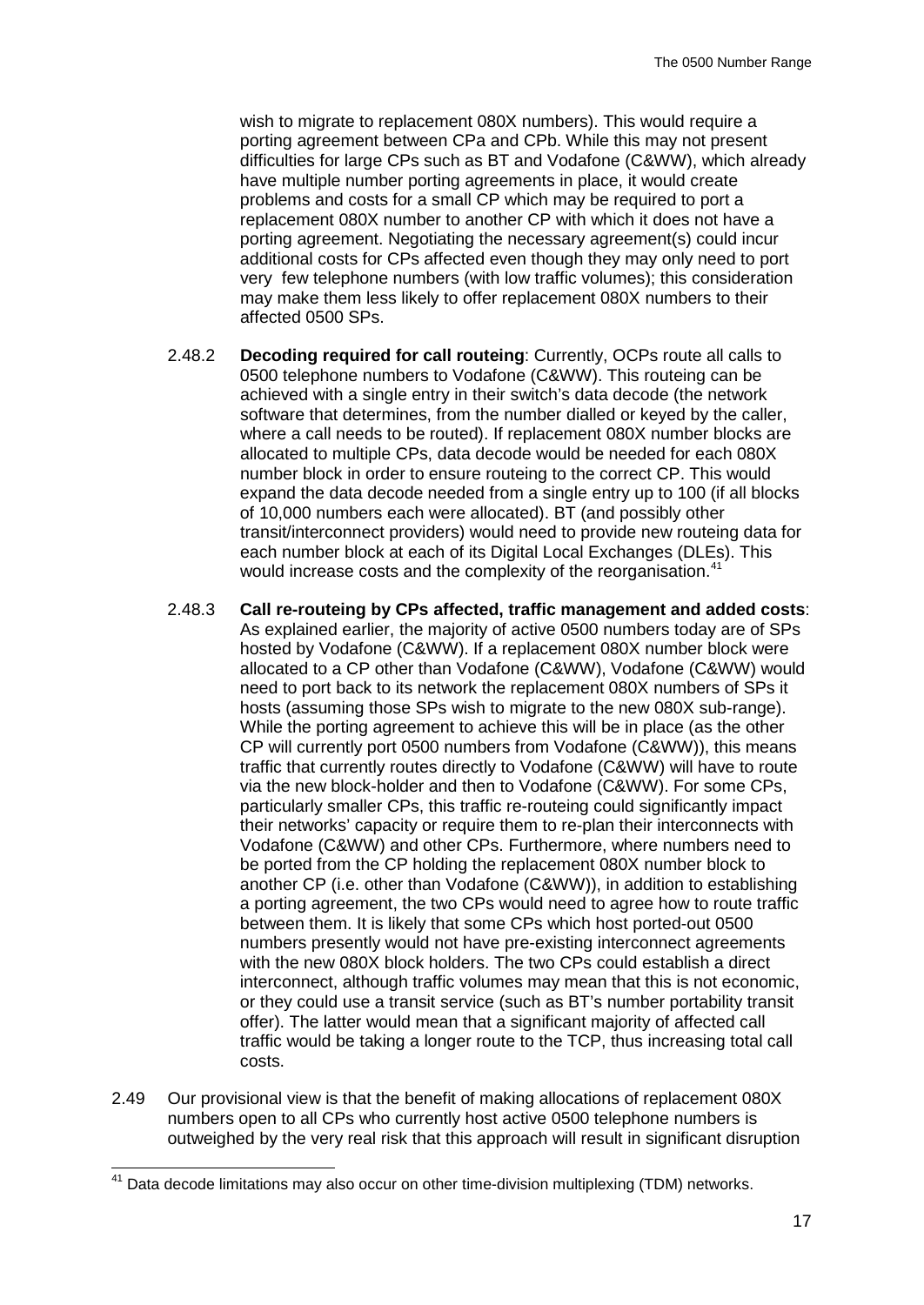and costs for affected CPs, which may in turn prejudice their willingness to facilitate telephone number migration for their 0500 SPs.

- 2.50 These issues would not arise if allocations of numbers in the 080X sub-range were restricted to Vodafone (C&WW). However, we want to ensure that 0500 SPs which have ported their number from Vodafone (C&WW) to another CP have access to their "matching" number within the 080X migration range that we make available. Such an 0500 SP would be dependent on Vodafone (C&WW) requesting an allocation for the matching migration block if it is to be able to migrate its 0500 number. Given the sparsely used nature of the 0500 range, it is possible that there will be 0500 SPs who are alone – or one among a few SPs – in using a number within a block of 10,000 numbers. Where such an SP (or a very small number of SPs) has ported to another CP (or CPs), Vodafone (C&WW) will have little incentive to request the matching block. We have no power to require Vodafone (C&WW) to apply for a number block allocation. While there are alternative mechanisms which might enable a similar outcome to be achieved, they would necessitate complex regulatory intervention. We do not consider such intervention to be justified given that the problem would be dealt with more simply and directly by allocating the entirety of the new 080X sub-range to Vodafone (C&WW) with the requirement to port numbers to other CPs which make a migration request on behalf of their 0500 SPs.
- 2.51 Accordingly, we propose to make it a requirement of the allocation (of the new 080X sub-range) that Vodafone (C&WW) must treat a request from another CP for a number within the migration sub-range as if it were a request for portability made in accordance with General Condition 18. This will mean that Vodafone (C&WW) will be required to port the relevant 080X number to the requesting provider. That CP, in turn, will only be able to use that number for the purpose of enabling its SP to migrate its service from the 0500 range. Effectively, existing porting arrangements for 0500 numbers will be mapped across to the new 080X sub-range where an 0500 SP exercises the option to obtain a replacement 080X number. (In the case of 0500 numbers for which SPs do not request replacement 080X numbers, those 0500 numbers and associated porting arrangements would expire when the 0500 range is withdrawn.)

### **Best and most efficient use of the 080X sub-range**

- 2.52 Having set out our view that, if we decide to withdraw the 0500 range, then it would be appropriate to allocate the entire 080X migration sub-range to Vodafone (C&WW), we now consider whether that allocation should be subject to further conditions to ensure that best use is made of this sub-range and that it is used efficiently.
- 2.53 We noted above that less than  $[\times]$   $[\times]$  of numbers available in the 0500 number range are in use today, and the number of SPs using the 0500 range dropped by 19% between 2007 and 2012. We also discussed the very low call volume on the 0500 range – and that almost all of 0500 call traffic results from calls to just a few dozen numbers. As also observed earlier, active 0500 numbers today – although a very small percentage of the total number of available telephone numbers in the range – are scattered across the range in no particular pattern. This renders all but impossible the challenge of predicting which blocks in the replacement 080X subrange would be required in practice to implement migration for all those SPs who wish to exercise the option.
- 2.54 While we want to ensure that the 080X sub-range allows for the migration of any 0500 SP who wishes to take up that option, we also consider it appropriate to ensure that best use is made of this sub-range over the longer term. In particular, we want to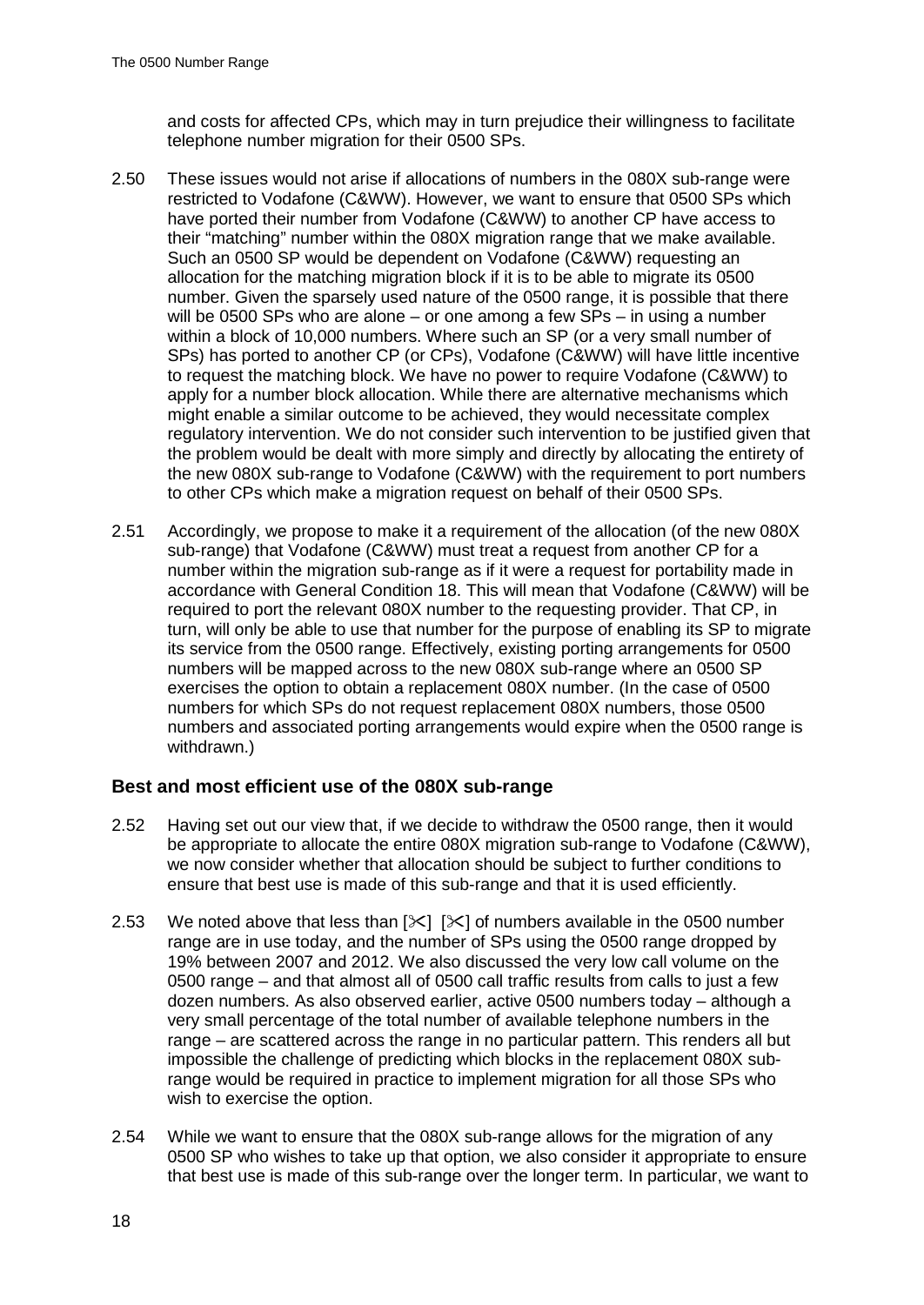ensure that the new sub-range is used efficiently. In addition, although the 0500 range is allocated in its entirety to Vodafone (C&WW) for historic reasons and we consider that it is necessary to replicate this position for numbers within the 080X migration sub-range that are taken up by migrating SPs, we are cognisant that we would not typically allocate an entire sub-range of numbers to a CP absent a demonstrable demand for those numbers in the short term. In this instance, Vodafone (C&WW) would have the benefit of an allocation of 1 million numbers although, in all likelihood, it is unlikely to have a use (in the short-to-medium term) of more than  $[\times] [\times]$  of these for migration purposes.<sup>[42](#page-19-0)</sup>

- 2.55 In order to promote the best and most efficient use of numbers, we are therefore proposing to allocate the entire 080X migration sub-range to Vodafone, but make this allocation subject to a time limitation.<sup>[43](#page-19-1)</sup> That limitation will apply unless one or more 080X numbers from within a block of 10,000 numbers is used by an SP migrating from the 0500 range, in which case the allocation of that particular block to Vodafone (C&WW) will not be time-limited. Where Vodafone (C&WW) retains a 10,000 block of numbers at the end of the limitation period, it will be able to make unused numbers within that block available to new SPs which did not previously operate on the 0500 range.
- 2.56 At the end of the limitation period, those blocks of 10,000 numbers within the 080X sub-range which are entirely unused for migration purposes will automatically revert to Ofcom. Following their return to Ofcom, we will consider how best to manage these unused 080X number blocks, taking full account of potential costs and other difficulties that might arise for CPs. In particular, we will consider again the technical factors set out in paragraph 2.48 in conjunction with the status of the allocation of 080X blocks to Vodafone (C&WW) resulting from the take-up of 080X numbers by SPs to determine whether unused blocks in the 080X sub-range should be allocated only to Vodafone (C&WW), should be opened up to other CPs or should be kept unallocated until further consideration/determination by Ofcom in the future.
- 2.57 In order to enable all 0500 SPs to migrate prior to the withdrawal of 0500 and allow time for a reconciliation of used and unused blocks of 080X numbers, we propose that the appropriate limitation period for the allocation of the 080X migration subrange to Vodafone (C&WW) is 3 years and 3 months.<sup>44</sup>
- 2.58 Notwithstanding these measures, we recognise that the new 080X sub-range will be under-used during the migration period (when numbers within this sub-range may only be allocated as replacements for expiring 0500 numbers). This is an unavoidable consequence of the fact that active 0500 numbers today are spread sporadically across that range. However, we consider that our proposed approach will, in the longer term, result in a better position than the current situation with respect to 0500: the 0500 range is closed at present, so only those 0500 numbers that were in use in 1997-98 and have not been given up by their SPs may still be used. Our proposed approach addresses the consumer harm associated with the 0500 range (discussed in detail in section 5 of the October 2012 consultation) and replaces a closed and very poorly-recognised number range with a new sub-range, within the much better-recognised 080 range and fully aligned with it. As noted

<span id="page-19-1"></span><span id="page-19-0"></span> $^{42}$  Based on data available to Ofcom on 0500 numbers currently in use.<br> $^{43}$  We propose to rely on our power under section 56A of the Act to allocate numbers for a limited period of time. This is explained in more detail in section 3.

<span id="page-19-2"></span>We propose below that the 0500 range should be withdrawn after a 3-year migration period (see paragraph 2.62). Our proposed limitation period of 3 years and 3 months is therefore intended to allow a short period after the end of the migration period in which the reconciliation of used and unused 080X number blocks can be carried out.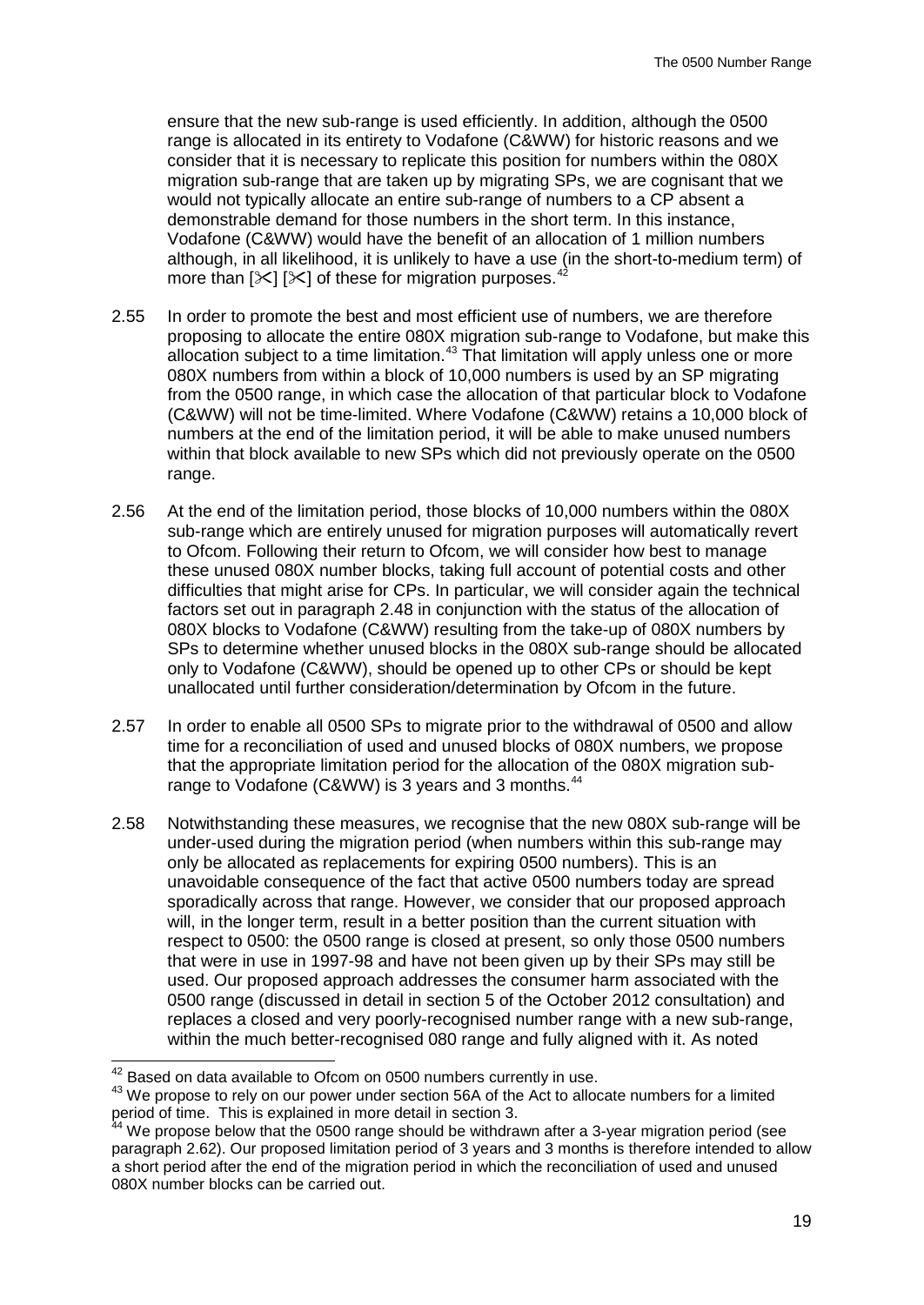above, following the end of the limitation period, Vodafone (CWW) will be able to make available unused numbers from within the blocks it retains and Ofcom will also consider whether it is appropriate to open up entirely unused number blocks for allocation. These measures should facilitate greater number use than at present. For the reasons set out in paragraphs 2.40–2.42, we consider that a migration path will facilitate the withdrawal of the 0500 range in a manner that minimises costs and disruption for SPs and CPs. For the reasons outlined in paragraphs 2.45–2.55 above, we consider that the initial allocation of the entire replacement sub-range to Vodafone (C&WW) is the most practical, cost-effective implementation solution. Our aim here is to enable migration for all 0500 SPs who wish to exercise the option while also advancing the best and most efficient use of numbers in the longer term. As noted in paragraph 2.56 above, in determining what to do with unused 080X blocks following the withdrawal of 0500, we will be mindful of the costs and other impacts on CPs of any decision we take – as we do when we open up any new number blocks and ranges in response to demand for numbering resource.

- 2.59 As set out in the October 2012 consultation, we consider that withdrawal is the best policy option for addressing our central concern in relation to the 0500 range, namely the removal of consumer confusion caused by having a dissimilar number range fulfilling a similar function to the 080 range. Furthermore, we consider that the withdrawal of the 0500 range will contribute to our main policy objective, namely the simplification and clarification of non-geographic numbers – and of the pricing of calls to such numbers – for the benefit of consumers.
- 2.60 Therefore, we propose that, if we decide to proceed with a withdrawal of the 0500 range, then the entirety of the migration 080X sub-range be allocated to Vodafone (C&WW), subject to the following requirements:
	- Vodafone (C&WW) ports to other CPs, upon request from those CPs, any numbers in this sub-range that match expiring active 0500 numbers hosted by those CPs; [45](#page-20-0)
	- during the migration period, numbers in the new 080X sub-range are used only by 0500 SPs migrating their services from expiring 0500 numbers;<sup>[46](#page-20-1)</sup> and
	- the allocation to Vodafone (C&WW) of each block of 10,000 numbers within the 080X sub-range will be subject to a time limitation of 3 years and 3 months, save to the extent that at least one number within the block is taken up by a migrating 0500 SP, in which case the allocation of that block will not be time-limited. After the limitation period is over, Vodafone (C&WW) will be allowed to allocate unused numbers within blocks it has retained to new SP customers.

*Q2.2: Do you agree with our assessment of the technical difficulties, and potentially significant costs and disruption, that would result from making the proposed 080X migration sub-range available for allocation to all CPs currently hosting active 0500 telephone numbers and that, accordingly, it is appropriate to restrict the allocation of the sub-range to Vodafone (C&WW) during the migration period? If not, please explain your reasons.*

*Q2.3: Do you agree with the measures proposed to ensure that all 0500 SPs are able to migrate regardless of the CP they use to host their 0500 number(s) currently? If not, please explain your reasons.* 

<span id="page-20-1"></span><span id="page-20-0"></span><sup>&</sup>lt;sup>45</sup> See proposed amendments to the Numbering Plan in Annex 8 and at paragraphs B3.2.5.<br><sup>46</sup> See proposed amendments to the Numbering Plan in Annex 8 and at paragraphs B3.2.4 .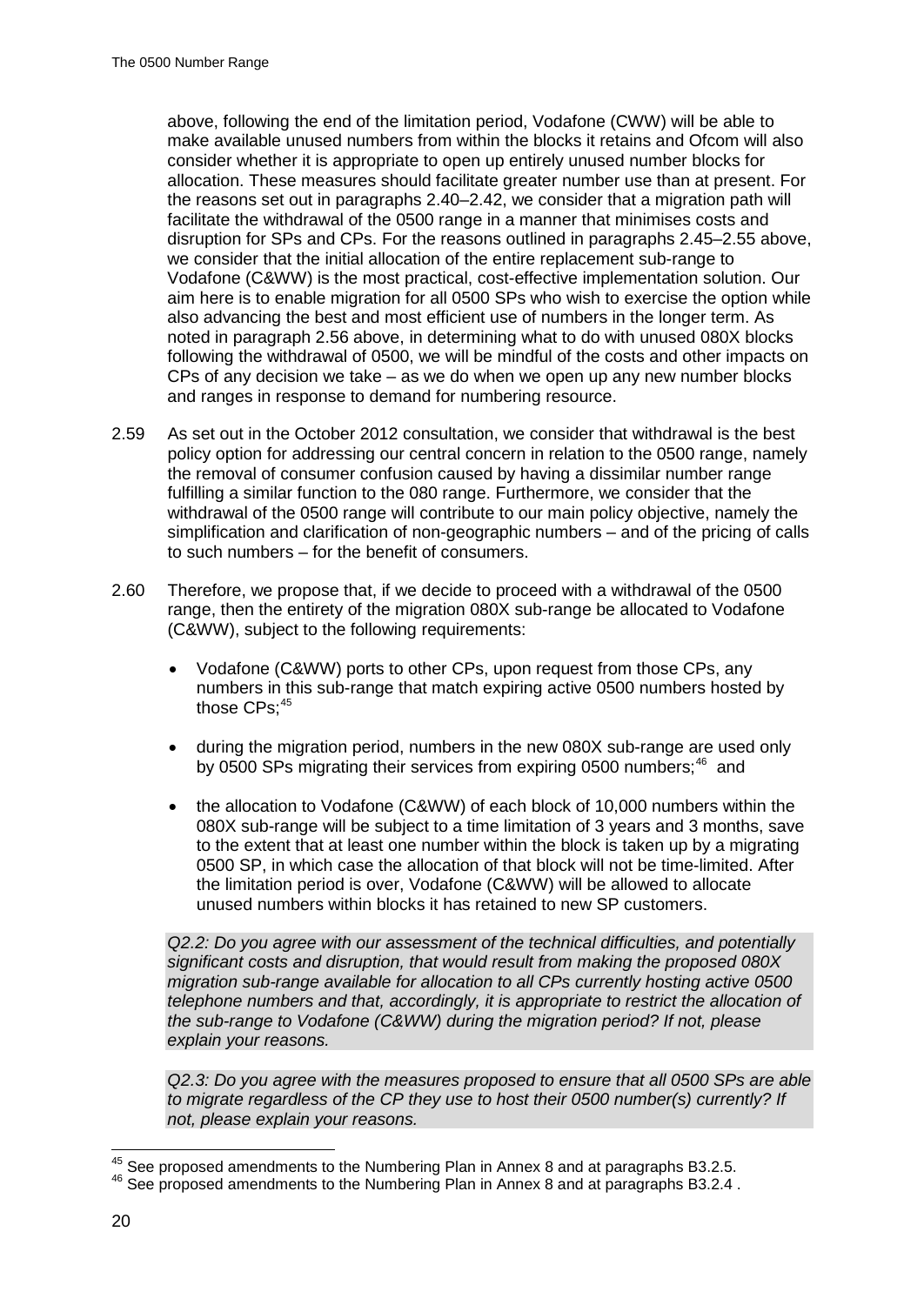*Q2.4: Do you agree with our proposal to impose a time limitation of 3 years and 3 months on the allocation of each block of 10,000 numbers within the 080X migration sub-range to Vodafone (C&WW), save to the extent that at least one number within the block is taken up by a migrating 0500 SP (in which case the allocation of that block will not be so time-limited)? If not, please explain your reasons.* 

### **Timing**

- 2.61 In the October 2012 consultation we preferred the option of a longer implementation period of 24 months (as opposed to 18 months) for the proposed withdrawal of 0500 numbers because we considered that it would go further in mitigating disruption and minimising costs incurred by SPs using 0500 numbers as a result of their withdrawal.
- 2.62 In their responses to the October 2012 consultation, several SPs and CPs commented on the costs and disruption that could arise as a result of the 0500 range's withdrawal. While some respondents favoured a quicker implementation, a number of SPs and CPs voiced views favouring a longer implementation period to minimise such costs and disruption, as noted above in paragraph 2.30. These responses are consistent with the findings of the informal interviews we conducted in June-August 2012 with a sample of 35 SPs using 0500 numbers.<sup>[47](#page-21-0)</sup> As we noted in the October 2012 consultation, almost all SPs we interviewed agreed that any disruption caused by 0500's withdrawal would be significantly mitigated by a longer transition period. Having reflected further on all the comments we have received on this issue, we now propose a 36-month (3-year) timeframe for implementation. This means that from the date on which Ofcom publishes a decision on the future of the 0500 number range, if the decision is to withdraw the 0500 number range, the 0500 range will cease to operate after 36 months. SPs and CPs will have 36 months to migrate services currently on 0500 to another non-0500 number. For SPs who wish to secure replacement numbers in the new 080X sub-range made available as set out above, the new numbers would need to be secured from their CPs and made operational by the end of the 36-month period. We consider that a three-year implementation time frame strikes an appropriate balance between not delaying the longer-term benefits that would result from addressing the consumer harm we identified in the October 2012 consultation and mitigating the costs for SPs of migration.
- 2.63 SPs would be free to use their replacement 080X migration number(s) from the point it is provided to them by their CP. Therefore, SPs would have some freedom (within the 3-year implementation period) over when to complete their number migration. They could do this at a time more suitable to their individual requirements, for example, contemporaneous with a new advertising campaign, an update of their website or corporate literature, etc. An SP may also use both the expiring 0500 number and the new 080X migration number concurrently until such time as the 0500 number range is withdrawn.

*Q2.5: Do you agree with our proposal of a 3-year timeframe for the withdrawal of 0500 numbers and for the migration of active services on these numbers to a new 080X sub-range (if so desired by any individual SP operating an 0500 number)? If not, please explain your reasons.*

<span id="page-21-0"></span><sup>&</sup>lt;sup>47</sup> See paragraphs 3.16-3.19.4 of the October 2012 consultation.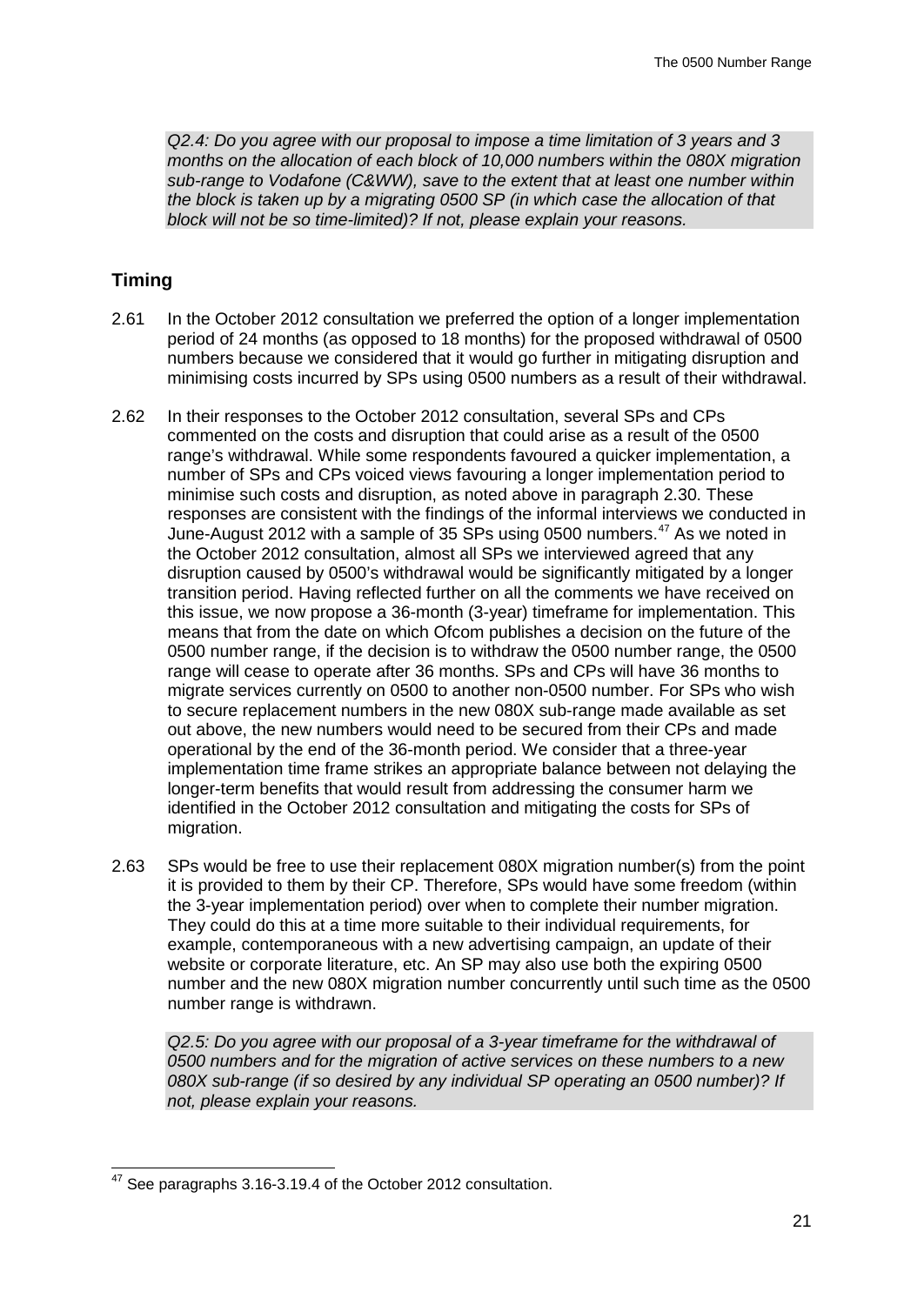## **Call charges**

- 2.64 If we proceed to withdraw the 0500 range, then the pricing regime for 0500 numbers will remain unchanged until the range is withdrawn. By this we mean that, as at present, OCPs will not be permitted to charge callers for 0500 calls except when their charges are notified to callers at the start of the call, through a pre-call announcement ('PCA'). Subject to this PCA requirement, OCPs will remain free to set whatever price they wish.<sup>[48](#page-22-0)</sup>
- 2.65 With respect to the replacement 080X numbers made available to 0500 SPs, these numbers will be subject to the same pricing regime as the rest of the 080 range. This means that they will initially be Freephone. However, as set out in the 2013 NGCS Statement of 12 December 2013, we will require that calls to 080 numbers be free-tocaller from 26 June 2015. The 080X migration sub-range will therefore become freeto-caller part way through the 3-year migration period for 0500 SPs. If SPs avail themselves of replacement 080X numbers after the 080 range has become free-tocaller, then their new 080X numbers will be free-to-caller from the moment they are operational.

<span id="page-22-0"></span><sup>&</sup>lt;sup>48</sup> BT is currently subject to the NTS Call Origination Condition for calls to 0500 numbers, which has the effect of restricting the price it charges for these calls. As set out in Ofcom's fixed narrowband services markets statement – published 26 September 2013

[<sup>\(</sup>http://stakeholders.ofcom.org.uk/consultations/nmr-13/statement/\)](http://stakeholders.ofcom.org.uk/consultations/nmr-13/statement/) – this condition will expire once the regulatory changes we are proposing to make to the 080 range (to make it free-to-caller) come into effect. On the basis of current proposals, this will remove the regulatory constraint on BT's retail prices for 0500 calls prior to the withdrawal of the range. However, 0500 SPs would have the option of migrating to the 080X sub-range which we are proposing to make available and which will be free to call from all CPs from the point at which the NTS Call Origination Condition falls away.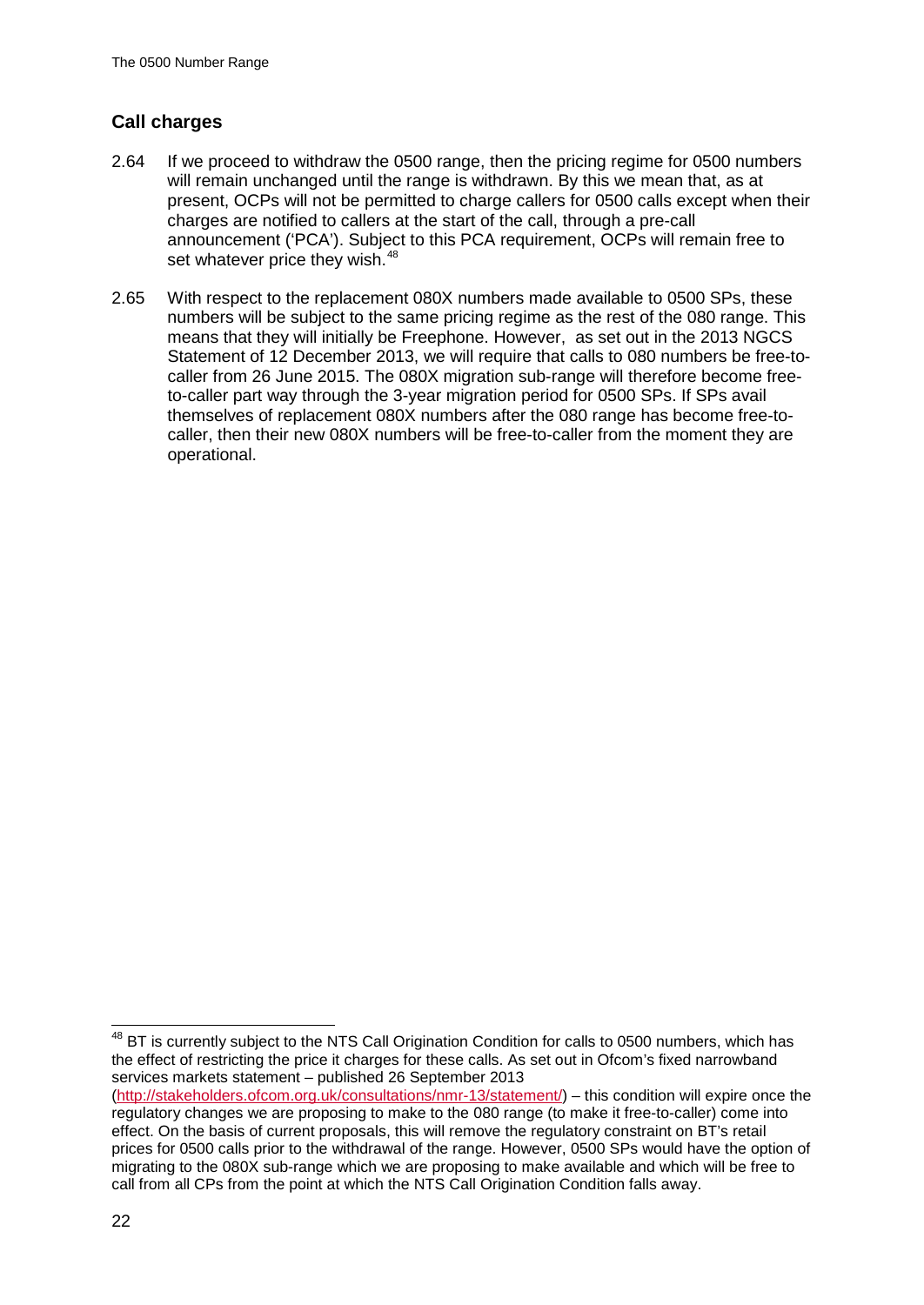## **Section 3**

# <span id="page-23-0"></span>Legal framework

## **Introduction**

- 3.1 In the October 2012 consultation, we proposed to modify GC17 to enable the withdrawal of the 0500 range on the basis that it comprised a series of numbers which had not been used to a significant extent within a period specified by Ofcom and for the purpose of securing what appears to Ofcom to be the best and most efficient use of numbers. This proposal was made in the light of the assessment of options under consideration for the 0500 range as set out in section 5 of the October 2012 consultation.
- 3.2 In light of our new proposal to provide a migration 080X sub-range, we have reassessed the legal basis for a withdrawal of the 0500 range. We have also had regard to the comments from stakeholders that the legal basis for such a withdrawal was not sufficiently clear in the October 2012 consultation. Having reflected further, we set out in this section:
	- our revised view on the appropriate legal basis for a withdrawal of the 0500 range;
	- the various legal tests which must be satisfied to exercise a withdrawal and our view that they would be so satisfied in this case;
	- the modifications to the Numbering Plan and the numbering application forms that would be required to implement a withdrawal; and
	- in relation to those modifications, the legal tests that must be satisfied and our reasons for considering that they would be so satisfied in this case.

## **Ofcom's powers to withdraw numbers and their application to 0500**

- 3.3 We set out our duties and powers in relation to telephone numbering in paragraphs 4.2–4.3 of the October 2012 consultation. As we noted, those duties and powers are set out in sections 56 – 63 of the Act. These include Ofcom's powers to withdraw numbers that it has allocated at sections 61 and 62 of the Act. GC17 makes provision for the withdrawal of numbers in exercise of certain of these powers.
- 3.4 In relation to Ofcom's powers to withdraw numbers, section 61(1) provides that Ofcom may withdraw numbers that it has allocated if it is a case in which such a withdrawal is authorised. The cases in which a withdrawal is authorised are listed in section 61(2) and are:
	- where the person allocated the numbers consents to the withdrawal;<sup>[49](#page-23-1)</sup>
	- the withdrawal is made for the purposes of a transfer of the allocation required by numbering conditions;<sup>[50](#page-23-2)</sup>

<span id="page-23-2"></span><span id="page-23-1"></span><sup>&</sup>lt;sup>49</sup> Section 61(2)(a) of the Act.<br><sup>50</sup> Section 61(2)(b) of the Act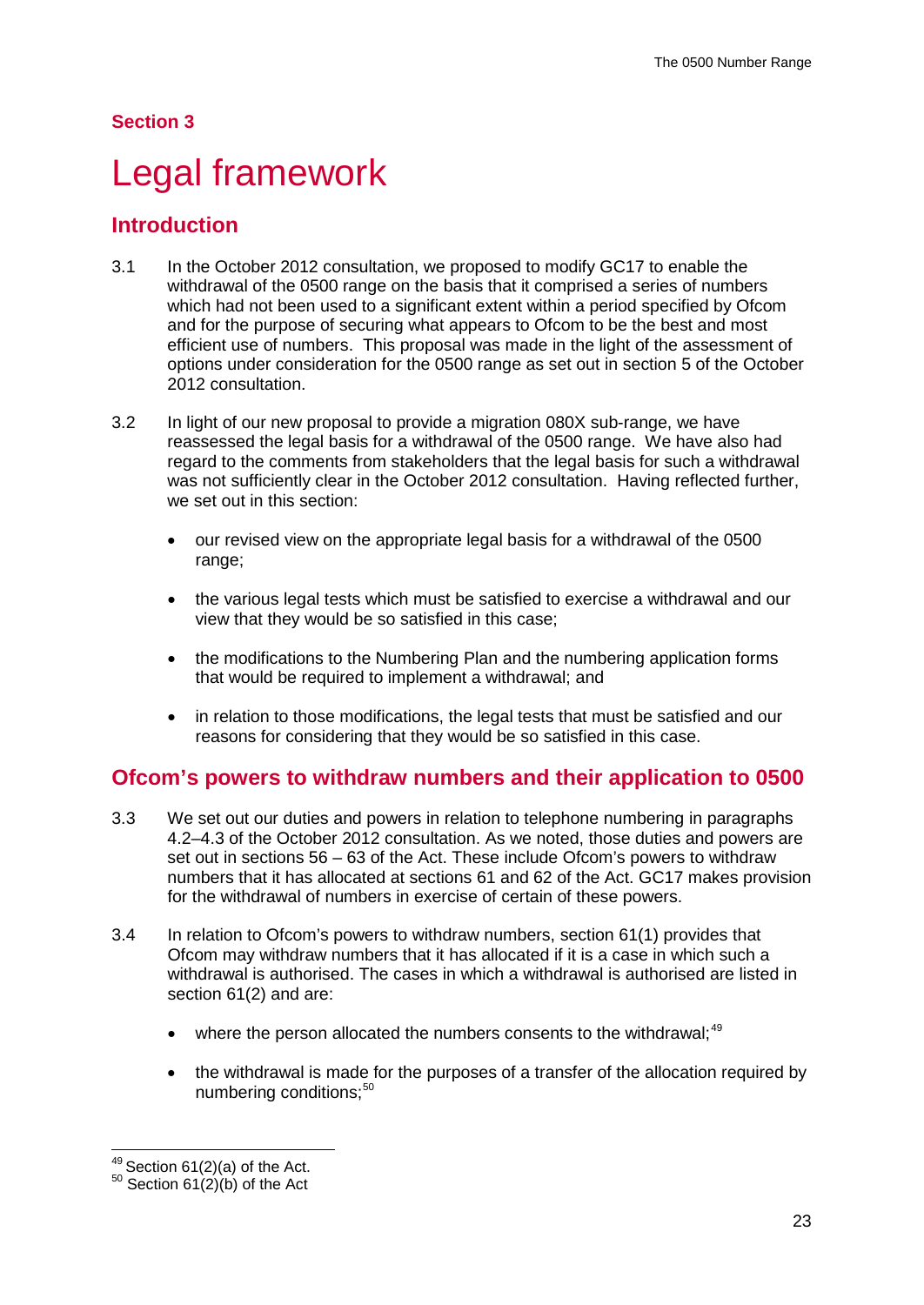- the withdrawal is made for the purposes of a numbering reorganisation applicable to a particular series of telephone numbers; $51$
- the withdrawal is made in circumstances specified in the numbering conditions and for the purpose of securing that what appears to Ofcom to be the best and most efficient use is made of the numbers and other data that are appropriate for use as telephone numbers:<sup>[52](#page-24-1)</sup>
- the allocated numbers have not been adopted during such period after their allocation as may be specified in the numbering conditions:  $53$
- the allocated numbers comprise a series of numbers which have not to a significant extent been adopted or used during such period as may be so specified.<sup>[54](#page-24-3)</sup>
- 3.5 The cases at section 61(2)(a), (b) and (e) are not relevant in this instance. The current rangeholder of 0500 numbers – Vodafone (C&WW) - has not consented to the withdrawal (and we have not sought that consent); there is no transfer of numbers required by the numbering conditions for which the withdrawal of 0500 numbers is needed; since there are 0500 numbers in use, it is clear that the numbers have been adopted since allocation.
- 3.6 In the cases at section 61(2)(d) and (f), a withdrawal can only be effected if circumstances specified in the numbering conditions have been met. As currently drafted, the numbering conditions (specifically GC17.19) only provide for the withdrawal of numbers where a CP has not adopted telephone numbers either at all or to any significant extent within 6 months (or such other period as Ofcom may direct) of the numbers being allocated. These circumstances are not applicable to 0500 and therefore would not allow for the withdrawal of the range in the absence of a modification to GC17.
- 3.7 In the October 2012 consultation, we therefore proposed to modify GC17 (in exercise of our powers under sections 61(2)(d) and/or (f)) to specify that numbers can be withdrawn where they have not been used to a significant extent within a specified period and for the purpose of securing what appears to Ofcom to be the best and most efficient use of telephone numbers. On the basis of our assessment that the 0500 series of numbers has not been used to a significant extent since the closure of the range to new allocations in 1997-98 and that its withdrawal would secure, in our view, the best and most efficient use of numbers, we considered this modification would, if implemented, enable the withdrawal of 0500 under sections 61(2)(d) and/or (f).
- 3.8 However, as set out in section 2 of this consultation, we are now proposing to make a 080X sub-range available so that 0500 number holders can migrate to an equivalent number on that range prior to the withdrawal of 0500.
- 3.9 We consider that these revised proposals amount to a numbering reorganisation. Accordingly, we consider that the appropriate legal basis for the proposed withdrawal of 0500 is section 61(2)(c), namely a withdrawal made for the purposes of a numbering reorganisation applicable to a particular series of numbers. As explained

<span id="page-24-1"></span>

<span id="page-24-0"></span><sup>&</sup>lt;sup>51</sup> Section 61(2)(c) of the Act.<br><sup>52</sup> Section 61(2)(d) of the Act.<br><sup>53</sup> Section 61(2)(e) of the Act.<br><sup>54</sup> Section 61(2)(f) of the Act.

<span id="page-24-3"></span><span id="page-24-2"></span>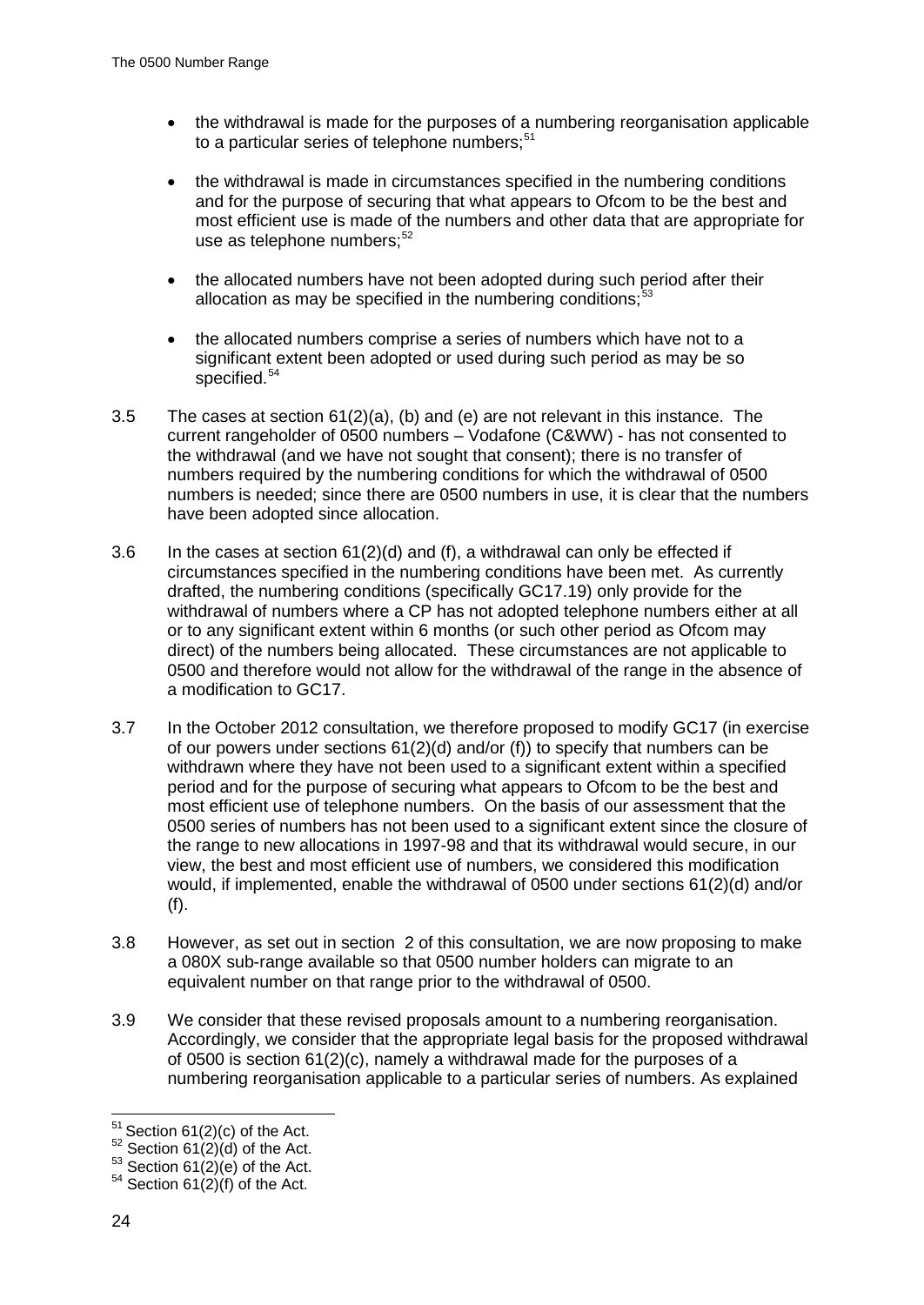at paragraph 2.55, we also propose to impose a time limit on the allocation of the 080X migration sub-range to Vodafone (C&WW) in respect of blocks of 10,000 numbers which are entirely unused at the end of the migration period. We intend to rely on our power (referenced in section 56A(b) of the Act) to allocate numbers for a limited period of time. We set out in the next sub-section our reasons for considering that the legal tests for exercising these powers will be satisfied in this case.

## **Legal tests for our proposed withdrawal and numbering reorganisation**

- 3.10 In carrying out its functions under the Act, Ofcom must act in accordance with its general duties in section 3 of the Act (including its principal duty to further the interests of citizens and consumers, where appropriate by promoting competition) and the Community requirements in section 4 of the Act.
- 3.11 In addition to these requirements, Ofcom must satisfy the specific requirements that apply to a withdrawal made under section 61(2)(c) and its general duty in relation to its numbering functions. The specific requirements – set out in section 62 of the Act – which must be satisfied in order for such a withdrawal to be implemented are as follows:
	- the reorganisation, so far as it relates to numbers of any description, is not such as to discriminate unduly against: (a) particular communications providers; (b)particular users of the allocated numbers; or (c) a particular description of such providers or users (section 62(2));
	- the reorganisation provides for the withdrawn allocations to be replaced with allocations of numbers "so nearly resembling the numbers to which the withdrawal relates as the purpose of the reorganisation allows" (section 62(3));
	- Ofcom does not require payment for the replacement allocation unless the situation set out in section 62(5) applies. The situation in question is an existing requirement on allocatees to make periodic payments in relation to the numbers which are withdrawn.
- 3.12 Ofcom's general duty in relation to its numbering functions (which include a withdrawal of numbers under section 61) is set out in section 63 of the Act. This requires Ofcom to secure, in carrying out those functions, what it considers to be the best use of telephone numbers and to encourage efficiency and innovation. In addition, it must secure that there is no undue discrimination by CPs against other CPs in relation to the adoption of telephone numbers for purposes connected with the use of an electronic communications network or an electronic communications service.
- 3.13 In the following paragraphs, we set out why we consider these duties and requirements (to the extent they are applicable) are satisfied.

#### **No undue discrimination**

3.14 It is clear that, in withdrawing 0500 numbers, we are proposing to treat the 0500 range differently from the 080 range. Our policy position is that the 080 range should be made free-to-caller. Stakeholders (such as Vodafone (C&WW) and certain SPs on the 0500 range) have contended that the difference in treatment will put Vodafone (C&WW) (as the principal 0500 rangeholder) and SPs with 0500 numbers at a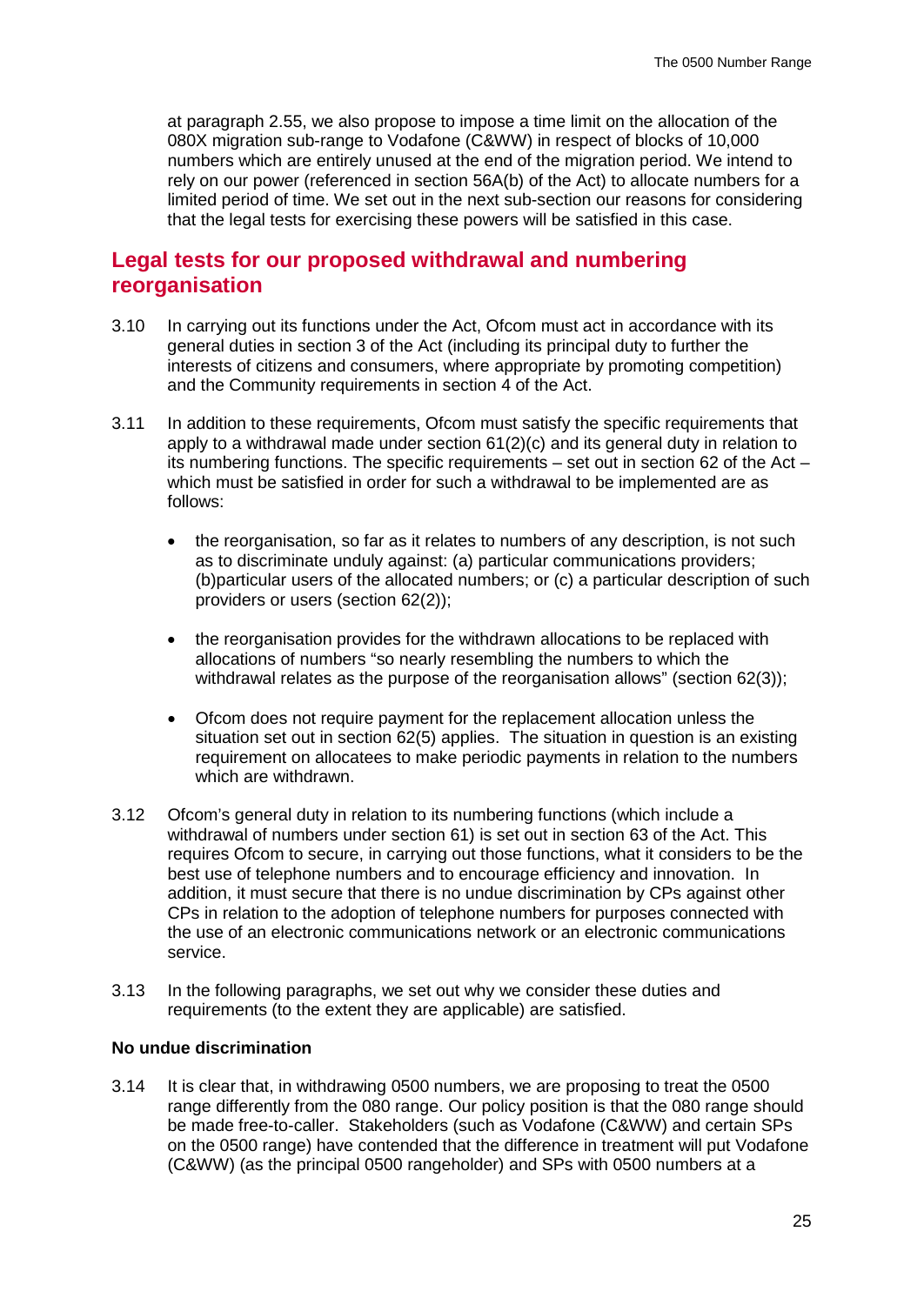disadvantage relative to the position of 080 rangeholders and 080 SPs. Although there are important features in relation to the current use and consumer understanding of 0500 which distinguish it from 080,<sup>[55](#page-26-0)</sup> we recognise that key characteristics of the two ranges are the same. As set out in the October 2012 consultation, 0500 was established as an equivalent Freephone range to 080, the former allocated exclusively to Mercury Communications while the latter was held by BT. Like 080, 0500 is still designated as a Freephone range in the Numbering Plan, and like 080, calls to the range are generally free from fixed lines but charged from mobiles. Mobile call charges for 0500 are comparable to those for 080 calls. As set out in paragraphs 5.6 – 5.8 of the October 2012 consultation, the market failures we have identified in relation to 0500 and 080 are the same and, likewise, the adverse impacts which we consider result from those failures.

- 3.15 Accordingly, we accept that 0500 and 080 should be treated as comparable situations. Nonetheless we consider that our proposal to treat 0500 differently from 080, by withdrawing the 0500 range, is objectively justified, given the distinguishing features of the 0500 range and Ofcom's duty to ensure the efficient use and effective management of numbers.
- 3.16 The distinguishing features of 0500, which we set out in the October 2012 consultation, include the following:
	- it is a closed range in that numbers within the range are not available for allocation by Ofcom. There is also a prohibition on the use of allocated numbers unless they were in use by a customer at the time the range was closed in 1997- 98 (in which case the number may continue to be used). As a result, the range holder, Vodafone (C&WW) (the successor to Mercury Communications), holds a significant number of redundant 0500 numbers;
	- there are a declining number of SPs on the 0500 range and call volumes are very low. There are estimated to be just under 12,000 SPs and, in 2011, 82 million 0500 call minutes to the range. In contrast, 080 has the largest proportion of call volumes and active numbers of all the non-geographic number ranges:<sup>[56](#page-26-1)</sup> according to the 2010 Flow of Funds study, just under 40% of all non-geographic calls were made to the 080 range, amounting to 11.2 billion minutes;
	- a very large proportion of 0500 call volumes are attributable to a small number of SPs – 99% of BT's 0500 call volumes are accounted for by 30 SPs; , given that 080 remains open to allocations and has the largest proportion of active numbers of all the non-geographic ranges, it must follow that there is no equivalent concentration on the 080 range;
	- survev evidence indicates that consumer awareness and understanding of the 0500 range is materially lower than for the 080 range. In the July 2012 consumer survey (see paragraph 2.9), only 15% of respondents were aware of the range and only 6% said they knew the cost of calling these numbers; the equivalent figures for 080 were 57% and 55% respectively.
- 3.17 Because of the very low usage of 0500 numbers relative to 080 numbers, the overall consumer harm attributable to the 0500 range must be proportionately less than that for 080 range. This might suggest that a more intrusive remedy for 0500 (withdrawal) compared to our policy position on 080 (free to call) would not be appropriate.

<span id="page-26-1"></span><span id="page-26-0"></span> $55$  See paragraphs 2.5 to 2.10.<br> $56$  Paragraph 11.9, Part C, April 13 Policy Position.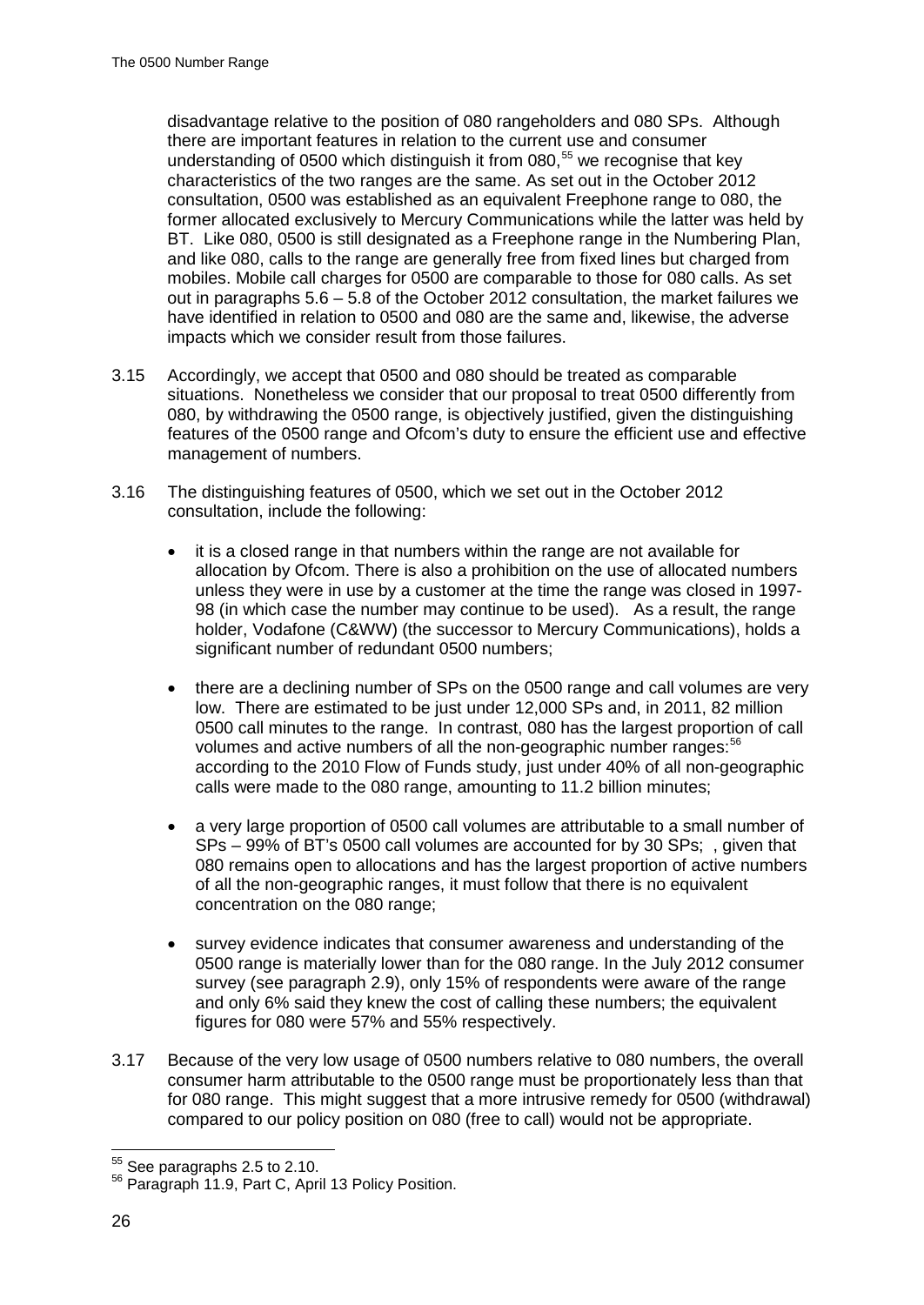However, we consider that when the distinguishing features of the 0500 range are assessed by reference to Ofcom's duty to ensure the efficient use and effective management of numbers, withdrawal of the range is objectively justified.

- 3.18 As set out in the October 2012 consultation,  $57$  we found that the distinguishing features of 0500 meant that the benefits of making the range free-to-caller were lower than those expected to result from making 080 free-to-caller. Furthermore, we considered that because of the very poor consumer awareness of the range, there would be continued scope for confusion about the 0500 range and this could adversely affect the clarity of the free-to-caller message in relation to 080. We said that having two dissimilar looking ranges fulfilling the same function did not represent a good use of numbers, particular given the low usage of the 0500 range. The combination of all these factors led us to the view that withdrawal was the best course of action.
- 3.19 On the basis of this assessment,<sup>[58](#page-27-1)</sup> we consider that the proposed withdrawal of 0500 is objectively justified, taking account of our legitimate policy objectives under section 63 and will not give rise to undue discrimination within the meaning of section 62(2) and our general duty in relation in relation to our numbering functions in section 63 of the Act .
- 3.20 Section 2 of this consultation sets out our proposal for providing a migration path for current SPs on the 0500 range. We will open for allocation to the 0500 range holder a sub-range within the 080 series (either 08085 or 08050) which will be available for use by 0500 SPs who wish to migrate to the matching number in that range. For the reasons set out in paragraphs 2.47–2.51, we are proposing to initially allocate this 080X sub-range in its entirety to Vodafone (C&WW). In order that SPs which have ported their 0500 numbers to other CPs are in the same position as Vodafone (C&WW)'s 0500 customers, we are proposing to make it a requirement of allocation that a request from another CP for a number within the migration range will be treated as if it were a request for portability made in accordance with General Condition 18. This will mean that Vodafone (C&WW) will be required to port the relevant 080X number to the requesting provider. That provider, in turn, will only be able to use that number for the purpose of enabling its SP to migrate its service from the 0500 range.
- 3.21 We consider these proposals will ensure that all CPs with 0500 SPs are in the same position as they are presently in relation to the 0500 range and all 0500 SPs are in an equivalent position in terms of access to the 080X migration sub-range. While the allocation of the 080X migration sub-block will only be made to Vodafone (C&WW), this is because there are significant technical difficulties associated with making the range available to other CPs that would materially increase costs and could undermine the intention of making the range readily available to all 0500 SPs wishing to migrate.<sup>59</sup> Further, we are proposing the measures set out at paragraph [2.56] to limit the extent to which Vodafone (C&WW) permanently retains numbers from the 080X sub-range which it has not used for migration purposes. Thus, to the extent that the allocation of the migration sub-range to Vodafone (C&WW) confers a benefit on it, we consider that it goes no further than is required to enable migration of active

 $57$  See paragraphs  $5.30 - 5.46$  and paragraphs  $5.74 - 5.92$ , 0500 consultation document.

<span id="page-27-1"></span><span id="page-27-0"></span><sup>&</sup>lt;sup>58</sup>*Ibid.* For clarity, this assessment remains subject to our consideration of the submissions we have received on this issue in response to the October 2012 consultation. We have not reached any final determination at this stage and will only do so following consideration of all responses we receive in relation to our 0500 proposals.

<span id="page-27-2"></span>See paragraphs  $2.48 - 2.51$  above.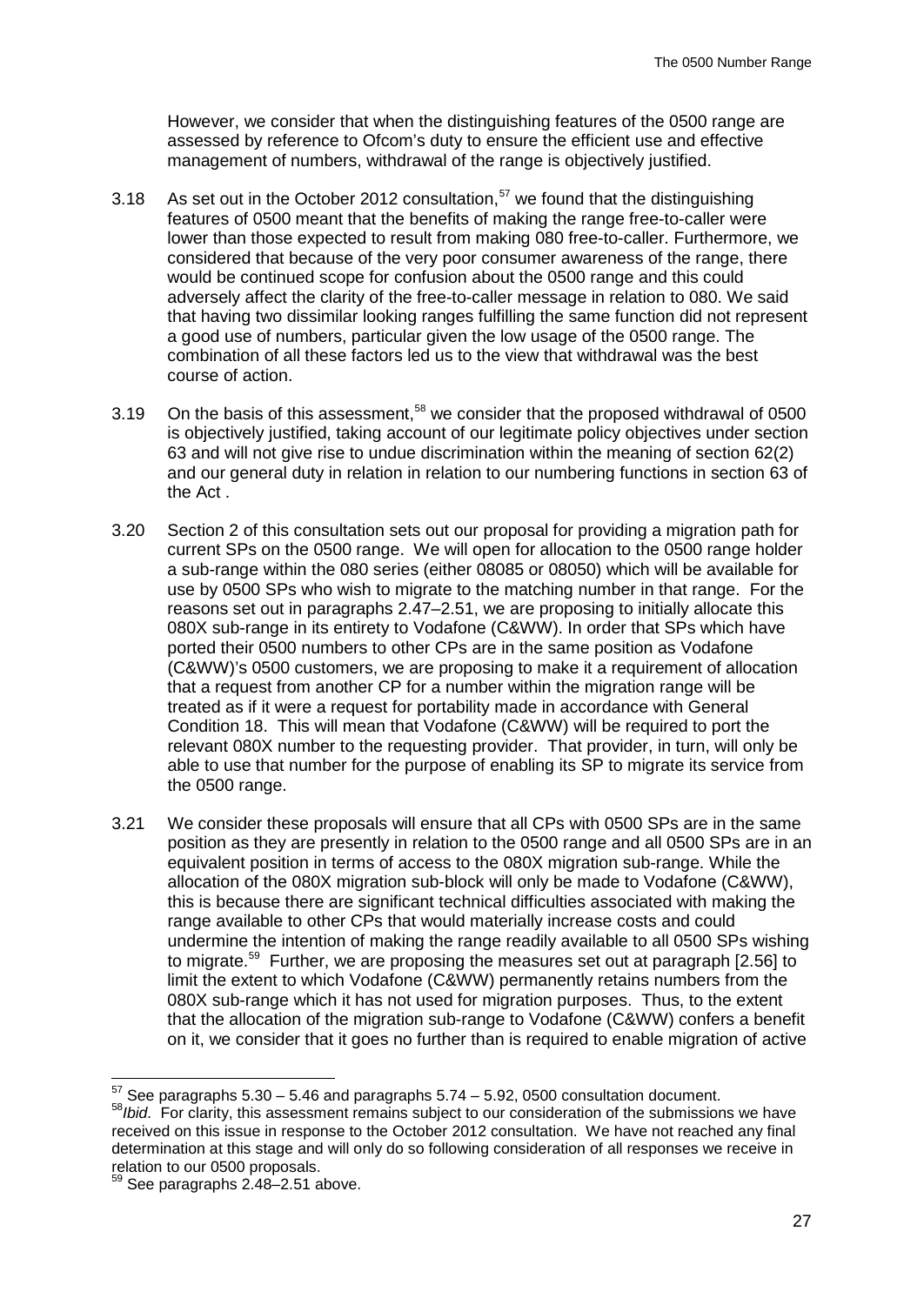0500 SPs who wish to take up that option and is therefore objectively justified. Accordingly, we consider that the reorganisation we are proposing does not give rise to undue discrimination in accordance with the requirements of section 62(2) of the Act.

3.22 Finally, in response to Vodafone (C&WW)'s comment that a withdrawal for the purposes of a reorganisation should consider other potentially affected ranges (Vodafone (C&WW) citing 055 and 056 as examples), we note here (as we have in prior NGCS publications) that our strategic aim is to simplify the non-geographic numbering system; for this, we have been considering separately whether changes may be required to the regulation of the 055 and 056 number ranges. We have been gathering evidence on the use of these ranges and will continue to monitor their use to assess if intervention is merited. The 055 and 056 ranges perform materially different functions to 0500 and we do not consider it necessary or appropriate to consider the policy options for all of these ranges simultaneously. For the same reason, we do not think the withdrawal of 0500 would necessitate the withdrawal of the 055 and 056 ranges. That and other policy options must be assessed separately on the basis of facts and considerations applicable to those ranges.

### **Replacement of 0500 allocations**

- 3.23 We consider that either of the two sub-ranges we are proposing as replacement numbers for 0500 – 08085 or 08050 – will allow users to migrate to a number resembling their own (by retaining the final 6 digits of their existing 0500 number) while at the same time bringing them within the 080 range. This will achieve our objective of enhancing consumer understanding of non-geographic numbers by not having, as far as possible, dissimilar number ranges fulfilling similar functions in terms of pricing. We therefore consider that the reorganisation will provide for the withdrawn allocations to be replaced with allocations of numbers so nearly resembling the numbers to which the withdrawal relates as the purpose of the reorganisation allows.
- 3.24 We are not proposing to require any payment for allocating a replacement 080X number to existing allocatees of 0500 numbers and therefore the third requirement of section 62 is satisfied.
- 3.25 Accordingly for the reasoning set out in paragraphs 3.14–3.24, we consider that the specific requirements in section 62 which apply to a withdrawal made for the purposes of a numbering reorganisation under section 61(2)(c) will be satisfied in this case.

### **Time limited allocation of the 080X migration sub-range**

3.26 As explained at paragraph 2.55, we are proposing to impose a time limit on the allocation of the 080X migration sub-range to Vodafone (C&WW) in respect of blocks of 10,000 numbers which are entirely unused by migrating 0500 SPs at the end of the migration period. We propose that the time limit for any such unused blocks should be 3 years and 3 months from the date of our final decision on the future of the 0500 range (i.e. 3 months after the end of the migration period). We consider that, as required by section 56A(b) of the Act, this time limitation is objectively justified as the 080X sub-range is intended to be initially used for services migrating from the 0500 range. Where a block of 10,000 080X numbers is entirely unused by such services at the end of the 3 year migration period then it is appropriate that the allocation for the purposes of migration should cease and the numbers automatically revert to Ofcom. As explained in paragraph 2.57, the limitation period is 3 months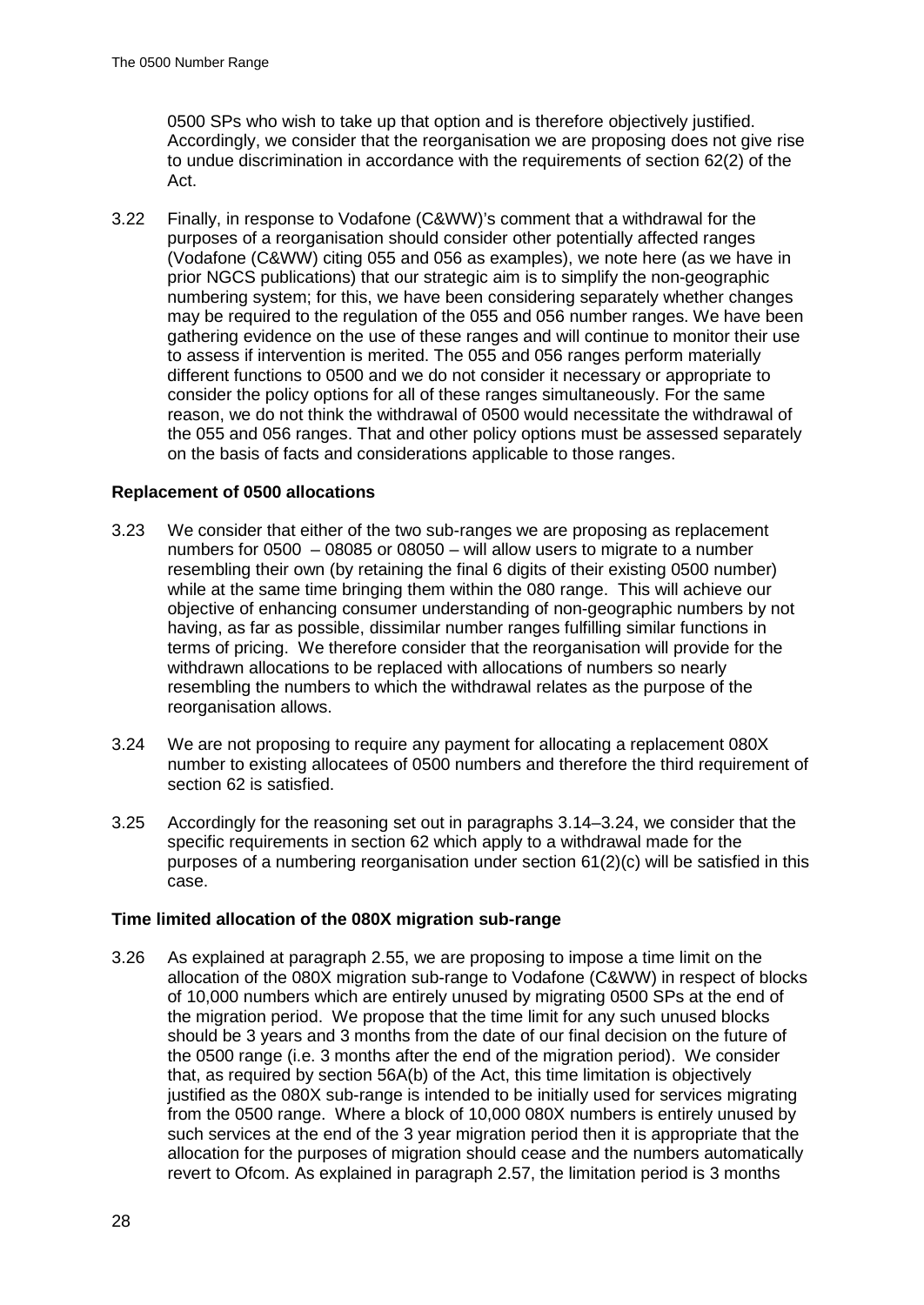longer than the migration period in order to allow time for reconciliation of used and unused 080X number blocks.

### **Our general duty in carrying out our numbering functions**

- 3.27 For the reasons set out in paragraph 3.18 above and in more detail in the October 2012 consultation, $60$  we consider that the proposal to withdraw the 0500 range will secure what we consider to be the best use of telephone numbers and encourage efficiency and innovation. We have explained at paragraphs 2.47–2.51 why it is necessary to initially allocate the entirety of the migration 080X sub-range to Vodafone, even though it is only likely to require about a very small proportion of the numbers for migration purposes. However, we are proposing that any blocks of 10,000 numbers within the sub-range that are entirely unused by migrating 0500 SPs at the end of the migration period will automatically revert to Ofcom. This will ensure that Vodafone (C&WW) is not permanently allocated a large number of 080 numbers for which it currently has no use. We therefore consider that, taking account of the practical issues associated with enabling the migration of 0500 SPs, the allocation of the 080X migration sub-range to Vodafone (C&WW) in this manner is consistent with our duty to secure the best use of telephone numbers.
- 3.28 Our general duty under section 63 of the Act also requires us to secure that, in carrying out our numbering functions, there is no undue discrimination by CPs against other CPs. As explained in section 2 and summarised in paragraph 3.20 above, we are proposing measures to ensure that all CPs hosting 0500 SPs will be able to secure access for their 0500 customers to a matching number within the 080X migration sub-range. On that basis, we do not consider that the reorganisation we are proposing will give rise to undue discrimination by CPs against other CPs in relation to the adoption of telephone numbers. We therefore consider that are proposals are consistent with our duty under section 63 of the Act.

### **Ofcom's duties under section 3 and 4 of the Act**

- 3.29 Our assessment at paragraphs 6.28–6.29 of the October 2012 consultation, that the proposed withdrawal of 0500 is consistent with our general duties under sections 3 and 4 of the Act, is unchanged by the refinements to our proposal set out in this consultation.
- 3.30 Accordingly, we are satisfied that the proposed withdrawal of 0500 under our powers in section 61(2)(c) of the Act would be consistent with our general duties and the specific requirements that apply to such a withdrawal (see also paragraphs 3.48– 3.49 below).

## **Consultation on legal instruments**

- 3.31 We are consulting today on the legal instruments that we need to make in order to withdraw the 0500 range under section 61(2)(c) of the Act for the purposes of a numbering reorganisation. These draft legal instruments can be found at Annexes 8 and 9.
- 3.32 Specifically, we propose to amend the National Telephone Numbering Plan ('the Numbering Plan') (see Annex 8) in order:

<span id="page-29-0"></span> <sup>60</sup> *Ibid*.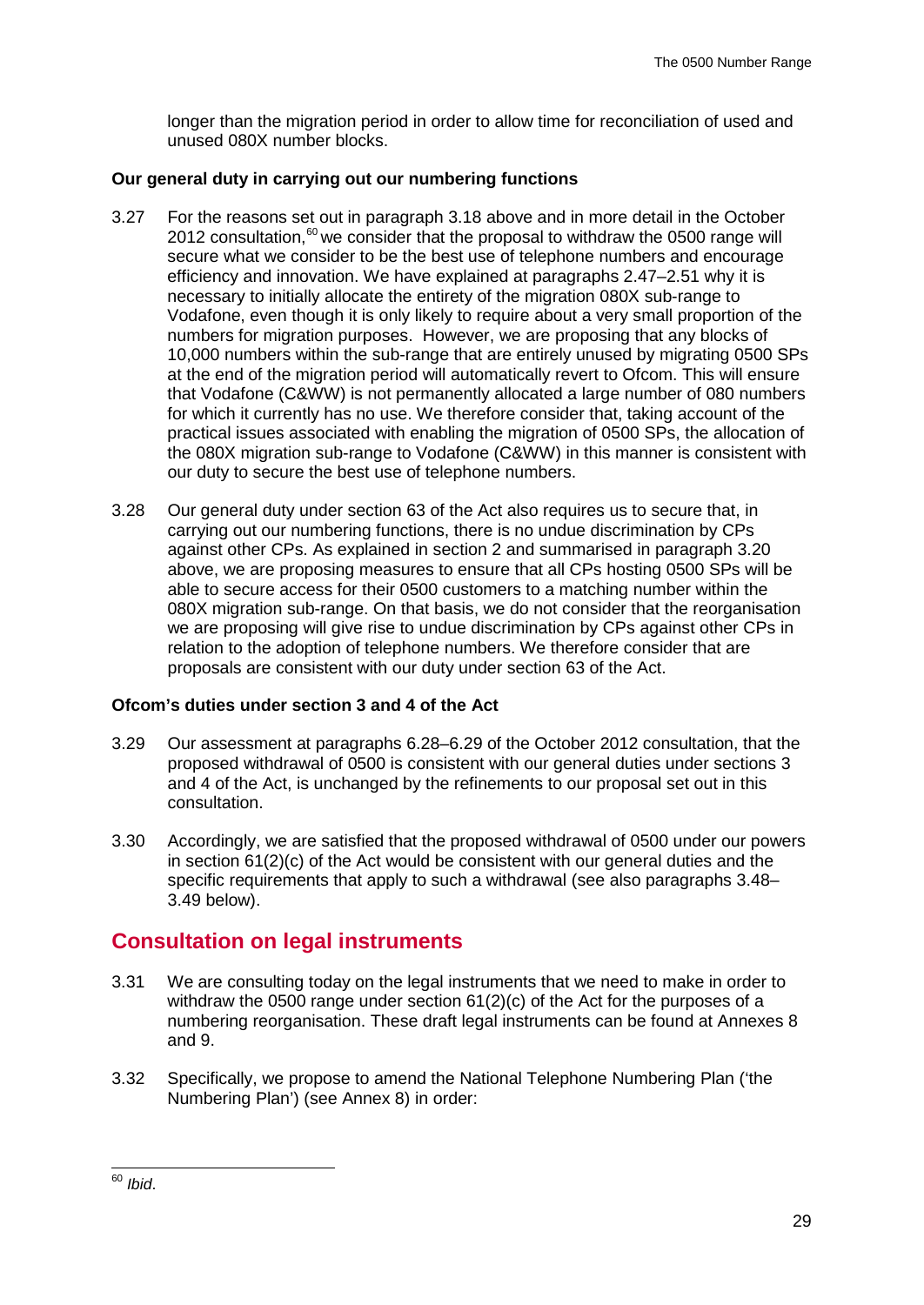- to remove 0500 from Part C5 of the Numbering Plan. We are proposing that this modification would take effect 3 years from the date of our final statement, should we ultimately conclude to proceed with a withdrawal of the range;
- to introduce the requirements and restrictions that will apply in relation to the use of the 080X sub-range that we are planning to open as part of our proposed numbering reorganisation.
- 3.33 We are also proposing modifications to the relevant numbering application form to reflect the opening of the new 080X migration sub-range (see Annex 9).

## **Numbering Plan**

- 3.34 Annex 8 sets out our proposed modifications to the Numbering Plan. It should be noted that the modifications at Annex 8 relate to the Numbering Plan that is currently in force.
- 3.35 In the 2013 NGCS Statement (of 12 December 2013) we have modified the Numbering Plan. We would, therefore, propose making modifications to that version of the Numbering Plan which mirror those set out at Annex 8.
- 3.36 We propose to modify Parts B3 and C5 of the Numbering Plan. The modifications to B3 we are proposing are two-fold. First, they set out the restriction that will apply to the use of 080X numbers, namely that they are only available for use by a customer migrating from a matching 0500 number. This proposed modification is made in accordance with our duty in section 56(1)(b) of the Act to set out the restrictions that we consider appropriate on the adoption of numbers available for allocation. It should be read in conjunction with paragraph 4 of GC17, which requires CPs to comply with all applicable restrictions and requirements as are set out in the Numbering Plan.
- 3.37 The second modification to Part B3 of the Numbering Plan sets out the requirement that the CP with the allocation of these 080X numbers deals with a request by another CP for a number within that block as if it were a request for portability made in accordance with General Condition 18, in order to enable a customer of the provider making the request to migrate from an 0500 number. As explained in paragraph 3.20, the purpose of this requirement is to ensure, in accordance with section 62(2)(b), that all 0500 SPs are able to access the matching 080X number in the new migration sub-range (irrespective of their host CP) in order to migrate their services prior to the withdrawal of the 0500 range. The modification is made in accordance with section 56(1)(c) (which requires Ofcom to set out in the Numbering Plan "such restrictions as they consider appropriate on the other uses to which numbers available for allocation in accordance with the plan may be put") and Ofcom's general duty under section 63 to ensure in carrying out its numbering functions that there is no undue discrimination by CPs against other CPs.<sup>61</sup>
- 3.38 It is proposed that these modifications to Part B3 of the Numbering Plan will only remain in place for a period of 3 years from the date on which this modification is made (i.e. the proposed implementation period for the withdrawal of the 0500 range).
- 3.39 It should be noted that the proposed modification to the Numbering Plan makes reference to the two alternative 080X sub-ranges which we are considering making

<span id="page-30-0"></span> $61$  In applying these powers, we have also had regard to Part C3 of the Annex to the Authorisation Directive which permits number portability requirements to be a condition attached to a right of use for numbers.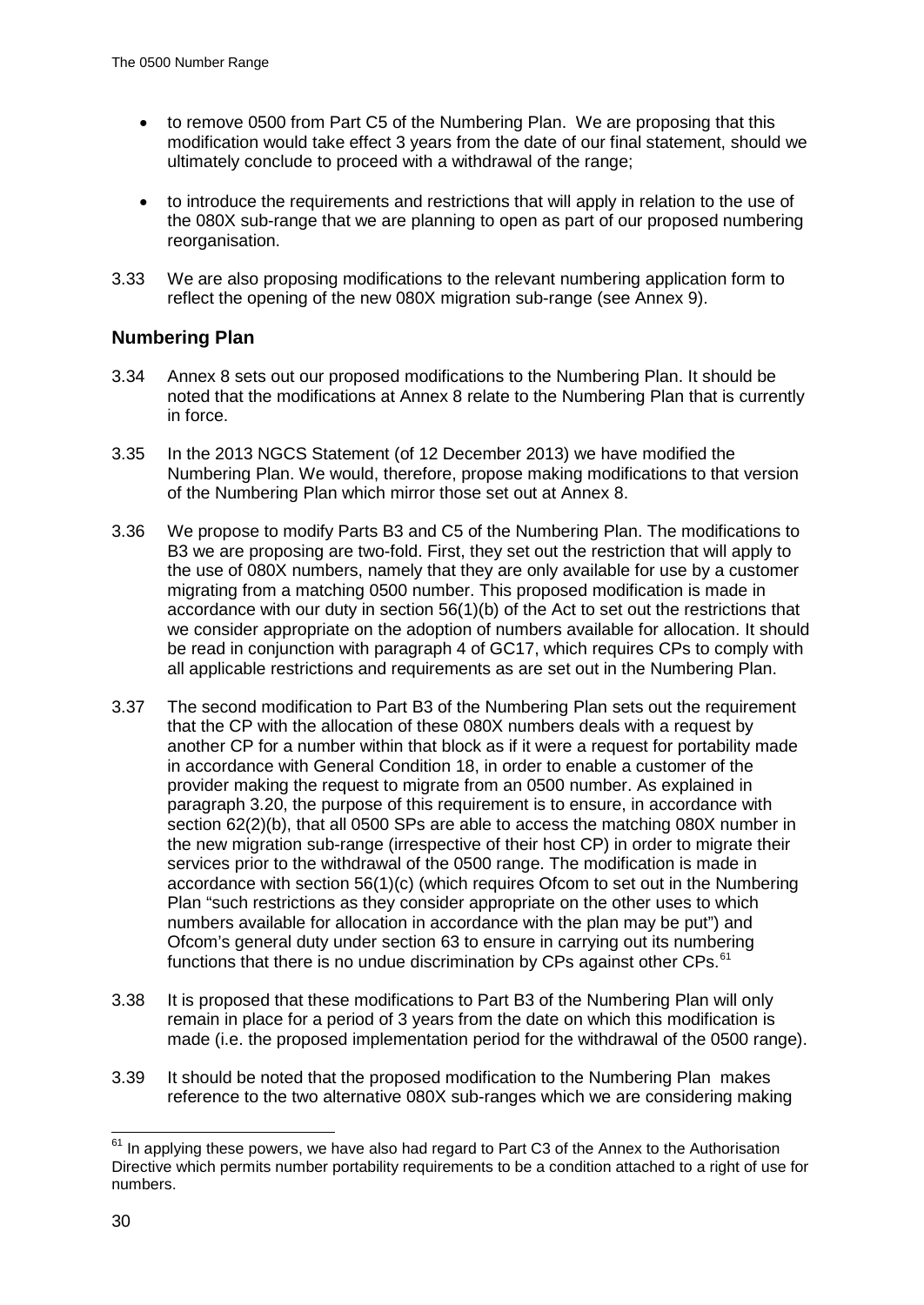available. However, the final modification will only cite the 080X sub-range that we select in the light of responses to this consultation.

- 3.40 Our proposed modification to Part C5 of the Numbering Plan would remove 0500 and its designation from the list of numbers specified in the table as in use but no longer available for individual allocation. Should we decide to implement the withdrawal of 0500, this modification will take effect 3 years after the date of that decision.
- 3.41 As set out above, we consider that our proposed modifications to the Numbering Plan fall within the scope of section 56(1) of the Act, which requires us to publish the Numbering Plan which, amongst other things, sets out the numbers which we have determined to be available for allocation and such restrictions as we consider appropriate on the adoption of such numbers and on other uses to which numbers available for allocation may be put. We consider that the obligation in section 56(1) does not preclude us from modifying information in the Numbering Plan, where this is appropriate in the light of our other statutory powers and duties. In particular, paragraph 3 of GC17 only permits a CP to use or adopt a number listed in Part C of the Numbering Plan and in accordance with its designation. It is therefore appropriate to modify Part C to remove the listing of 0500 and its designation in order to give effect to its withdrawal.

*Q3.1: Do you have any comments on the draft modifications to the Numbering Plan, as set out in Annex 8, that we are proposing? Where you disagree with any of the proposed modifications, please explain why.*

### **Numbering application forms**

- 3.42 Annex 9 sets out our proposed modifications to the Form S8 the numbering application form for numbers beginning '08'.
- 3.43 Our proposed modifications are as follows:
	- 3.43.1 a modification to add the new 080X number range to the list of Freephone numbers which are available for allocation for migrating 0500 SPs. The proposed modification makes reference to the two alternative 080X subranges which we are considering making available but the final modification will only cite the one that we select in the light of responses to this consultation; and
	- 3.43.2 a modification to questions 6 and 7 to exclude the new 080X sub-range from the scope of these questions.
- 3.44 It should be noted that for the reasons set out in section 2, we are proposing to allocate the 080X migration sub-range in its entirety to Vodafone (C&WW), subject to a time limitation of 3 years and 3 months applying to any block of 10,000 numbers which is entirely unused by migrating 0500 SPs during that period. Therefore, once Vodafone (C&WW) has submitted its application, no further allocations from the subrange will be available during the migration period. Should any blocks of 10,000 numbers revert to Ofcom at the end of the period as a result of the time limitation, Ofcom will then consider how best to manage these unused 080X number blocks and whether they should be opened up for allocation to other CPs.
- 3.45 We consider the modifications to the Numbering Application Form that we are proposing fall within our powers to give a direction for the purposes of a general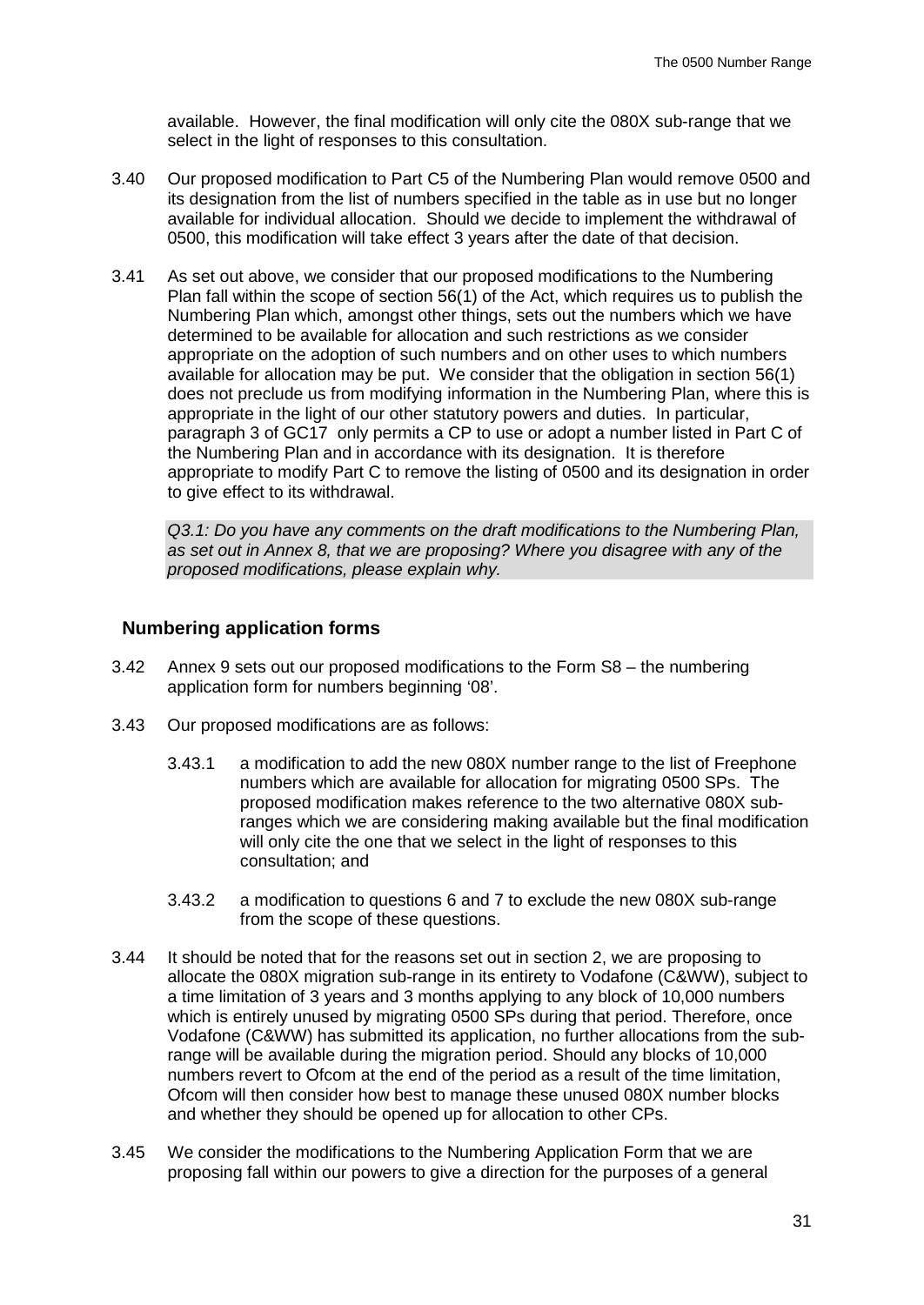condition, pursuant to section 49 of the Act.<sup>[62](#page-32-0)</sup> We consider that they are in line with the modifications we are proposing to make to the Numbering Plan and are necessary for the effective implementation of those modifications.

*Q3.2: Do you have any comments on the draft modifications to the numbering application form, Form S8, as set out in Annex 9, that we are proposing? Where you disagree with any of the proposed modifications, please explain why.* 

## **Legal tests and statutory duties**

- 3.46 We may not modify the legal instruments described above unless we are satisfied that the modification is objectively justifiable, not unduly discriminatory, proportionate and transparent.<sup>[63](#page-32-1)</sup> We are satisfied that our proposed modifications meet these requirements.
- 3.47 In particular, we consider the modifications to be:
	- 3.47.1 **objectively justifiable**, in that the withdrawal of 0500 numbers will contribute to our objective of making the pricing structure of non-geographic numbers clearer and remove confusing and misleading inconsistencies and address the negative horizontal externality that 0500 has on demand for 080 and NGCs generally. The restrictions we are propose to set in relation to the availability of the 080X sub-range are required in order to provide a migration path for 0500 SPs to a number closely resembling their existing 0500 number;
	- 3.47.2 **not unduly discriminatory**, for the reasons set out in paragraphs 2.47– 2.59 and 3.14–3.21 above;
	- 3.47.3 **proportionate**, in that the modifications are the minimum necessary to achieve the objective outlined above. We have explained in the October 2012 consultation why we consider that alternative regulatory approaches (including setting maximum retail prices) would fail to address our concerns in relation to 0500 and in paragraphs 2.40–2.44 of this document why we consider it necessary to offer an 080X sub-range for migration purposes; and
	- 3.47.4 **transparent**, in that the modifications are set out in full in Annexes 8 and 9 and are explained in detail in this document. Furthermore, the modifications themselves contribute to an increase in transparency for consumers by making the pricing structures associated with non-geographic numbers clearer and more intuitive.
- 3.48 We consider that we are fulfilling our general duty in relation to our telephone numbering functions, as set out in section 63 of the Act, by:
	- 3.48.1 **securing the best use of telephone numbers**, in that our proposals will removing a duplicate range serving an identical function when the main

<span id="page-32-0"></span> $62$  GC17.9 requires CPs, when applying for an allocation of telephone numbers, to use an application form as directed by Ofcom.

<span id="page-32-1"></span> $63$  See section 60(2) in relation to the Numbering Plan and section 49(2) in relation to the numbering application forms. However, we are not required to satisfy ourselves that a direction affecting a general condition is objectively justifiable (see section 49(2A)).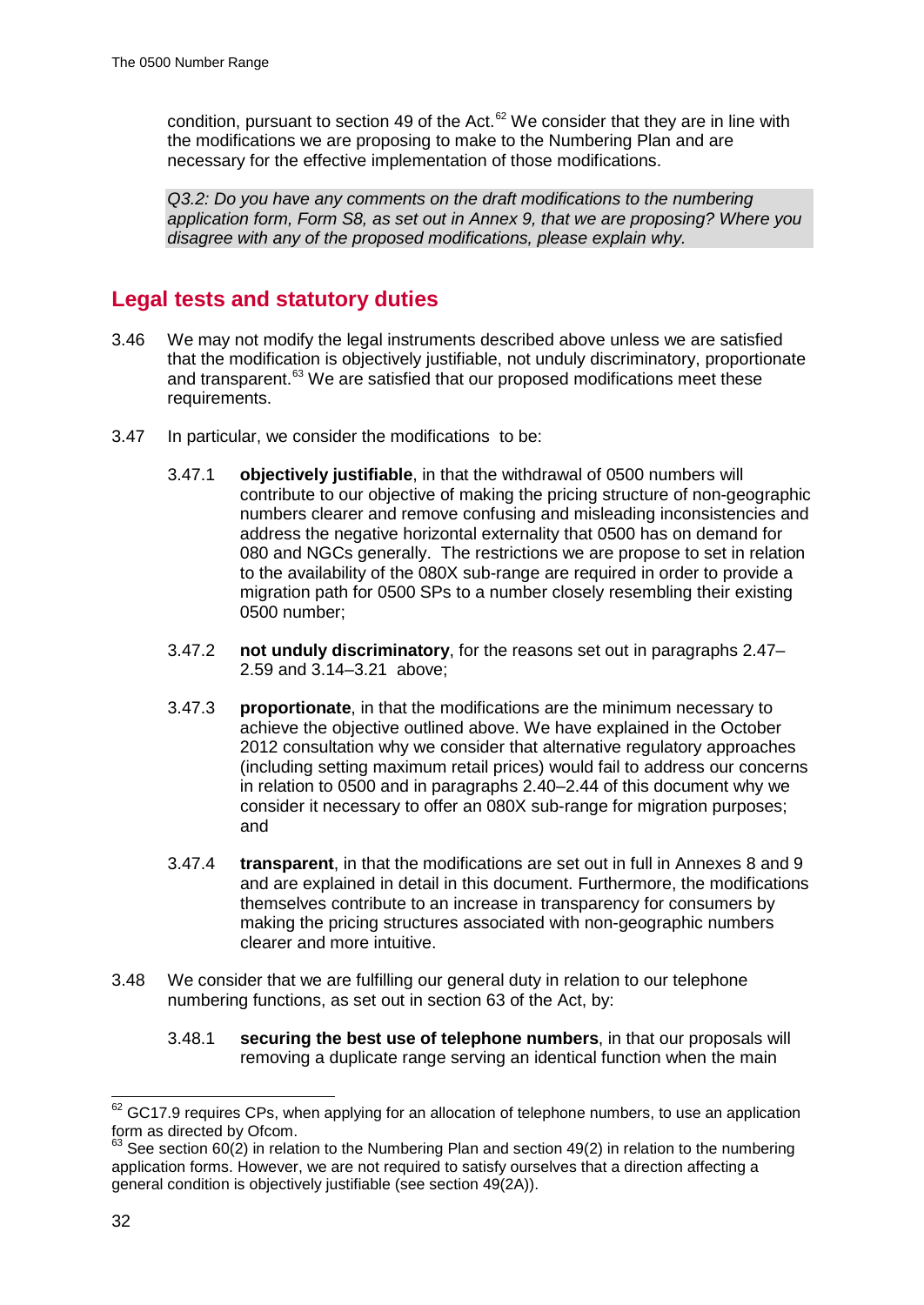range 080 is not exhausted as a resource, thereby contributing to increased price transparency for consumers;

- 3.48.2 **encouraging efficiency and innovation**, in that our proposals are likely to ensure, as a result of improved price transparency, that consumers are able to make purchasing decisions commensurate with their own individual consumption preferences. We also consider that our proposals will result in improvements in pricing efficiency (in particular, by addressing the horizontal and vertical externalities) and improvements in SPs' incentives to innovate and invest in the NGCS market and to promote their services; and
- 3.48.3 **securing that there is no undue discrimination by communications providers against other communications providers in relation to the adoption of telephone numbers**, in that our proposals will ensure that the CP allocated the 080X migration sub-range will be required to port numbers within the range to other CPs on request so that SPs using an 0500 number will be in an equivalent position in terms of securing access to the sub-range in order to migrate to a matching 080X number.
- 3.49 We also consider that our proposals are consistent with our principal duty under section 3 of the Act, and the Community requirements set out in section 4 of the Act. In particular:
	- 3.49.1 we consider that our proposals will result in benefits to **consumers and citizens** (sections 3(1), 3(5) and 4(5)) by addressing consumers' poor awareness and confidence in the pricing of NGCS, improving vulnerable consumers' access to socially important services and encouraging SPs to improve the quality, variety and innovative nature of their services;
	- 3.49.2 as explained above, we consider that our proposals will result in improvements in **efficiency, investment and innovation** (sections  $3(4)(d)$ ;
	- 3.49.3 in carrying out our review, we have had regard to the needs of **vulnerable consumers** (section 3(4)(h) and (i)), in particular through our Equality Impact Assessment (see Annex 6 of the October 2012 consultation) and by the explicit consideration in that document of the extent to which our proposals would impact on vulnerable consumers' access to socially important services;
	- 3.49.4 we have had regard to the **opinions of consumers and members of the public generally** (section 3(4)(k)), through consumer surveys, consultation and engagement with various bodies representing consumer interests; and
	- 3.49.5 we have also had regard to the principle that regulatory activities should be transparent, accountable, proportionate, consistent and targeted only at cases in which action is needed, and to other principles of **best regulatory practice** (section 3(3)). In particular, we have explained in detail in the October 2012 consultation why we consider that regulatory intervention is required, and we explain above why we consider that our proposals are proportionate and transparent.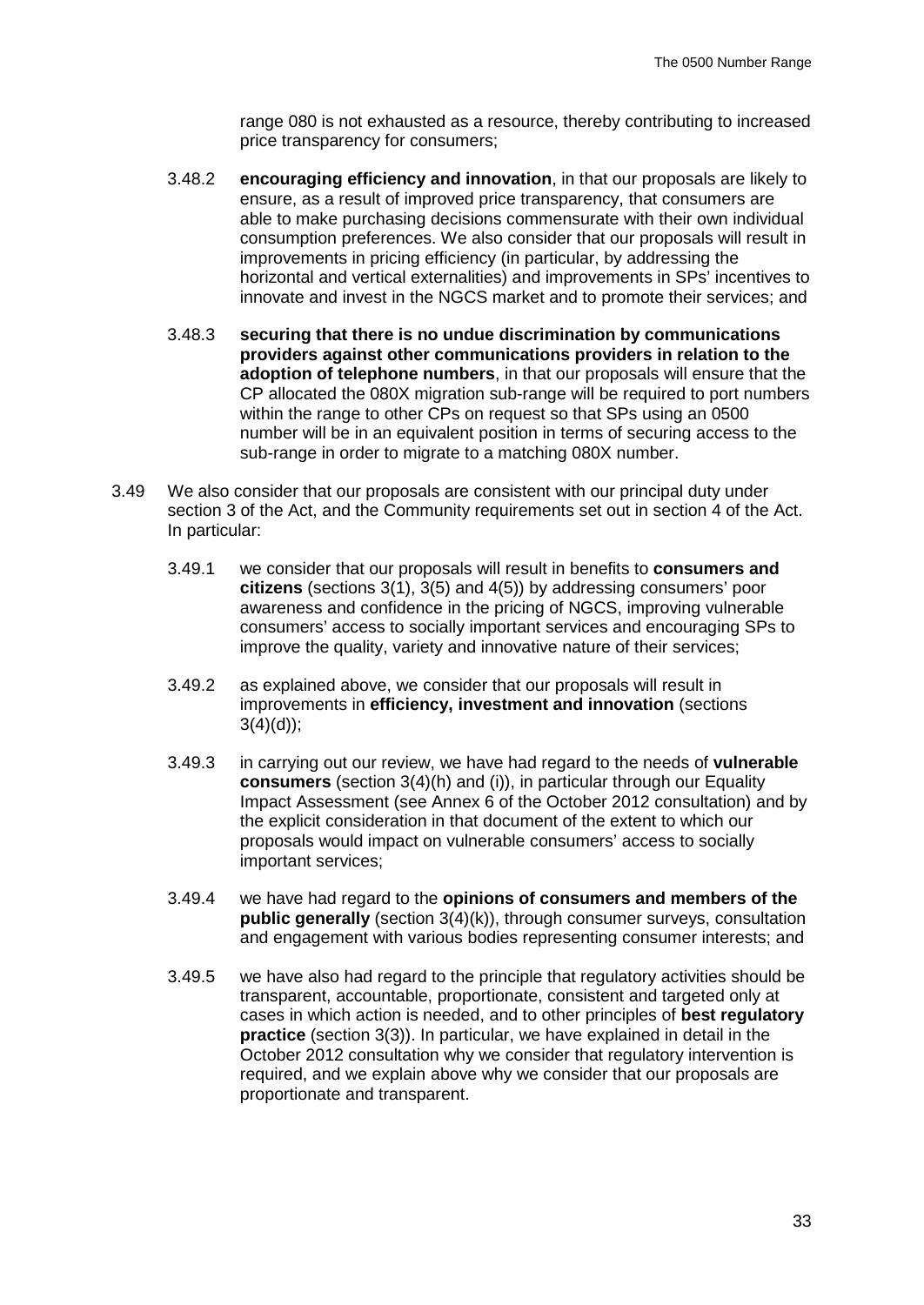# <span id="page-34-0"></span>Responding to this consultation

## **How to respond**

- A1.1 Ofcom invites written views and comments on the issues raised in this document, to be made **by 5pm on 31 January 2014**.
- A1.2 Ofcom strongly prefers to receive responses using the online web form at <http://stakeholders.ofcom.org.uk/consultations/re-consultation-0500-freephone/> as this helps us to process the responses quickly and efficiently. We would also be grateful if you would assist us by completing a response cover sheet (see Annex 3), to indicate whether or not there are confidentiality issues. This response coversheet is incorporated into the online web form questionnaire.
- A1.3 For larger consultation responses particularly those with supporting charts, tables or other data – pleases email [NGCSReview@ofcom.org.uk](mailto:NGCSReview@ofcom.org.uks) attaching your response in Microsoft Word format, together with a consultation response coversheet.
- A1.4 Responses may alternatively be posted or faxed to the address below, marked with the title of the consultation.

Samir Prakash Competition Group **Ofcom** Riverside House 2A Southwark Bridge Road London SE1 9HA

Fax: 020 7783 4109

- A1.5 Note that we do not need a hard copy in addition to an electronic version. Ofcom will acknowledge receipt of responses if they are submitted using the online web form but not otherwise.
- A1.6 It would be helpful if your response includes direct answers to the questions asked in this document, which are listed together at Annex 4. It would also help if you explain why you hold your views and how Ofcom's proposals would impact on you.

## **Further information**

A1.7 If you want to discuss the issues and questions raised in this consultation, or need advice on the appropriate form of response, please contact Samir Prakash on 020 7783 4156.

## **Confidentiality**

A1.8 We believe it is important for everyone interested in an issue to see the views expressed by consultation respondents. We will therefore usually publish all responses on our website, [www.ofcom.org.uk,](http://www.ofcom.org.uk/) ideally on receipt. If you think your response should be kept confidential, can you please specify what part or whether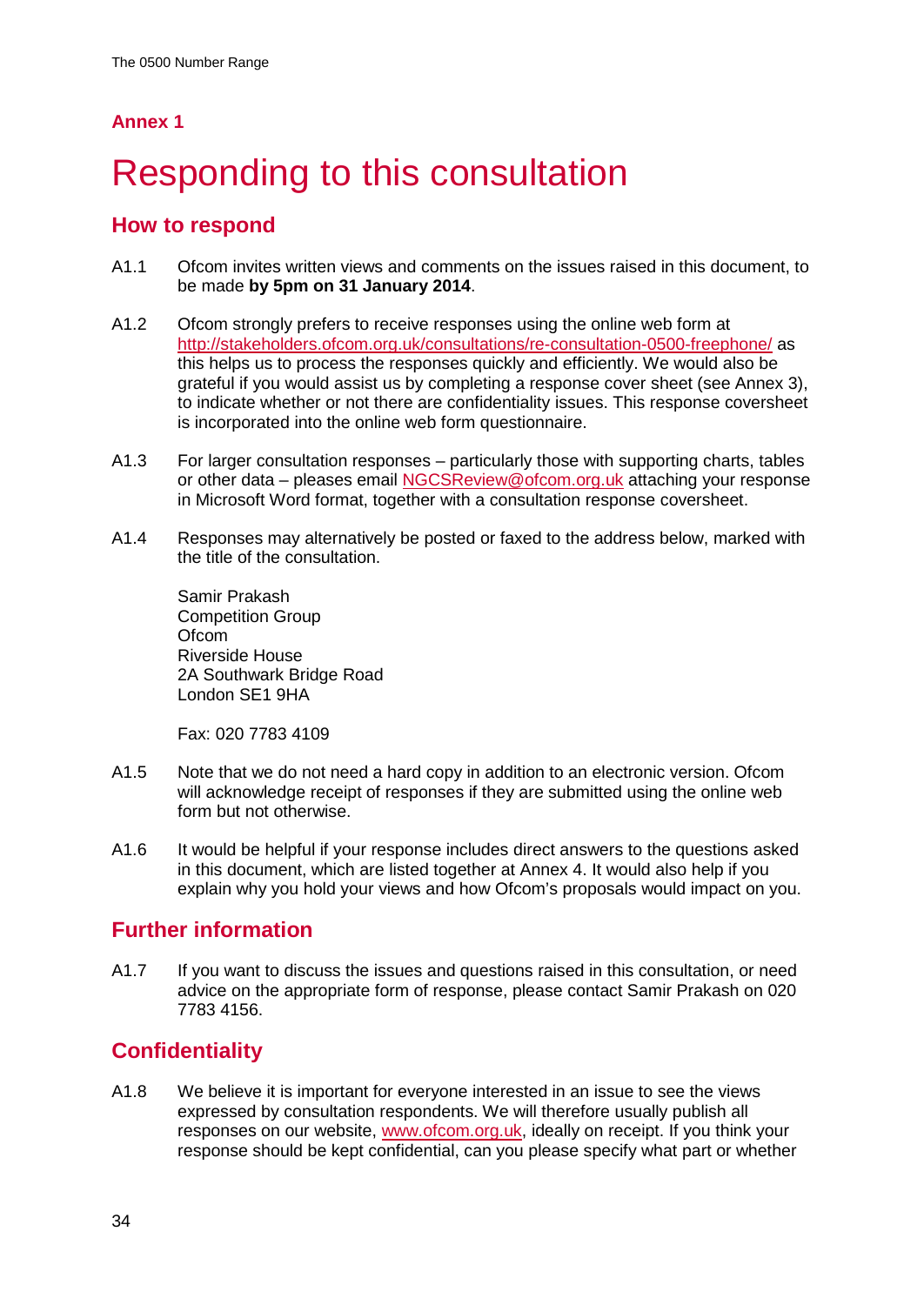all of your response should be kept confidential, and specify why. Please also place such parts in a separate annex.

- A1.9 If someone asks us to keep part or all of a response confidential, we will treat this request seriously and will try to respect this. But sometimes we will need to publish all responses, including those that are marked as confidential, in order to meet legal obligations.
- A1.10 Please also note that copyright and all other intellectual property in responses will be assumed to be licensed to Ofcom to use. Ofcom's approach on intellectual property rights is explained further on its website at <http://www.ofcom.org.uk/about/accoun/disclaimer/>

## **Next steps**

- A1.11 Following the end of the consultation period, Ofcom intends to publish a statement on its decision.
- A1.12 Please note that you can register to receive free mail updates alerting you to the publications of relevant Ofcom documents. For more details please see: [http://www.ofcom.org.uk/static/subscribe/select\\_list.htm](http://www.ofcom.org.uk/static/subscribe/select_list.htm)

## **Ofcom's consultation processes**

- A1.13 Ofcom seeks to ensure that responding to a consultation is easy as possible. For more information please see our consultation principles in Annex 2.
- A1.14 If you have any comments or suggestions on how Ofcom conducts its consultations, please call our consultation helpdesk on 020 7981 3003 or e-mail us at [consult@ofcom.org.uk](mailto:consult@ofcom.org.uk) . We would particularly welcome thoughts on how Ofcom could more effectively seek the views of those groups or individuals, such as small businesses or particular types of residential consumers, who are less likely to give their opinions through a formal consultation.
- A1.15 If you would like to discuss these issues or Ofcom's consultation processes more generally you can alternatively contact Graham Howell, Secretary to the Corporation, who is Ofcom's consultation champion:

Graham Howell **Ofcom** Riverside House 2a Southwark Bridge Road London SE1 9HA

Tel: 020 7981 3601

Email: [Graham.Howell@ofcom.org.uk](mailto:Graham.Howell@ofcom.org.uk)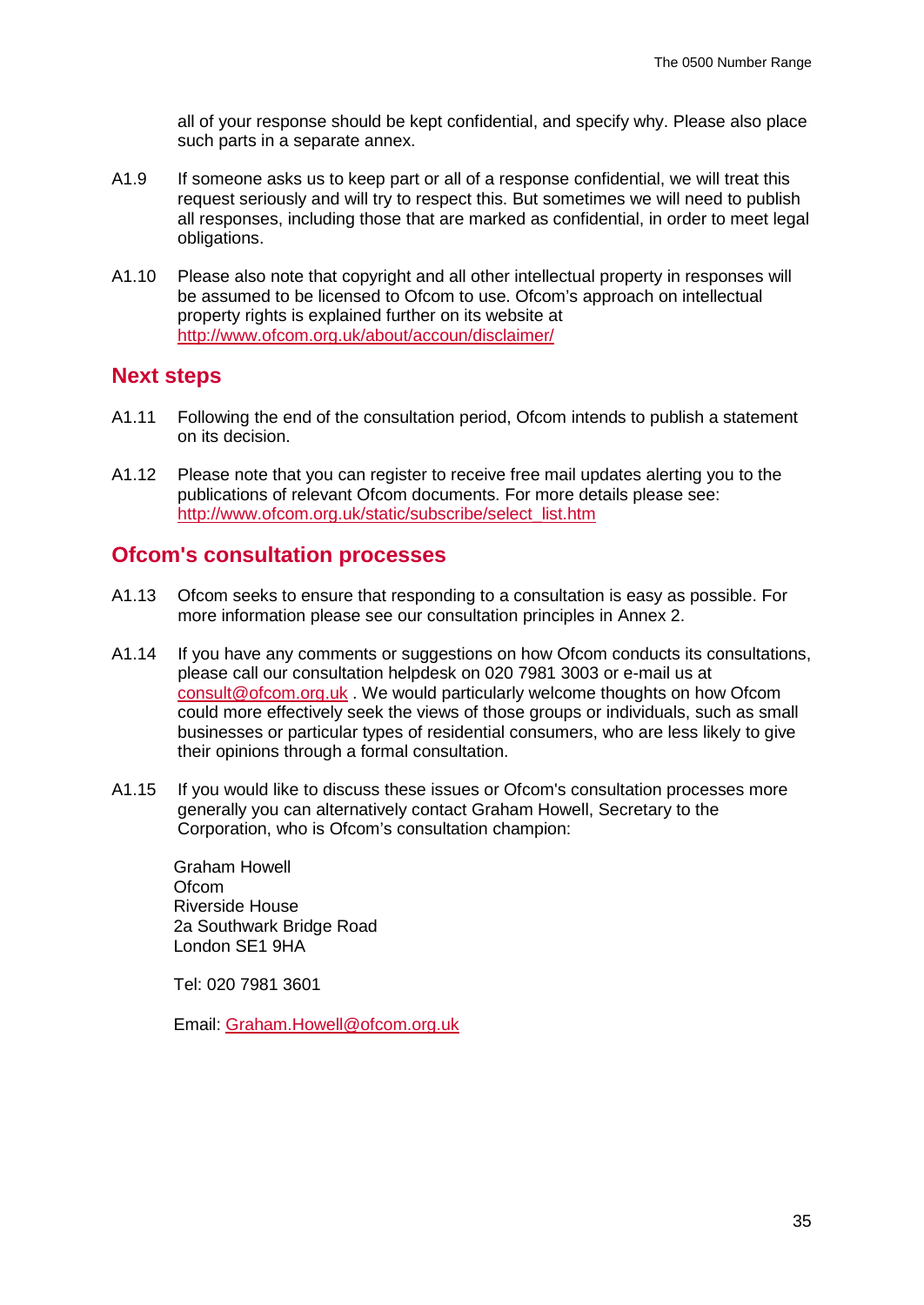# <span id="page-36-0"></span>**Ofcom's consultation principles**

A2.1 Ofcom has published the following seven principles that it will follow for each public written consultation:

## **Before the consultation**

A2.2 Where possible, we will hold informal talks with people and organisations before announcing a big consultation to find out whether we are thinking in the right direction. If we do not have enough time to do this, we will hold an open meeting to explain our proposals shortly after announcing the consultation.

## **During the consultation**

- A2.3 We will be clear about who we are consulting, why, on what questions and for how long.
- A2.4 We will make the consultation document as short and simple as possible with a summary of no more than two pages. We will try to make it as easy as possible to give us a written response. If the consultation is complicated, we may provide a shortened Plain English Guide for smaller organisations or individuals who would otherwise not be able to spare the time to share their views.
- A2.5 We will consult for up to 10 weeks depending on the potential impact of our proposals.
- A2.6 A person within Ofcom will be in charge of making sure we follow our own guidelines and reach out to the largest number of people and organisations interested in the outcome of our decisions. Ofcom's 'Consultation Champion' will also be the main person to contact with views on the way we run our consultations.
- A2.7 If we are not able to follow one of these principles, we will explain why.

## **After the consultation**

A2.8 We think it is important for everyone interested in an issue to see the views of others during a consultation. We would usually publish all the responses we have received on our website. In our statement, we will give reasons for our decisions and will give an account of how the views of those concerned helped shape those decisions.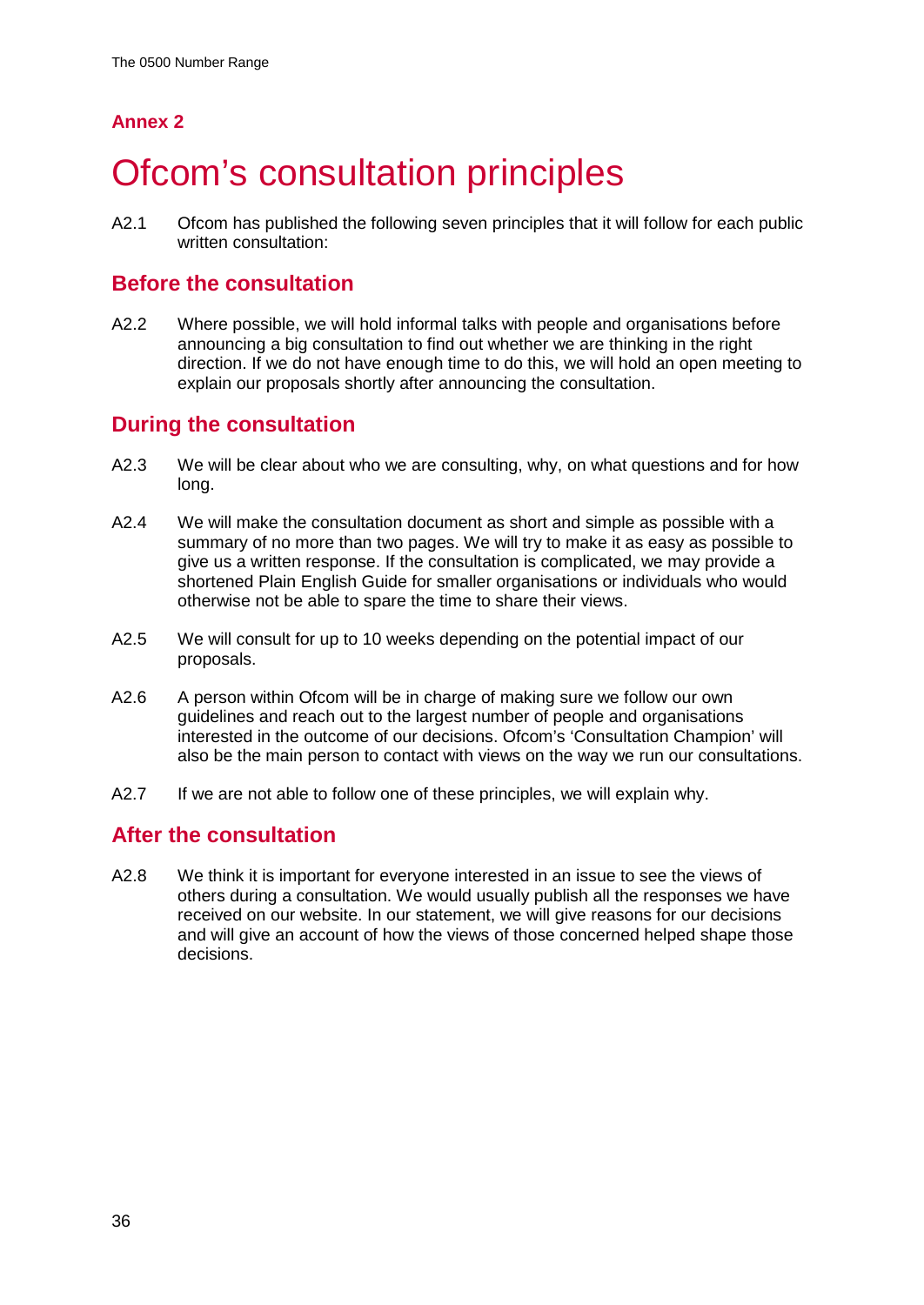## <span id="page-37-0"></span>3 Consultation response cover sheet

- A3.1 In the interests of transparency and good regulatory practice, we will publish all consultation responses in full on our website, [www.ofcom.org.uk.](http://www.ofcom.org.uk/)
- A3.2 We have produced a coversheet for responses (see below) and would be very grateful if you could send one with your response (this is incorporated into the online web form if you respond in this way). This will speed up our processing of responses, and help to maintain confidentiality where appropriate.
- A3.3 The quality of consultation can be enhanced by publishing responses before the consultation period closes. In particular, this can help those individuals and organisations with limited resources or familiarity with the issues to respond in a more informed way. Therefore Ofcom would encourage respondents to complete their coversheet in a way that allows Ofcom to publish their responses upon receipt, rather than waiting until the consultation period has ended.
- A3.4 We strongly prefer to receive responses via the online web form which incorporates the coversheet. If you are responding via email, post or fax you can download an electronic copy of this coversheet in Word or RTF format from the 'Consultations' section of our website at [www.ofcom.org.uk/consult/.](http://www.ofcom.org.uk/consult/)
- A3.5 Please put any parts of your response you consider should be kept confidential in a separate annex to your response and include your reasons why this part of your response should not be published. This can include information such as your personal background and experience. If you want your name, address, other contact details, or job title to remain confidential, please provide them in your cover sheet only, so that we don't have to edit your response.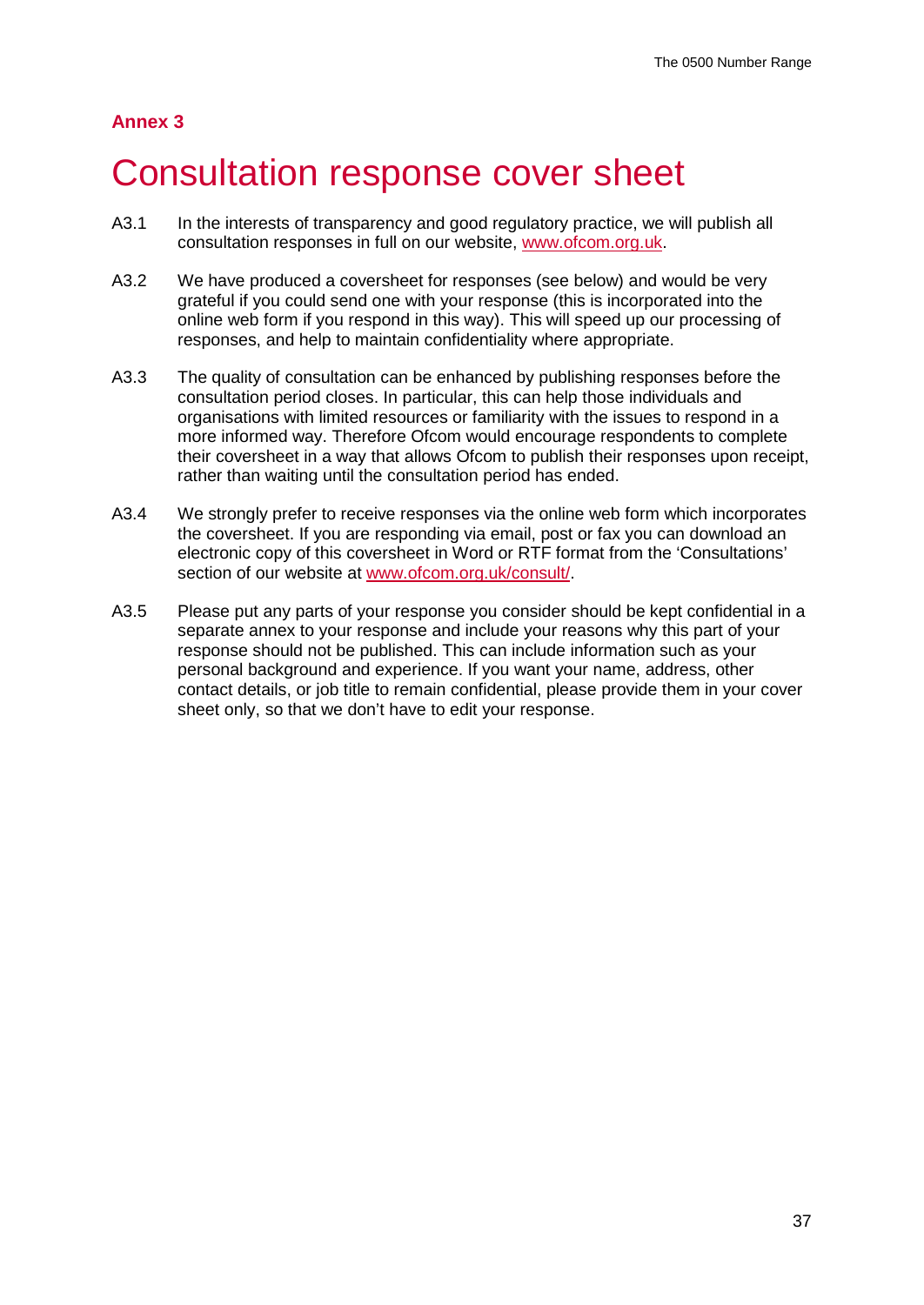## **Cover sheet for response to an Ofcom consultation**

| <b>BASIC DETAILS</b>                                                                                                                                                                                                                                                                                                                                                                                                                                                |  |  |  |  |  |  |  |  |
|---------------------------------------------------------------------------------------------------------------------------------------------------------------------------------------------------------------------------------------------------------------------------------------------------------------------------------------------------------------------------------------------------------------------------------------------------------------------|--|--|--|--|--|--|--|--|
| Consultation title:                                                                                                                                                                                                                                                                                                                                                                                                                                                 |  |  |  |  |  |  |  |  |
| To (Ofcom contact):                                                                                                                                                                                                                                                                                                                                                                                                                                                 |  |  |  |  |  |  |  |  |
| Name of respondent:                                                                                                                                                                                                                                                                                                                                                                                                                                                 |  |  |  |  |  |  |  |  |
| Representing (self or organisation/s):                                                                                                                                                                                                                                                                                                                                                                                                                              |  |  |  |  |  |  |  |  |
| Address (if not received by email):                                                                                                                                                                                                                                                                                                                                                                                                                                 |  |  |  |  |  |  |  |  |
| <b>CONFIDENTIALITY</b>                                                                                                                                                                                                                                                                                                                                                                                                                                              |  |  |  |  |  |  |  |  |
| Please tick below what part of your response you consider is confidential, giving your<br>reasons why                                                                                                                                                                                                                                                                                                                                                               |  |  |  |  |  |  |  |  |
| Nothing<br>Name/contact details/job title                                                                                                                                                                                                                                                                                                                                                                                                                           |  |  |  |  |  |  |  |  |
| Whole response<br>Organisation                                                                                                                                                                                                                                                                                                                                                                                                                                      |  |  |  |  |  |  |  |  |
| Part of the response<br>If there is no separate annex, which parts?                                                                                                                                                                                                                                                                                                                                                                                                 |  |  |  |  |  |  |  |  |
| If you want part of your response, your name or your organisation not to be published, can<br>Ofcom still publish a reference to the contents of your response (including, for any<br>confidential parts, a general summary that does not disclose the specific information or<br>enable you to be identified)?                                                                                                                                                     |  |  |  |  |  |  |  |  |
| <b>DECLARATION</b>                                                                                                                                                                                                                                                                                                                                                                                                                                                  |  |  |  |  |  |  |  |  |
| I confirm that the correspondence supplied with this cover sheet is a formal consultation<br>response that Ofcom can publish. However, in supplying this response, I understand that<br>Ofcom may need to publish all responses, including those which are marked as confidential,<br>in order to meet legal obligations. If I have sent my response by email, Ofcom can disregard<br>any standard e-mail text about not disclosing email contents and attachments. |  |  |  |  |  |  |  |  |
| Ofcom seeks to publish responses on receipt. If your response is<br>non-confidential (in whole or in part), and you would prefer us to<br>publish your response only once the consultation has ended, please tick here.                                                                                                                                                                                                                                             |  |  |  |  |  |  |  |  |
| Signed (if hard copy)<br>Name                                                                                                                                                                                                                                                                                                                                                                                                                                       |  |  |  |  |  |  |  |  |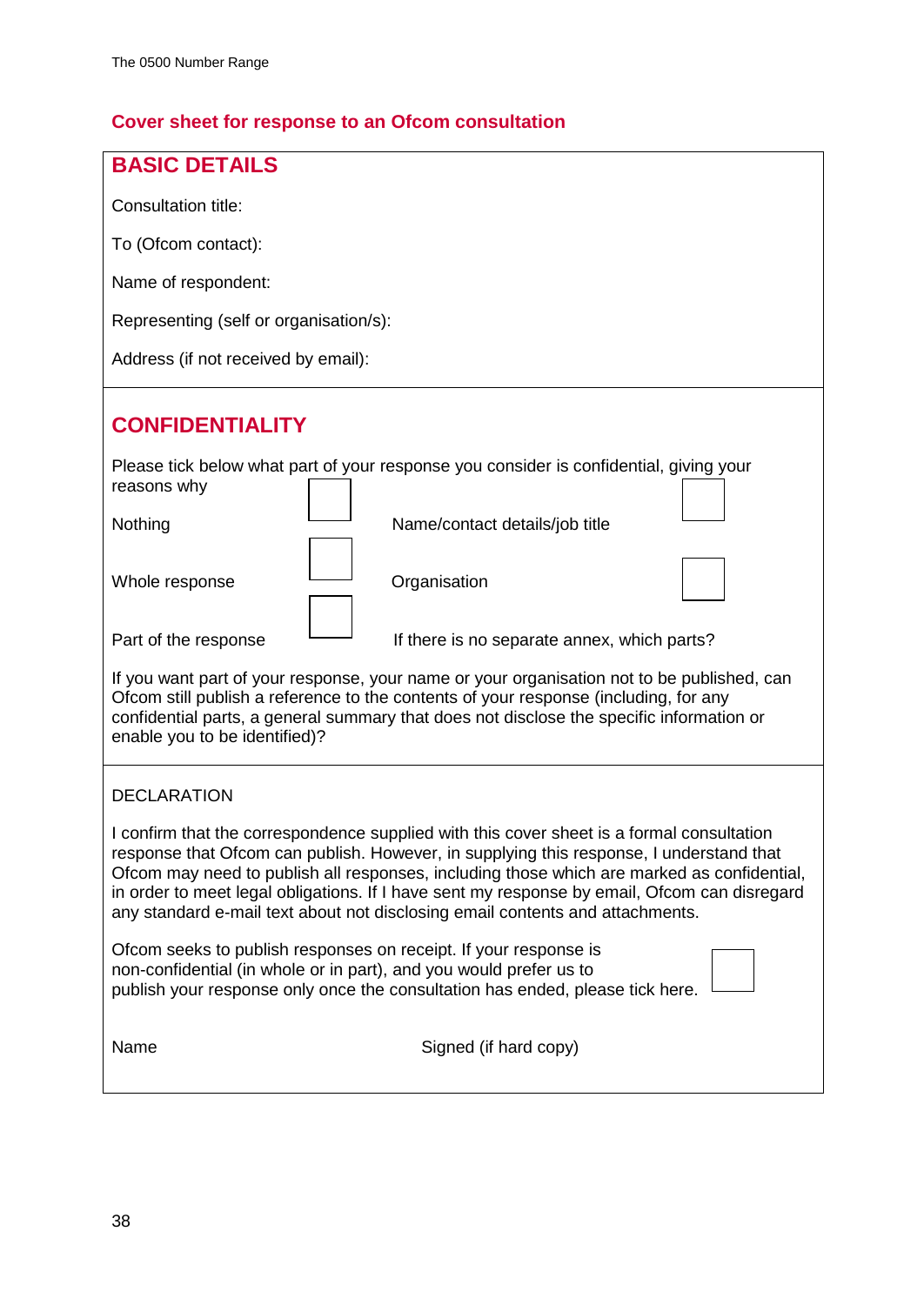## <span id="page-39-0"></span>**Consultation questions**

A4.1 Below is a list of the consultation questions asked in each part of this document.

## **0500 Re-consultation**

### **Section 2 – Withdrawal basis and implementation approach**

- Q2.1: Should new replacement 080 numbers offered to SPs with 0500 numbers in use at present as a migration path away from the 0500 range, prior to the withdrawal of the 0500 range – begin with an 080 85- prefix or with an 080 50- prefix? Please explain your preference.
- Q2.2: Do you agree with our assessment of the technical difficulties, and potentially significant costs and disruption, that would result from making the proposed 080X migration sub-range available for allocation to all CPs currently hosting active 0500 telephone numbers and that, accordingly, it is appropriate to restrict the allocation of the sub-range to Vodafone (C&WW) during the migration period? If not, please explain your reasons.
- Q2.3: Do you agree with the measures proposed to ensure that all 0500 SPs are able to migrate regardless of the CP they use to host their 0500 number(s) currently? If not, please explain your reasons.
- Q2.4: Do you agree with our proposal to impose a time limitation of 3 years and 3 months on the allocation of each block of 10,000 numbers within the 080X migration subrange to Vodafone (C&WW), save to the extent that at least one number within the block is taken up by a migrating 0500 SP (in which case the allocation of that block will not be so time-limited)? If not, please explain your reasons.
- Q2.5: Do you agree with our proposal of a 3-year timeframe for the withdrawal of 0500 numbers and for the migration of active services on these numbers to a new 080X sub-range (if so desired by any individual SP operating an 0500 number)? If not, please explain your reasons.

## **Section 3 – Legal framework**

- Q3.1: Do you have any comments on the draft modifications to the Numbering Plan, as set out in Annex 8, that we are proposing? Where you disagree with any of the proposed modifications, please explain why.
- Q3.2: Do you have any comments on the draft modifications to the numbering application form, Form S8, as set out in Annex 9, that we are proposing? Where you disagree with any of the proposed modifications, please explain why.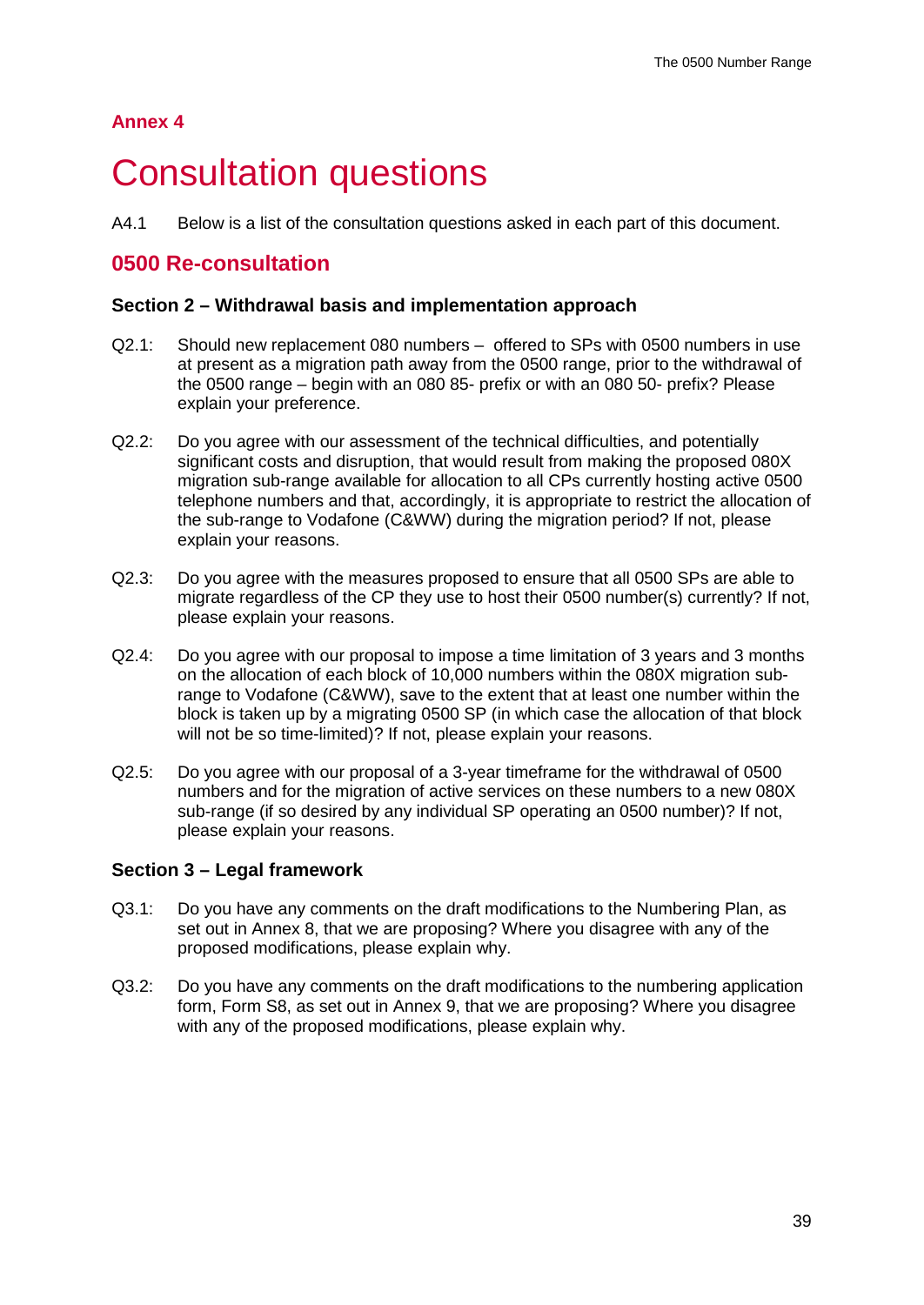# <span id="page-40-0"></span>5 List of respondents to the October 2012 consultation

## **CPs**

- British Telecommunications ('BT')
- Cable & Wireless Worldwide ('Vodafone (C&WW)') acquired by Vodafone plc in July 2012
- EE formerly known as Everything Everywhere
- $[\times] [\times]$
- Three
- $[\times] [\times]$

## **SPs**

- $[\mathbb{X}][\mathbb{X}]$
- Citizens Advice ('CAB')
- Missing People
- National Savings & Investments ('NS&I')
- $[\times] [\times]$
- NetTek Ltd
- SLA Consultants

## **Individuals**

- $[\mathbb{X}]$   $[\mathbb{X}]$
- $[\mathbb{X}] [\mathbb{X}]$

## **Other**

• Federation for Communication Services ('FCS')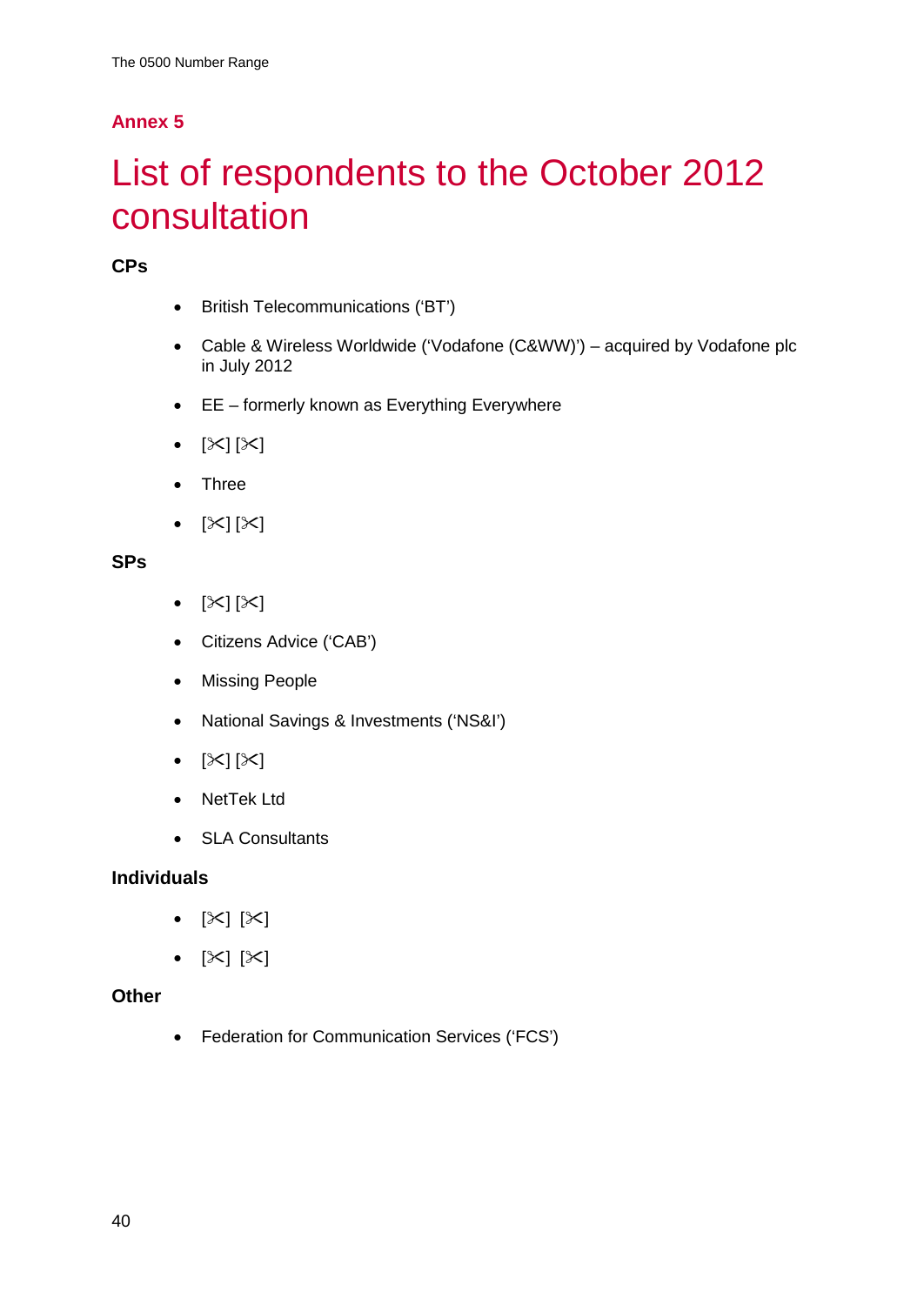## <span id="page-41-0"></span>List of sources

A6.1 Below is a list of Ofcom research reports, previous consultations and other external reports relevant to this review and which relate to this consultation. While this list covers the main documents and research reports we have relied upon, it is provided for convenience only and is not intended to be exhaustive.

## **Previous Ofcom consultations, statements or determinations**

- i) *Simplifying non-geographic numbers – Final statement on the unbundled tariff and making the 080 and 116 ranges free-to-caller*, 12 December 2013 ('**2013 NGCS statement**'), published at: <http://stakeholders.ofcom.org.uk/consultations/simplifying-non-geo-no/>
- ii) *Simplifying non-geographic numbers – Policy position on the introduction of the unbundled tariff and changes to 080 and 116 ranges*, 15 April 2013 ('**April 2013 NGCS policy position**'), published at: <http://stakeholders.ofcom.org.uk/consultations/simplifying-non-geo-no/>
- iii) *The 0500 Number Range: Proposal for the withdrawal of 0500 Freephone telephone numbers*, 23 October 2012 ('**October 2012 consultation**'), published at: [http://stakeholders.ofcom.org.uk/consultations/0500-number](http://stakeholders.ofcom.org.uk/consultations/0500-number-range/)[range/](http://stakeholders.ofcom.org.uk/consultations/0500-number-range/)
- iv) *Simplifying Non-geographic Number: Detailed proposals on the unbundled tariff and Freephone*, 4 April 2012 (**'April 2012 NGCS consultation'**), published at: [http://stakeholders.ofcom.org.uk/consultations/simplifying-non](http://stakeholders.ofcom.org.uk/consultations/simplifying-non-geographic-no/)[geographic-no/](http://stakeholders.ofcom.org.uk/consultations/simplifying-non-geographic-no/)

## **Evidence from stakeholders**

- i) BT's 27 July 2012 response to Ofcom's 16 July 2012 s.135 information request
- ii) Vodafone (C&WW)'s 17 August 2012 response to Ofcom's 16 July 2012 s.135 information request
- iii) Informal interviews with 35 SPs who are or were users of telephone numbers on the 0500 range, conducted by Ofcom between July and September 2012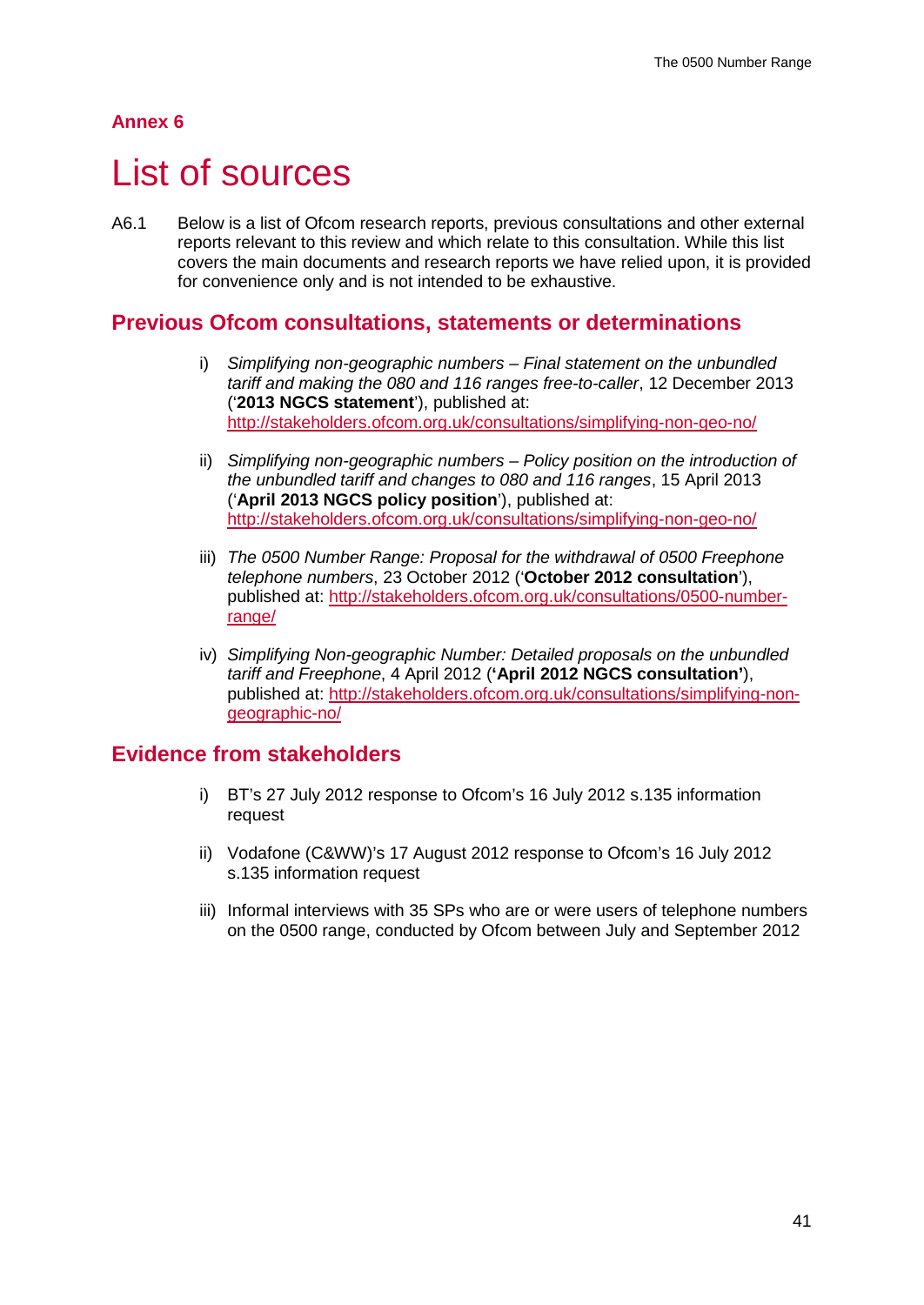# <span id="page-42-0"></span>**Glossary**

### **Call Termination:**

The service provided by a TCP to allow an OCP to connect a call with the intended recipient on that TCP's network.

**Communications Act 2003 ('the Act')**: The Act of Parliament that sets out Ofcom's duties in relation to electronic communications networks and services, and the powers which Ofcom has to discharge those duties.

### **Communications Provider ('CP'):**

This is a person who provides an electronic communications network or provides an electronic communications service.

#### **Free-to-caller:**

This means a number that is accessed at no charge to the customer and, in the case of public payphones, without having to use coins or cards.

#### **Freephone:**

A number that is reached free of charge to the customer, except where charges are notified to the caller at the start of the call. Freephone numbers begin with 080 (e.g. 0800 and 0808) and also include the 0500 range. 116XXX numbers are also required to be Freephone or Free-to-Caller.

### **General Conditions:**

Obligations on all Communications Providers imposed by Ofcom in exercise of its powers set out in the Act.

### **Geographic number or geographic call:**

A telephone number, or call to a telephone number, where part of the digit structure (beginning with 01 or 02) contains a geographic area code that is used for routeing calls to the physical location of the subscriber to whom the number has been assigned.

### **National Telephone Numbering Plan ('the Numbering Plan'):**

This is a document setting out telephone numbers available for allocation and the restrictions on the adoption and other uses of those numbers, and as provided for in section 56(1) of the Act.

### **Non-geographic call ('NGC') or non-geographic number:**

A telephone number, or call to that telephone number, which is used to identify a type of service rather than a geographic location. These services include NTS and PRS numbers. Mobile and personal numbers are also non-geographic numbers.

### **Non-geographic call services ('NGCS'):**

A service that is provided by means of a non-geographic number.

### **Number Translation Services ('NTS'):**

Telephone services using the following numbers: Special Service numbers (including Freephone, special basic rate and special higher rate) and Premium Rate Services numbers ('PRS') (services currently provided under 090 and 091 number ranges). Within these ranges, calls to 0844 04 numbers for Surftime internet access services and calls to 0808 99 for FRIACO ('Flat Rate Internet Access Call Origination') are excluded.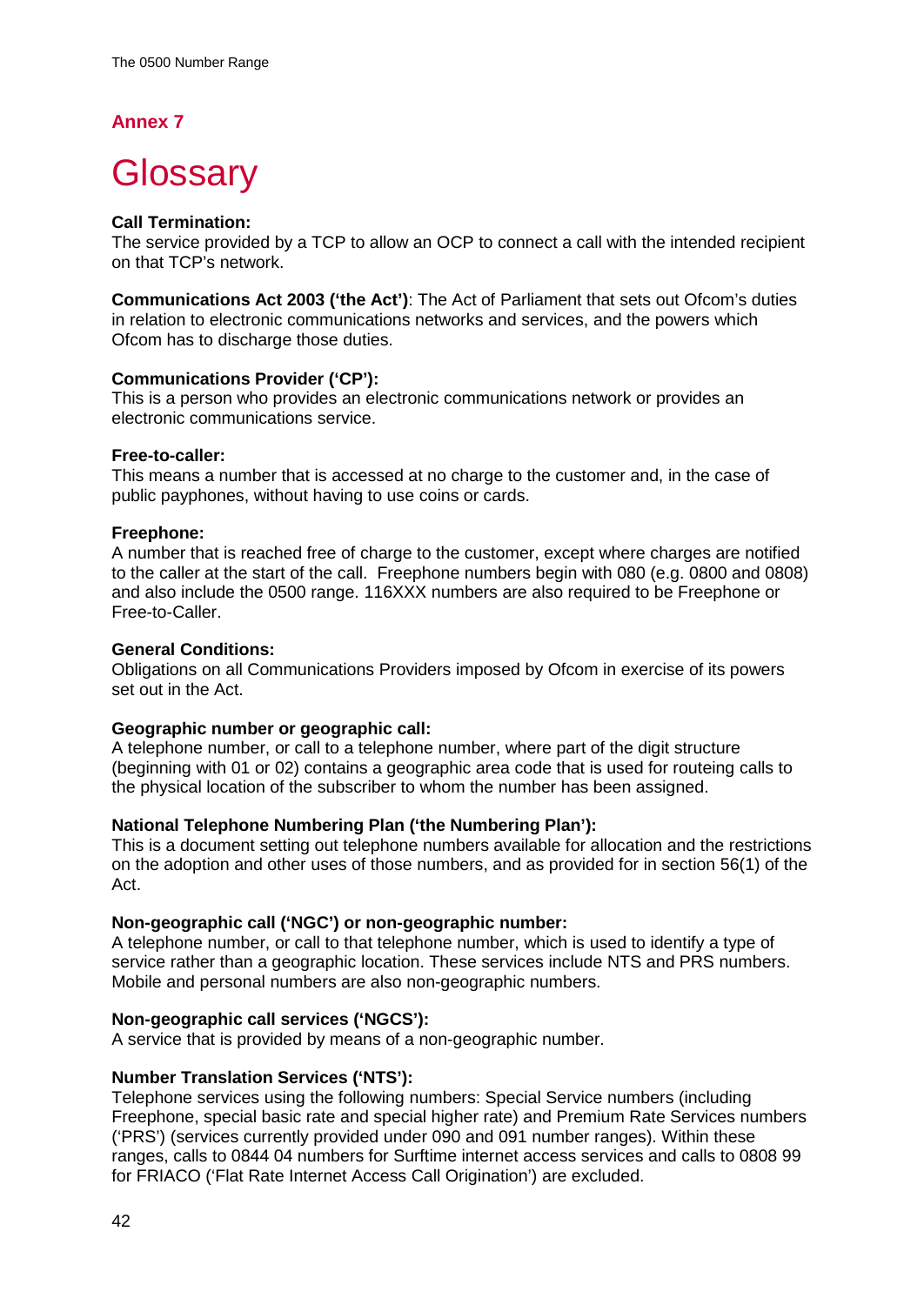#### **NTS Call Origination Condition:**

SMP Condition 8 set out in Part 3 of Schedule 1 to the Notification which is contained in Annex 1 of the regulatory statement completing Ofcom's review of the fixed narrowband services markets, published by Ofcom on 26 September 2013.

#### **Number Portability:**

A facility whereby a subscriber can retain their telephone number when they switch CPs.

#### **Number range-holder:**

A CP that has been allocated a particular block of numbers by Ofcom.

#### **Number Translation Services ('NTS'):**

Telephone services using the following numbers: Special Service numbers (including Freephone, special basic rate and special higher rate) and Premium Rate Services numbers ('PRS') (services currently provided under 090 and 091 number ranges). Within these ranges calls to 0844 04 numbers for Surftime internet access services and calls to 0808 99 for FRIACO ('Flat Rate Internet Access Call Origination') are excluded.

#### **Originating Communications Provider ('OCP'):**

The Communications Provider (either fixed or mobile) on whose network a call originates.

#### **Pre-call announcement ('PCA'):**

This is a pre-recorded message played to the caller before the call is connected setting out how the call will be charged for.

#### **Premium rate service ('PRS'):**

These are a particular type of service provided on the 090, 091, 098 and 0871/2/3 number ranges. Calls are generally charged above 10p a minute from a BT landline.

#### **Service Provider ('SP'):**

This is a provider of voice or data services to third parties using non-geographic numbers.

### **Terminating Communications Provider ('TCP'):**

The CP on whose network a call terminates.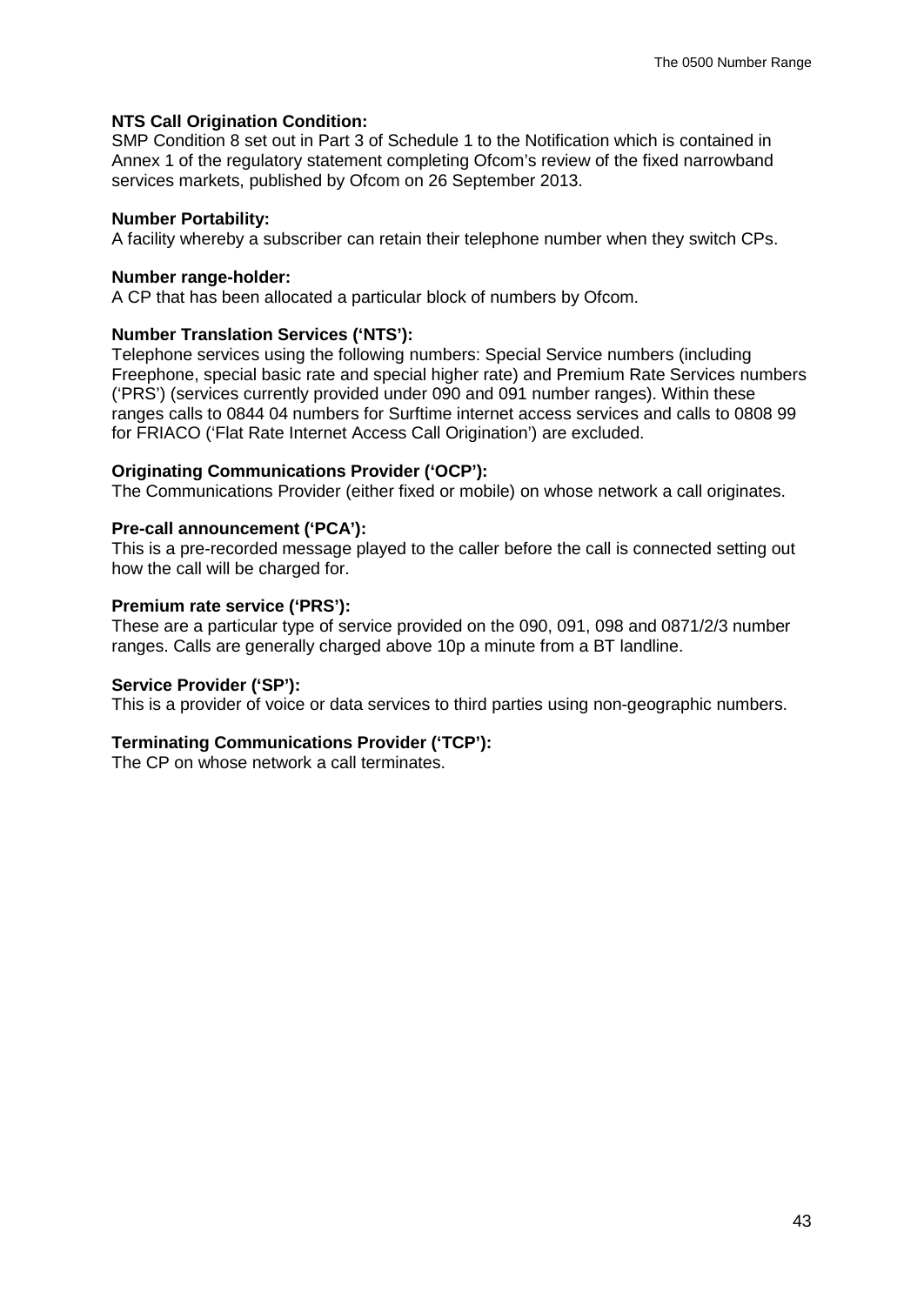# <span id="page-44-0"></span>Notification of proposed modifications to the provisions of the Numbering Plan under section 60(3) of the Act

- 1. General Condition 17 of the General Conditions of Entitlement has effect by reference to the provisions of the Numbering Plan.
- 2. In accordance with section 60 of the Act, Ofcom proposes to modify the provisions of the Numbering Plan.
- 3. The draft modifications to the Numbering Plan are set out in the Schedule to this Notification.
- 4. Ofcom's reasons for making these proposals, and the effect of the proposed modifications, are set out in the accompanying consultation document.
- 5. Ofcom considers that the proposed modifications comply with the requirements of section 60(2) of the Act.
- 6. In making these proposals, Ofcom has considered and acted in accordance with their general duty as to telephone numbering functions under section 63 of the Act, their general duties under section 3 of the Act and the six Community requirements set out in section 4 of the Act.
- 7. Representations may be made to Ofcom about the proposed modifications until **5pm on 31 January 2014**.
- 8. If implemented:
	- a. the modifications in Schedule 1 shall enter into force for a period of 3 years beginning on the date of Ofcom's final statement in relation to these proposals; and
	- b. the modifications in Schedule 2 shall enter into force on the day which falls 3 years after the date of Ofcom's final statement in relation to these proposals.
- 9. In this Notification:
	- a. "the Act" means the Communications Act 2003;
	- b. "the General Conditions of Entitlement" means the general conditions set under section 45 of the Act by the Director General of Telecommunications on 22 July 2003, as amended from time to time;
	- c. "Ofcom" means the Office of Communications; and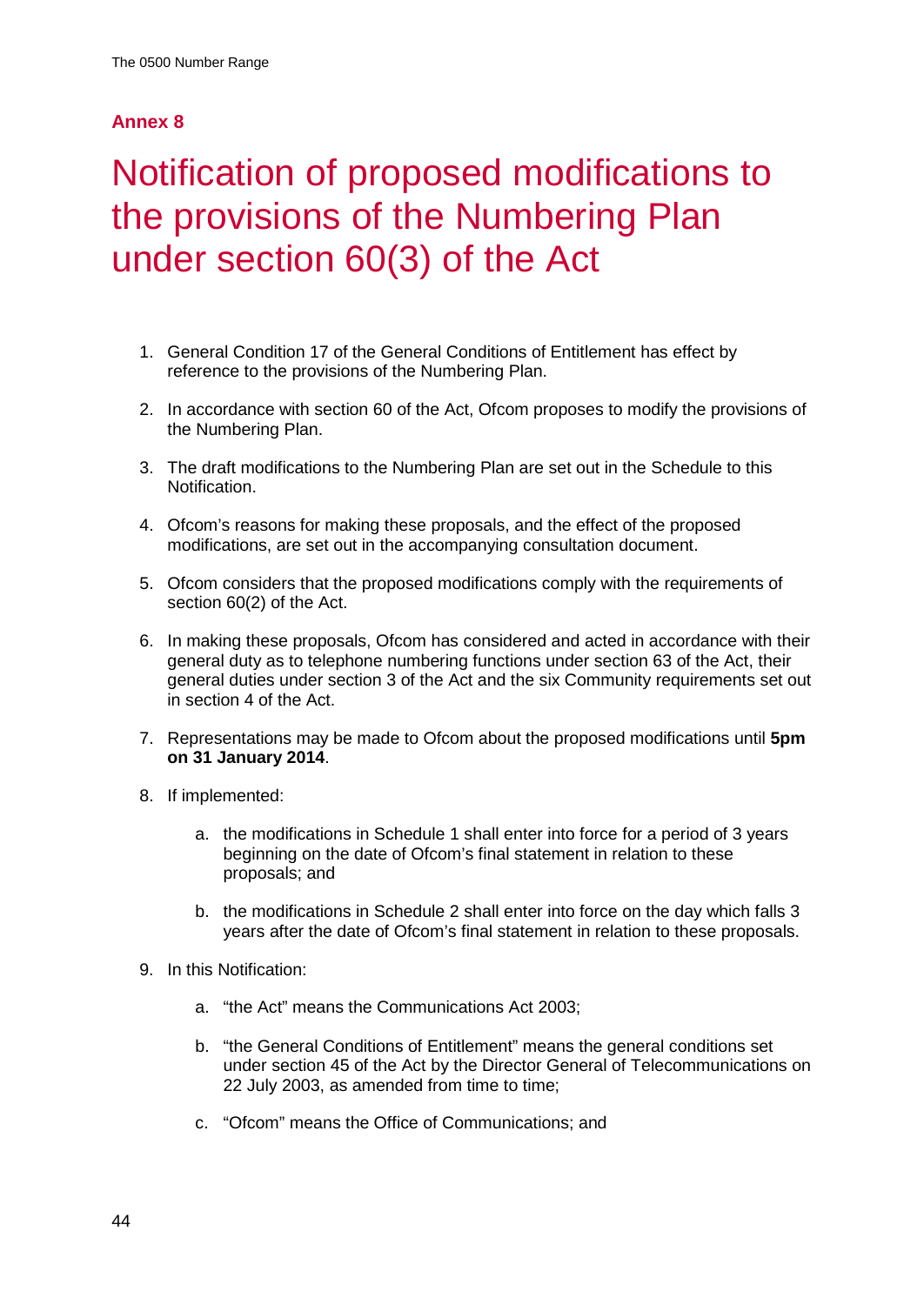- d. "Numbering Plan" means the National Telephone Numbering Plan published by Ofcom pursuant to section 56(1) of the Act, and amended from time to time.
- 10. Words or expressions shall have the meaning assigned to them in this Notification, and otherwise any word or expression shall have the same meaning as it has in the Act.
- 11. For the purposes of interpreting this Notification: (i) headings and titles shall be disregarded; and (ii) the Interpretation Act 1978 shall apply as if this Notification were an Act of Parliament.
- 12. The Schedules to this Notification shall form part of this Notification.

#### **Stuart McIntosh Competition Group Director**

#### **12 December 2013**

A person authorised by Ofcom under paragraph 18 of the Schedule to the Office of Communications Act 2002.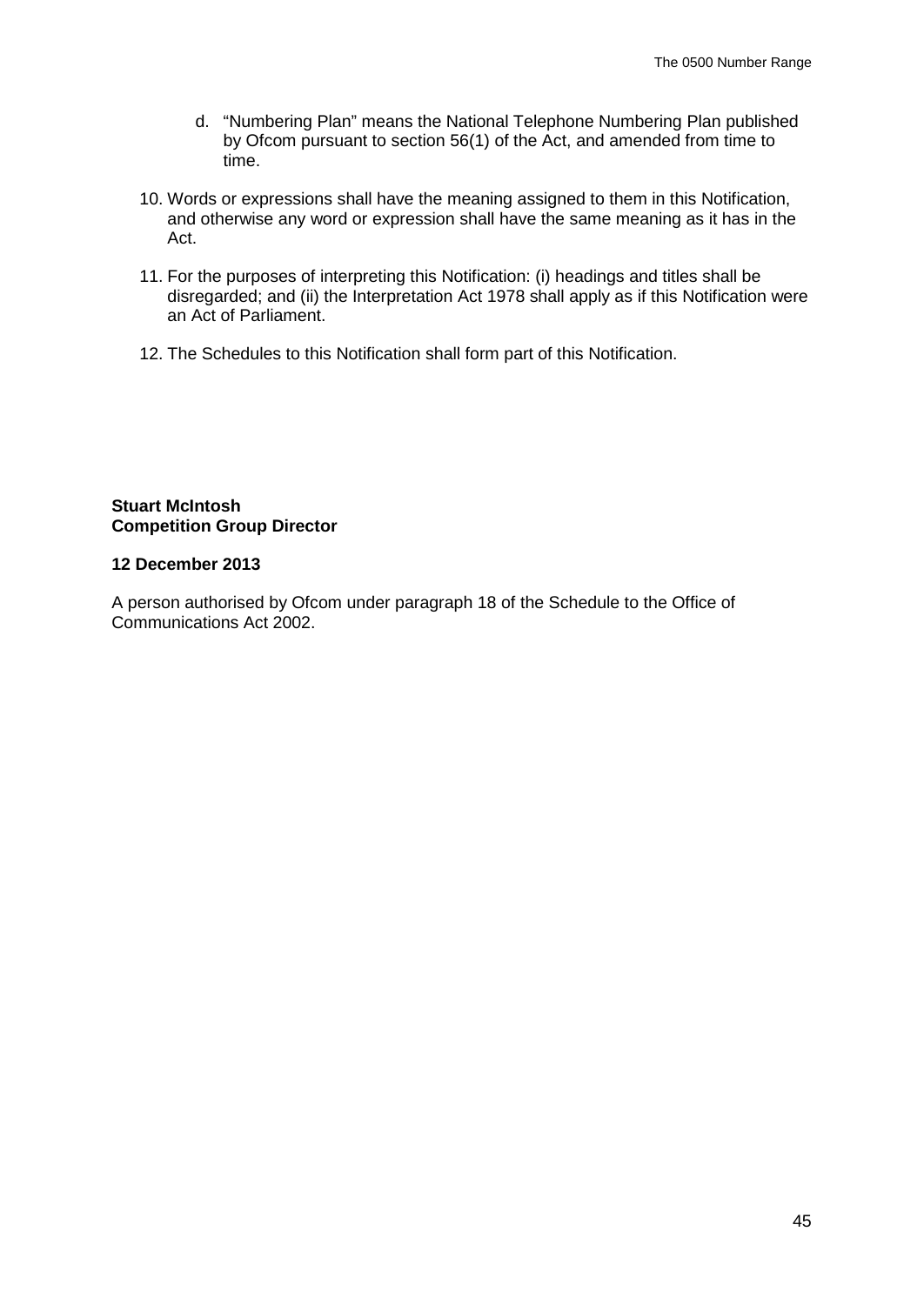## **SCHEDULE 1**

The following proposed modification to the Numbering Plan shall enter into force upon the date of Ofcom's final statement in relation to these proposals and remain in force for a period of 3 years beginning on the date of that statement.

1. In Part B, Section B3.2 is modified as shown highlighted in yellow (with the text shown as "[08085][08050]" in the proposed modification being replaced with the number which Ofcom determines is the appropriate migration range in its final statement):

### **B3.2 Non-Geographic Numbers starting 03**

### *03 numbers*

- B3.2.1 Those who Adopt or otherwise use Non-Geographic Numbers starting 03 shall not share with any End-User any revenue obtained from providing a service on those numbers.
- B3.2.2 Those who are Allocated Non-Geographic Numbers starting 030 shall assign those numbers only to Subscribers that are public sector bodies or not-for-profit bodies.
- B3.2.3 Those Communications Providers who Adopt or otherwise use Non-Geographic Numbers starting 034 or 037 shall only do so for the purpose of providing a service to a Customer who is migrating from a Non-Geographic Number starting 084 or 087 which is exactly identical to the 034 or 037 number except for the second digit (a "matching 084 or 087 number"). A Non-Geographic Number starting 034 or 037 shall not be Adopted or otherwise used by a Communications Provider where no matching 084 or 087 number is in use by a Customer.

### *08 numbers*

- B3.2.4 Those Communications Providers who Adopt or otherwise use Non-Geographic Numbers starting [08085][08050] shall only do so for the purpose of providing a service to a Customer who is migrating from a Non-Geographic Number starting 0500 of which the final 6 digits are exactly identical to the final 6 digits of the [08085][08050] number (a "matching 0500 number").
- B3.2.5 Where a Communications Provider allocated a series of [08085][08050] numbers ('the Recipient Communications Provider') receives a request for a number within that series from another Communications Provider for the purpose specified in paragraph B3.2.4, the Recipient Communications Provider must:
	- (a) treat that request as if it were a request for Portability in respect of that [08085][08050] number; and
	- (b) deal with the request in accordance with the requirements of General Condition 18 of the General Conditions of Entitlement.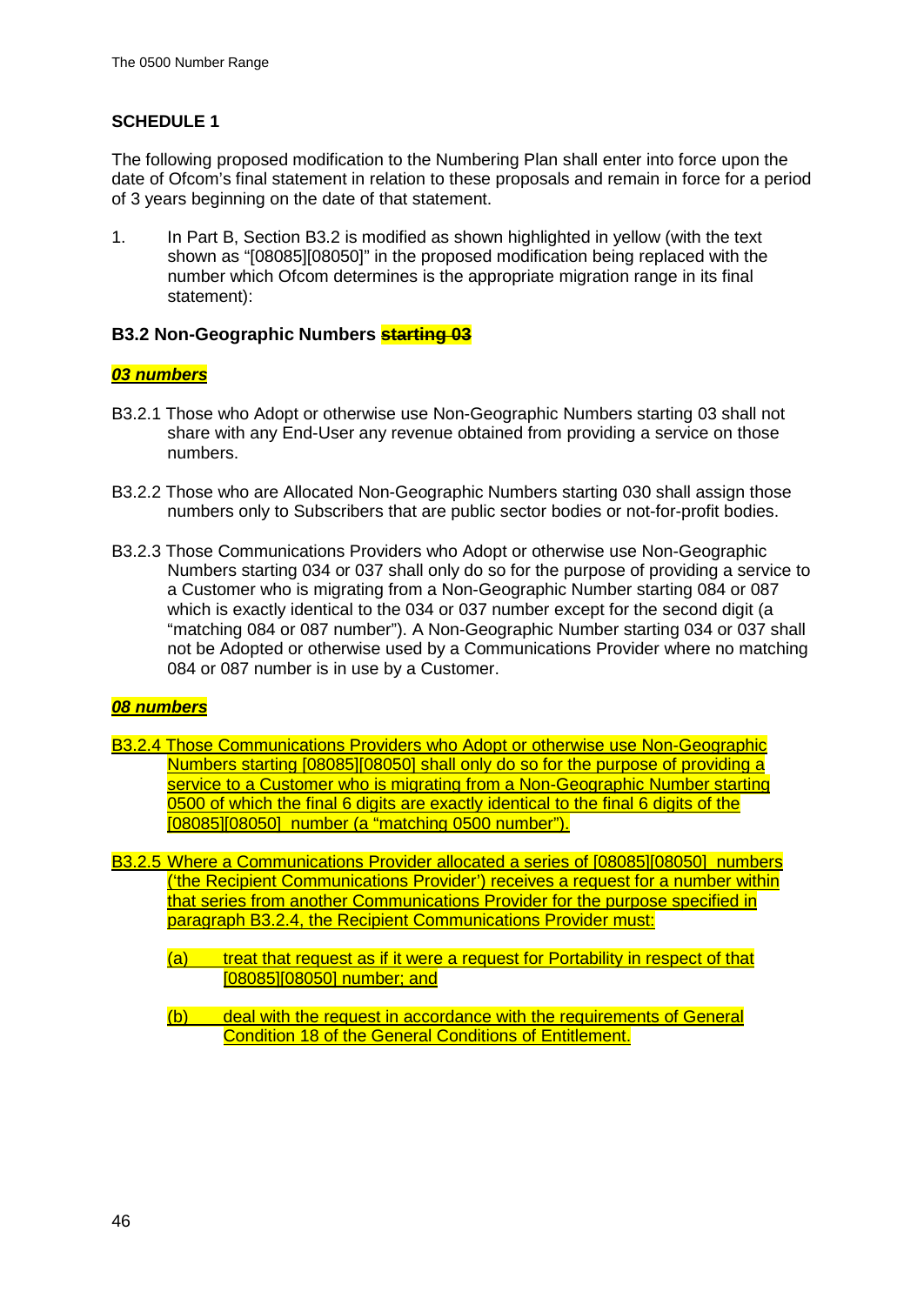### **SCHEDULE 2**

The following proposed modification to the Numbering Plan shall enter into force 3 years from the date of Ofcom's final statement in relation to these proposals.

1. In Part C, Section C5 'Public Communications Network Numbers which have been individually Allocated', the modification marked as a deletion and highlighted in yellow below shall be made to the entry for the number 0500:

| 0500 | <b>Special Services – No charge to caller (except where</b><br>charges shall be notified to callers at the start of<br><u>These numbers are no longer available for</u><br><u>call)</u><br>Allocation. A number within this range may not be<br><del>Adopted or otherwise used, unless that number was</del><br>Allocated and assigned to a Subscriber prior to this<br>number range being closed, in which case that<br>particular number may continue to be used for the<br>purpose of serving that Subscriber. |
|------|-------------------------------------------------------------------------------------------------------------------------------------------------------------------------------------------------------------------------------------------------------------------------------------------------------------------------------------------------------------------------------------------------------------------------------------------------------------------------------------------------------------------|
|      |                                                                                                                                                                                                                                                                                                                                                                                                                                                                                                                   |
|      |                                                                                                                                                                                                                                                                                                                                                                                                                                                                                                                   |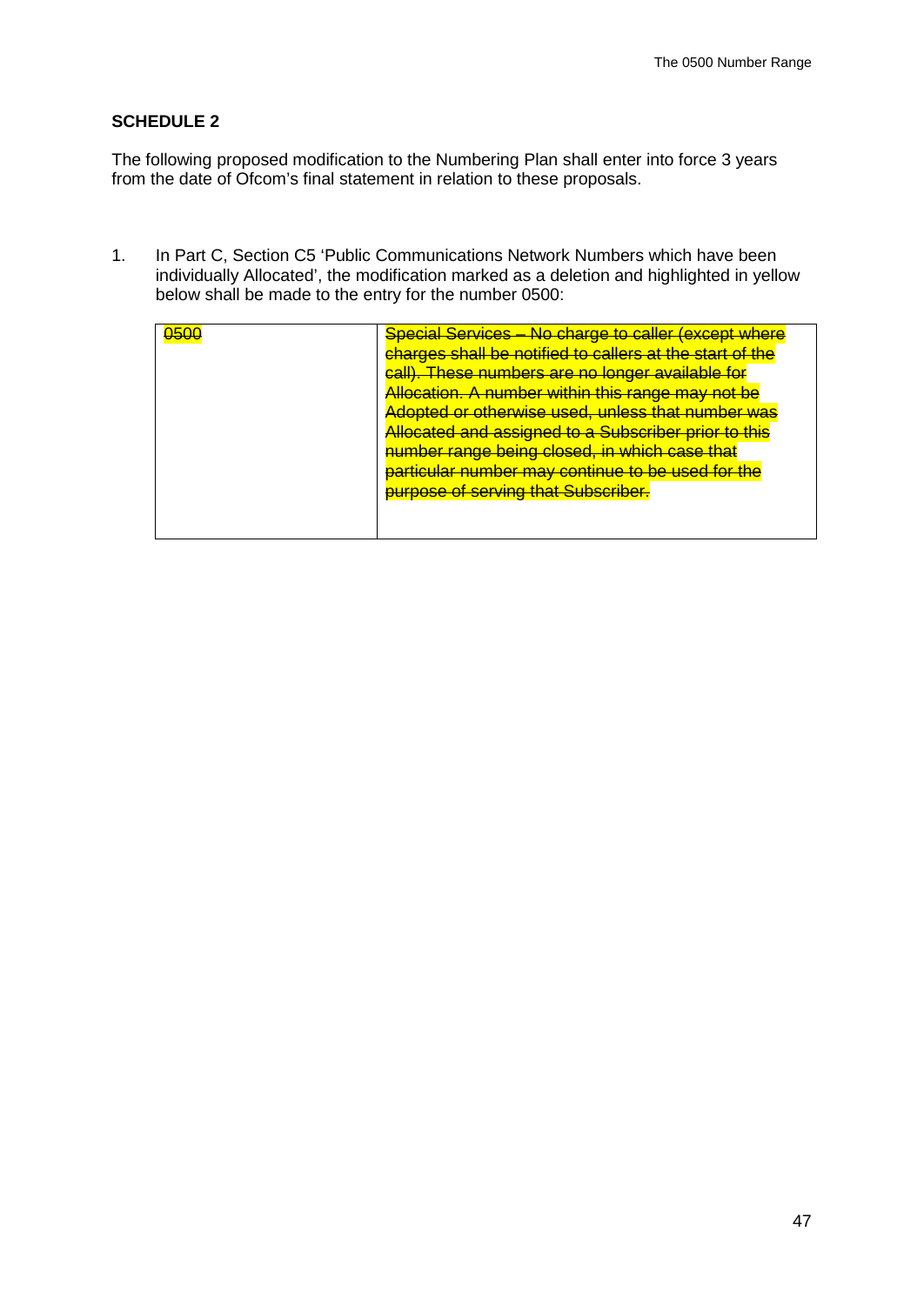# <span id="page-48-0"></span>Notification of proposed modifications to the provisions of numbering application form S8

## **Proposal for making a Direction under paragraph 17.9(a) of General Condition 17 relating to numbering application forms**

- 1. Ofcom makes the following proposal for a Direction to be given under paragraph 17.9(a) of General Condition 17.
- 2. The draft Direction is attached to this Notification.
- 3. Ofcom's reasons for making this proposal, and the effect of the proposed Direction, are set out in the accompanying consultation document.
- 4. Pursuant to section 49A(1) of the Act, Ofcom is of the opinion that this proposal would not have a significant impact on a market for any of the services, facilities, apparatus or directions in relation to which Ofcom has functions under Chapter 1 of Part 2 of the Act. Ofcom considers that the proposal is not of EU significance pursuant to section 150A(2) of the Act.
- 5. In making these proposals, Ofcom has considered and acted in accordance with their general duty as to telephone numbering functions under section 63 of the Act, their general duties under section 3 of the Act and the six Community requirements set out in section 4 of the Act.
- 6. Representations may be made to Ofcom about the proposed modifications until **5pm on 31 January 2014**.
- 7. In this Notification:
	- a. "the Act" means the Communications Act 2003;
	- b. "General Condition 17" means the General Condition 17 of the general conditions set under section 45 of the Act by the Director General of Telecommunications on 22 July 2003, as amended from time to time;
	- c. "Ofcom" means the Office of Communications.
- 8. Words or expressions shall have the meaning assigned to them in this Notification, and otherwise any word or expression shall have the same meaning as it has in the Act.
- 9. For the purposes of interpreting this Notification: (i) headings and titles shall be disregarded; and (ii) the Interpretation Act 1978 shall apply as if this Notification were an Act of Parliament.
- 10. The Schedule to this Notification shall form part of this Notification.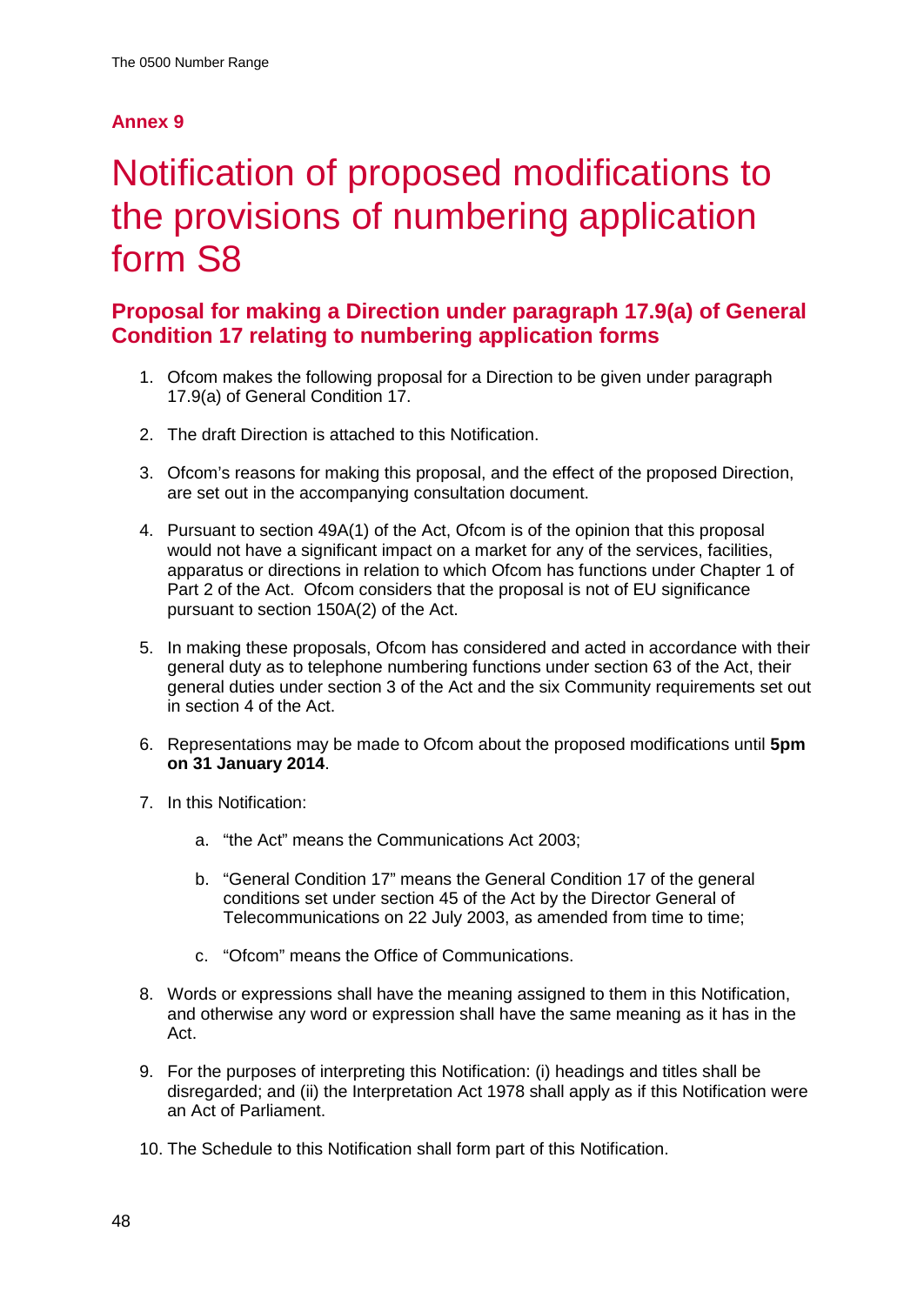## **Stuart McIntosh Competition Group Director**

## **12 December 2013**

A person authorised by Ofcom under paragraph 18 of the Schedule to the Office of Communications Act 2002.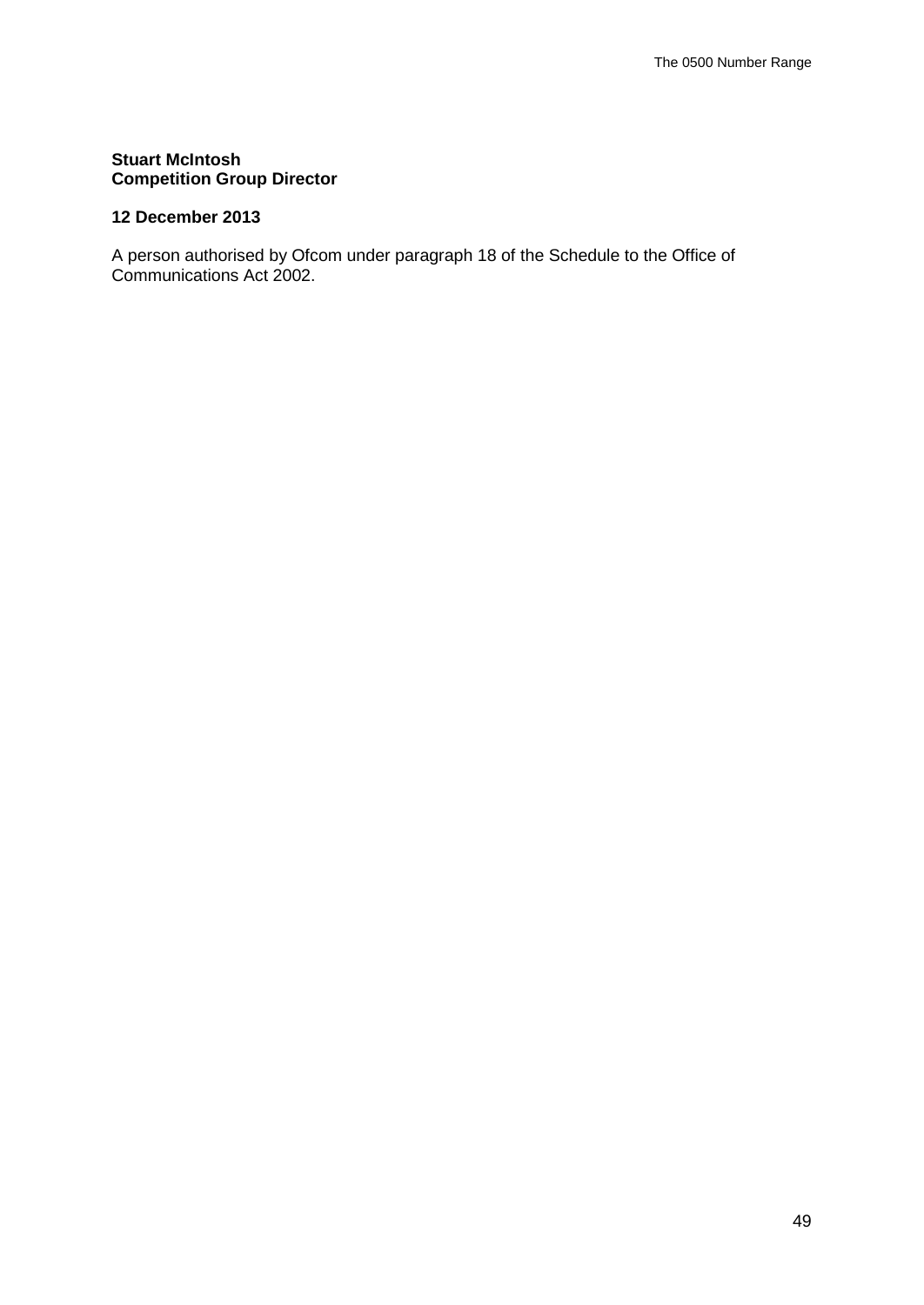## **[Draft] Direction under paragraph 17.9(a) of General Condition 17 relating to numbering application forms**

## **PURSUANT TO PARAGRAPH 17.9(a) of GENERAL CONDITION 17, OFCOM DIRECTS THAT:**

1. For the time being, the numbering application form S8, set out in the Schedule to this Direction and modified by the text marked in bold and highlighted in yellow, shall be used by Communications Providers when applying for an Allocation or reservation of Telephone Numbers starting '08'.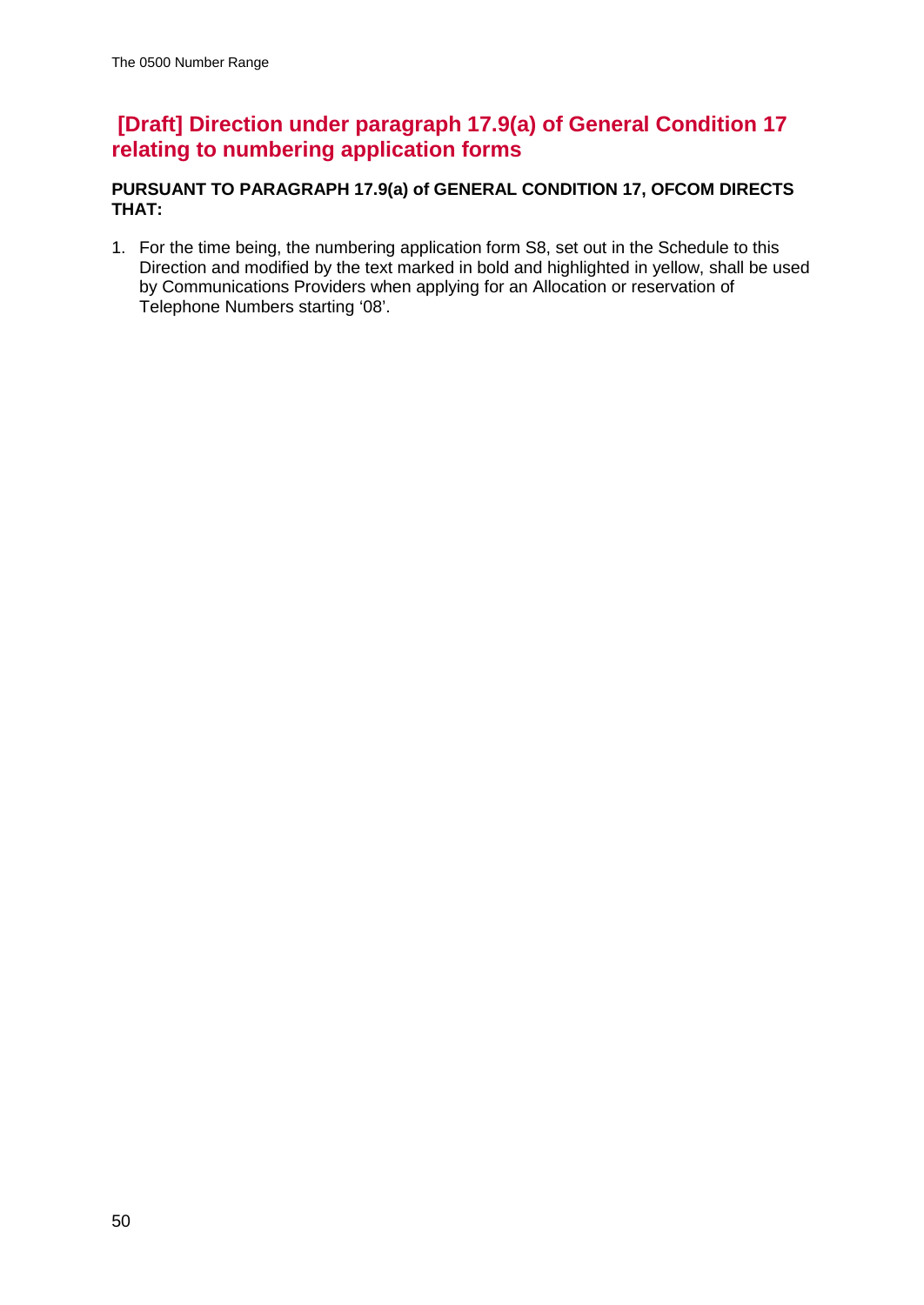**Form S8**

**Schedule**



*SPECIAL SERVICES APPLICATION - NUMBERS STARTING '08'*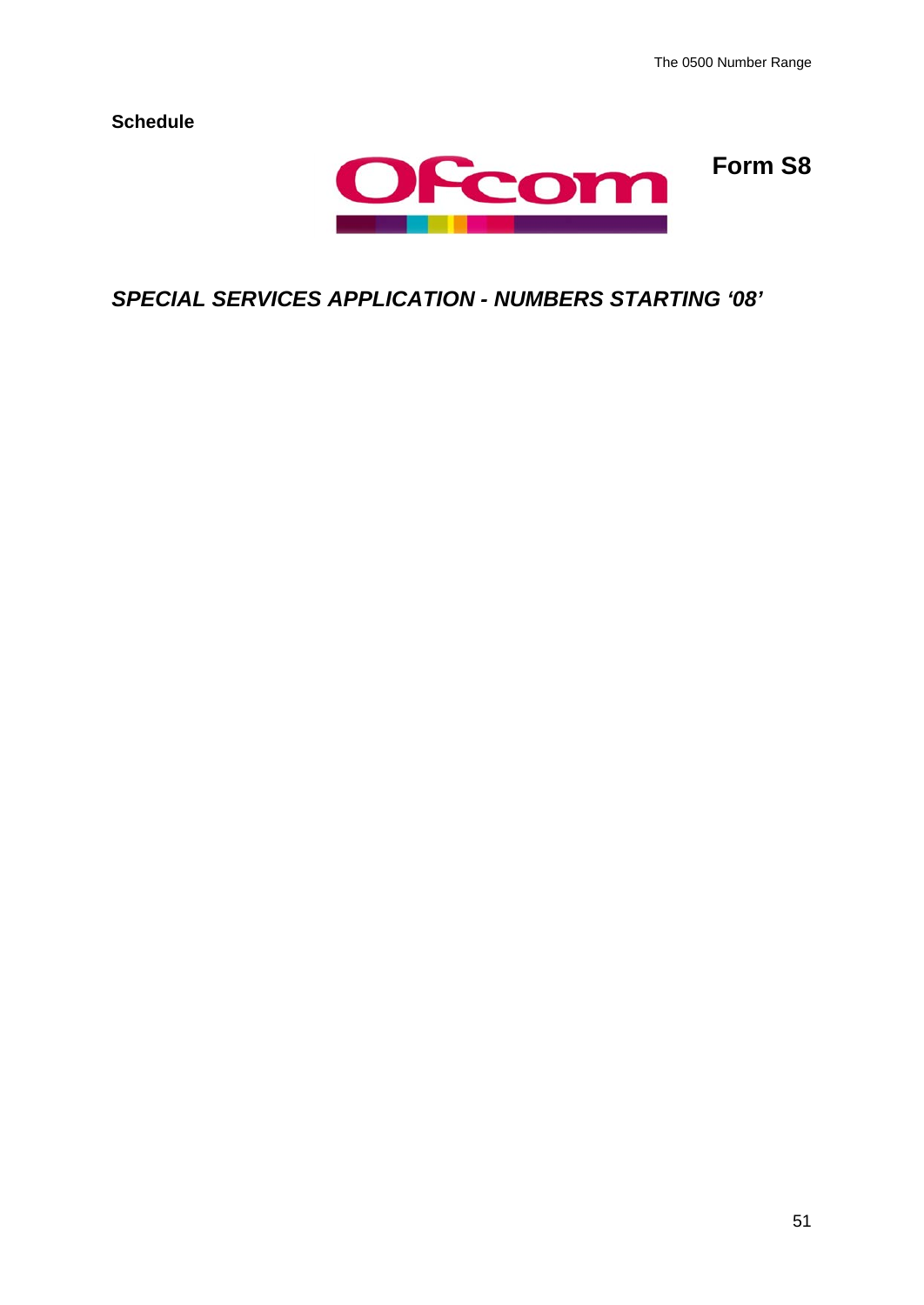| <b>Service Type:</b>                                                                                                                                                                                                                                                                                                                                                                                                                                                                                                                                                                                                     | <b>Number range starting:</b>                           | <b>Number</b><br>block<br>size: |  |  |  |  |
|--------------------------------------------------------------------------------------------------------------------------------------------------------------------------------------------------------------------------------------------------------------------------------------------------------------------------------------------------------------------------------------------------------------------------------------------------------------------------------------------------------------------------------------------------------------------------------------------------------------------------|---------------------------------------------------------|---------------------------------|--|--|--|--|
|                                                                                                                                                                                                                                                                                                                                                                                                                                                                                                                                                                                                                          | 0800 XXXX                                               | 1,000                           |  |  |  |  |
| <b>Freephone Numbers</b>                                                                                                                                                                                                                                                                                                                                                                                                                                                                                                                                                                                                 | 080 80XX to 080 874XX<br>10,000<br>080 86XX to 080 87XX |                                 |  |  |  |  |
|                                                                                                                                                                                                                                                                                                                                                                                                                                                                                                                                                                                                                          | [08085][08050]                                          |                                 |  |  |  |  |
| Special Services basic rate: up to and including 5p for BT<br>customers (non-internet)                                                                                                                                                                                                                                                                                                                                                                                                                                                                                                                                   | 0843 and 0844 2XX to<br>0844 9XX                        | 10,000                          |  |  |  |  |
| Special Services basic rate: BT's Standard Local Call Retail<br><b>Price for BT customers</b>                                                                                                                                                                                                                                                                                                                                                                                                                                                                                                                            | 0845 XXX                                                | 10,000                          |  |  |  |  |
| Special Services higher rate: up to and including 10p for BT<br>customers (non-internet)                                                                                                                                                                                                                                                                                                                                                                                                                                                                                                                                 | 0871 2XX to 0871 9XX.<br>0872 XXX and 0873 XXX          | 10,000                          |  |  |  |  |
| Non-Geographic Number: charged at no more than the caller<br>would pay for a call to a Geographic Number with calls to 0870<br>numbers counting towards inclusive call minutes to<br>Geographic Numbers if the customer has remaining inclusive<br>minutes to Geographic Numbers and included in any discount<br>structures that apply to Geographic Numbers, except where<br>call charges have been published in accordance with General<br>Condition 14.2 or, in the case of Public Pay Telephones,<br>where call charges are displayed in a manner that is<br>reasonably accessible to a caller before making a call. | 0870 XXX                                                | 10,000                          |  |  |  |  |

*Continued overleaf*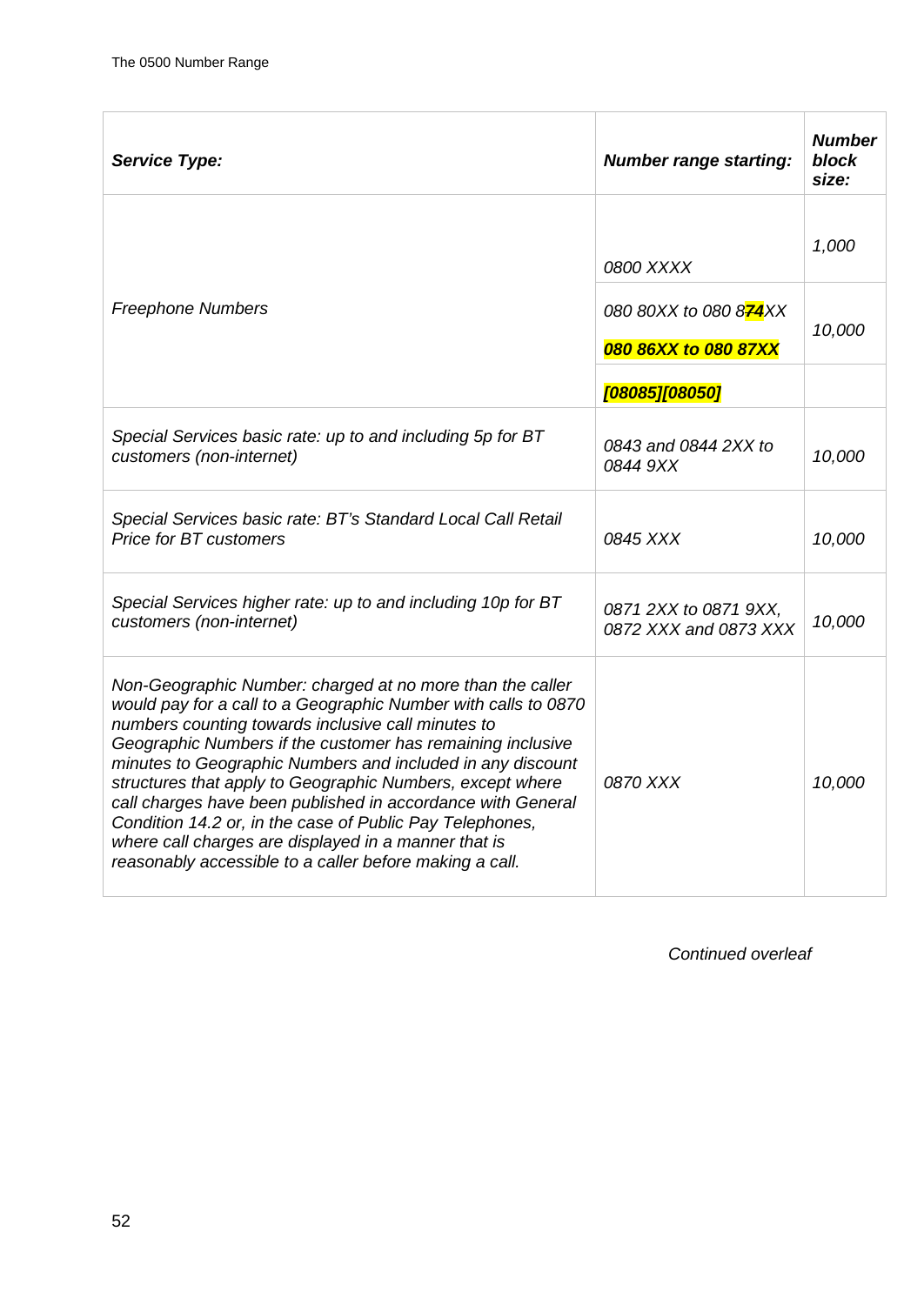| Internet Services Free to Caller                                                                                         | 0808 90XX            | 1,000  |
|--------------------------------------------------------------------------------------------------------------------------|----------------------|--------|
| Internet Services Free to Caller - Flat Rate Internet Access<br>Call Origination (FRIACO) product                        | 0808 99XX            | 1,000  |
| Internet Services incorporating un-metered access up to and<br>including 5p for BT customers                             | 0844 04XX            | 1,000  |
| Non 'BT Discount Scheme' - Internet Services incorporating<br>un-metered access up to and including 5p for BT customers  | 0844 00XX            | 1,000  |
| Internet Services metered access up to and including 5ppm for<br><b>BT</b> customers                                     | 0844 09XX            | 1,000  |
| Non 'BT Discount Scheme' - Internet Services metered access<br>up to and including 5ppm for BT customers                 | 0844 05XX            | 1,000  |
| Internet Services incorporating un-metered access up to and<br>including 10p for BT customers                            | 0871 04XX            | 1,000  |
| Non 'BT Discount Scheme' - Internet Services incorporating<br>un-metered access up to and including 10p for BT customers | 0871 01XX            | 1,000  |
| Internet Services metered access up to and including 10ppm<br>for BT customers                                           | 0871 09XX            | 1,000  |
| Non 'BT Discount Scheme' - Internet Services metered access<br>up to and including 10ppm for BT customers                | 0871 05XX            | 1,000  |
| Internet for Schools (1 block required per Service Provider)                                                             | 0820 XXXX            | 10,000 |
| <b>Inbound Routing Codes</b>                                                                                             | 08993 XX to 08999 XX | 10,000 |

*Please note that that the promotion and content of 'Special Services at a Premium Rate' is regulated by PhonepayPlus. This includes services provided on 087 (excluding 0870) numbers. Most services can be provided without PhonepayPlus' prior permission; however, some services that have been found to pose a greater risk to consumers, do require permission. More information on the services that do require prior permission can be found on PhonepayPlus' website at: www.phonepayplus.org.uk/service\_providers/setting\_up\_services/prior\_permission.a sp*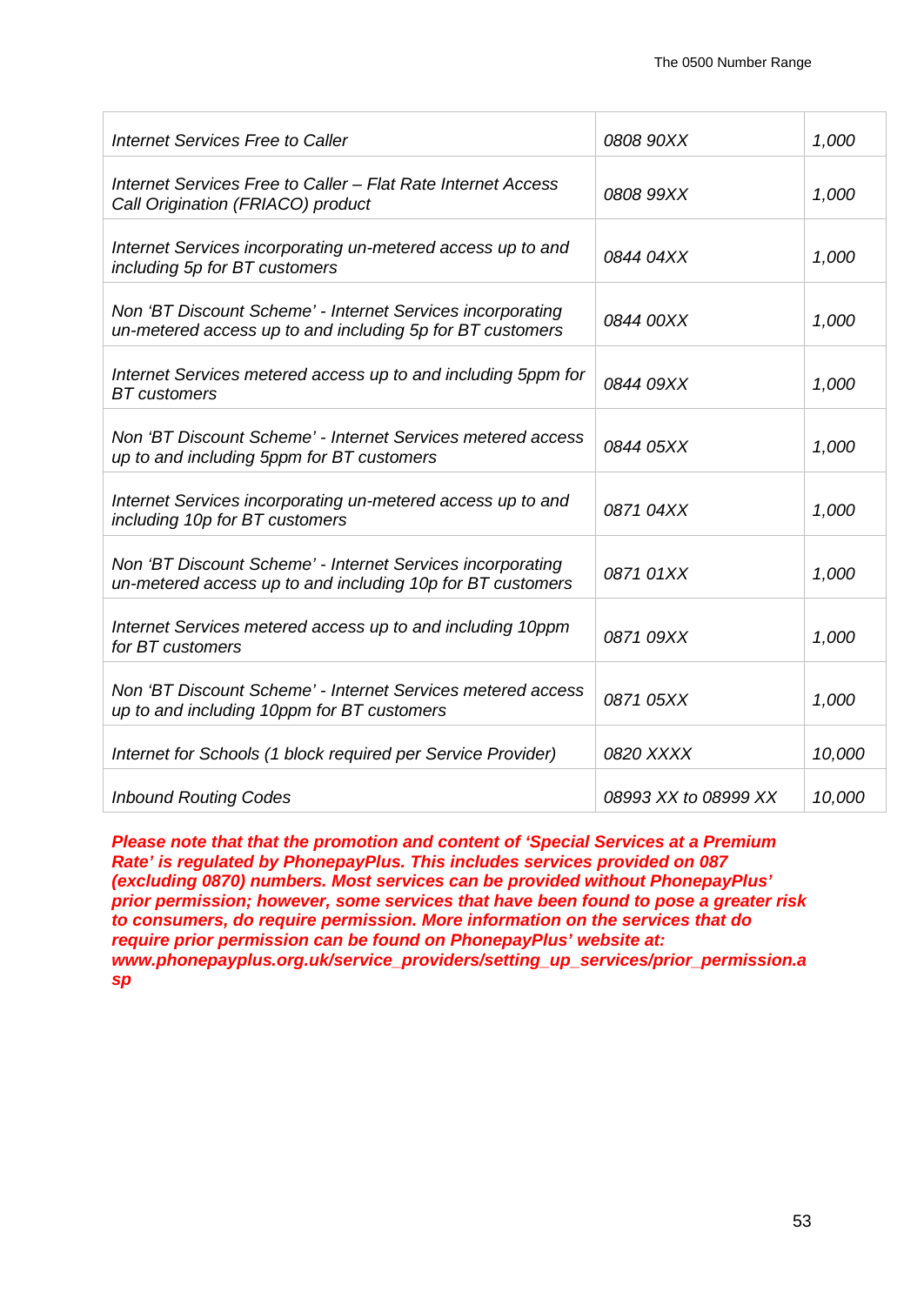### Definitions and Interpretation

1. Words or expressions shall have the meaning assigned to them in this application form. Otherwise, any word or expression shall have the same meaning as it has –

- (i) in the National Telephone Numbering Plan published by Ofcom pursuant to section 56 of the Communications Act 2003 (the 'Act') and amended from time to time;
- (ii) if it has no meaning ascribed as mentioned in (i) above, in paragraph 1 (Definitions) of Part 1 of the Schedule to the Notification published by the Director General of Telecommunications on 22 July 2003 under section 48(1) of the Act and modified by Ofcom from time to time; and
- $(iii)$  if it has no meaning ascribed as mentioned in (i) and (ii) above, in the Act.

2. The Interpretation Act 1978 shall apply as if this Application Form were an Act of Parliament.

3. FRIACO (Flat Rate Internet Access Call Origination) means the provision of Flat Rate Internet Access Call Origination via a wholesale unmetered internet access product.

*(Applicants should ensure that all sections have been completed where relevant – incomplete Application Forms may not be processed within the 3-week deadline).*

| 1. Your reference (required when submitting multiple<br>applications)                                                                                                                                                                                                                                                                                                                                                                                      |                      |
|------------------------------------------------------------------------------------------------------------------------------------------------------------------------------------------------------------------------------------------------------------------------------------------------------------------------------------------------------------------------------------------------------------------------------------------------------------|----------------------|
| 2. Applicant details and date of application:                                                                                                                                                                                                                                                                                                                                                                                                              |                      |
| All applicants please provide:<br>Your name<br>Company name<br>Company number<br><b>Address</b><br>Direct telephone<br>Direct e-mail<br>Mobile (if available)                                                                                                                                                                                                                                                                                              |                      |
| Website (if available)<br>(Where you are acting on behalf of a Communications<br>Provider (eg a consultant, solicitor, etc):<br>if you have not previously supplied one, you should<br>enclose a letter from that Communications Provider<br>confirming that you are authorised to represent it;<br>and<br>you are not required to supply the "additional"<br>applicant details required if applying for 0871, 0872<br>or 0873 numbers" referred to below) | Date of application: |
| and                                                                                                                                                                                                                                                                                                                                                                                                                                                        |                      |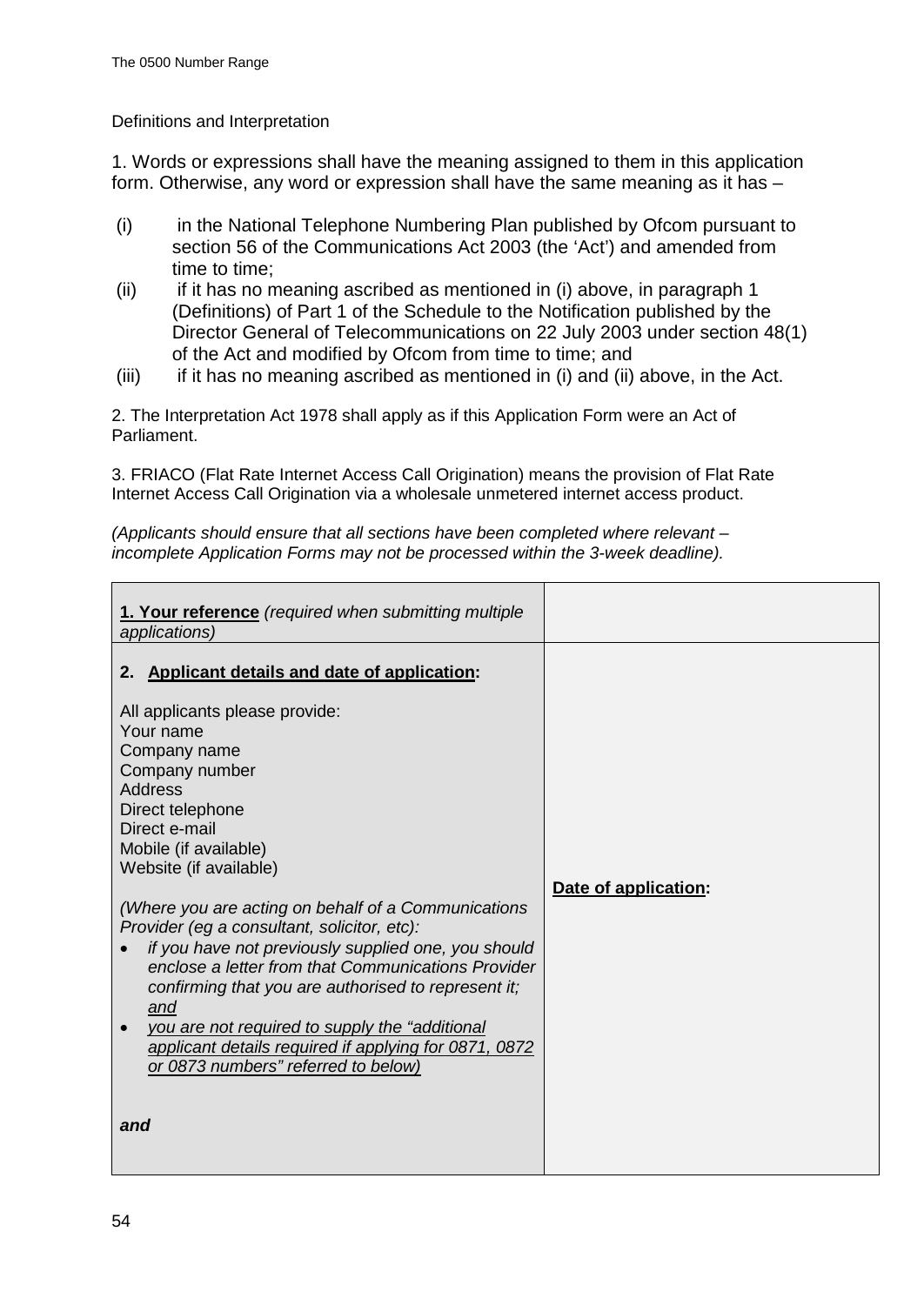| ADDITIONAL APPLICANT DETAILS REQUIRED IF<br>APPLYING FOR 0871, 0872 or 0873 NUMBERS:<br>If the applicant is an individual or unincorporated<br>entity, please provide the full name, address and date<br>of birth of that individual or the person(s) responsible<br>for the day-to-day running of the business.                                                                                                                                                                                                                                                                                                 |  |
|------------------------------------------------------------------------------------------------------------------------------------------------------------------------------------------------------------------------------------------------------------------------------------------------------------------------------------------------------------------------------------------------------------------------------------------------------------------------------------------------------------------------------------------------------------------------------------------------------------------|--|
| If the applicant is a company, please provide:<br>the full company name and Companies House<br>$\bullet$<br>registration number; and<br>full name, address and date of birth of each<br>company director as listed at Companies House.                                                                                                                                                                                                                                                                                                                                                                           |  |
| Also provide a copy of the company's current<br><b>Companies House Appointments Report.</b><br>The Appointments Report need only be supplied:<br>with your first application requesting this<br>$\bullet$<br>information; and<br>on any subsequent application where this<br>information is requested if the Companies House<br>Appointments Report has changed since your last<br>application.                                                                                                                                                                                                                  |  |
| 3. Communications Provider details:<br>If different from 2. above (e.g. where you are a<br>consultant, solicitor, etc), provide the name and<br>address of the Communications Provider on behalf of<br>whom you are applying for Telephone Numbers.<br><b>ADDITIONAL COMMUNICATIONS PROVIDER</b><br>DETAILS REQUIRED IF APPLYING FOR 0871, 0872<br>OR 0873 NUMBERS:<br>If the Communications Provider is an individual or<br>unincorporated entity, please provide the full name,<br>address and date of birth of that individual or the<br>person(s) responsible for the day-to-day running of the<br>business. |  |
| If the Communications Provider is a company, please<br>provide:<br>the full company name and Companies House<br>$\bullet$<br>registration number; and<br>full name, address and date of birth of each<br>$\bullet$<br>company director as listed at Companies House.<br>Also provide a copy of the company's current<br>Companies House Appointments Report.<br>The Appointments Report need only be supplied with<br>your first application requesting this information;                                                                                                                                        |  |

 $\overline{\phantom{a}}$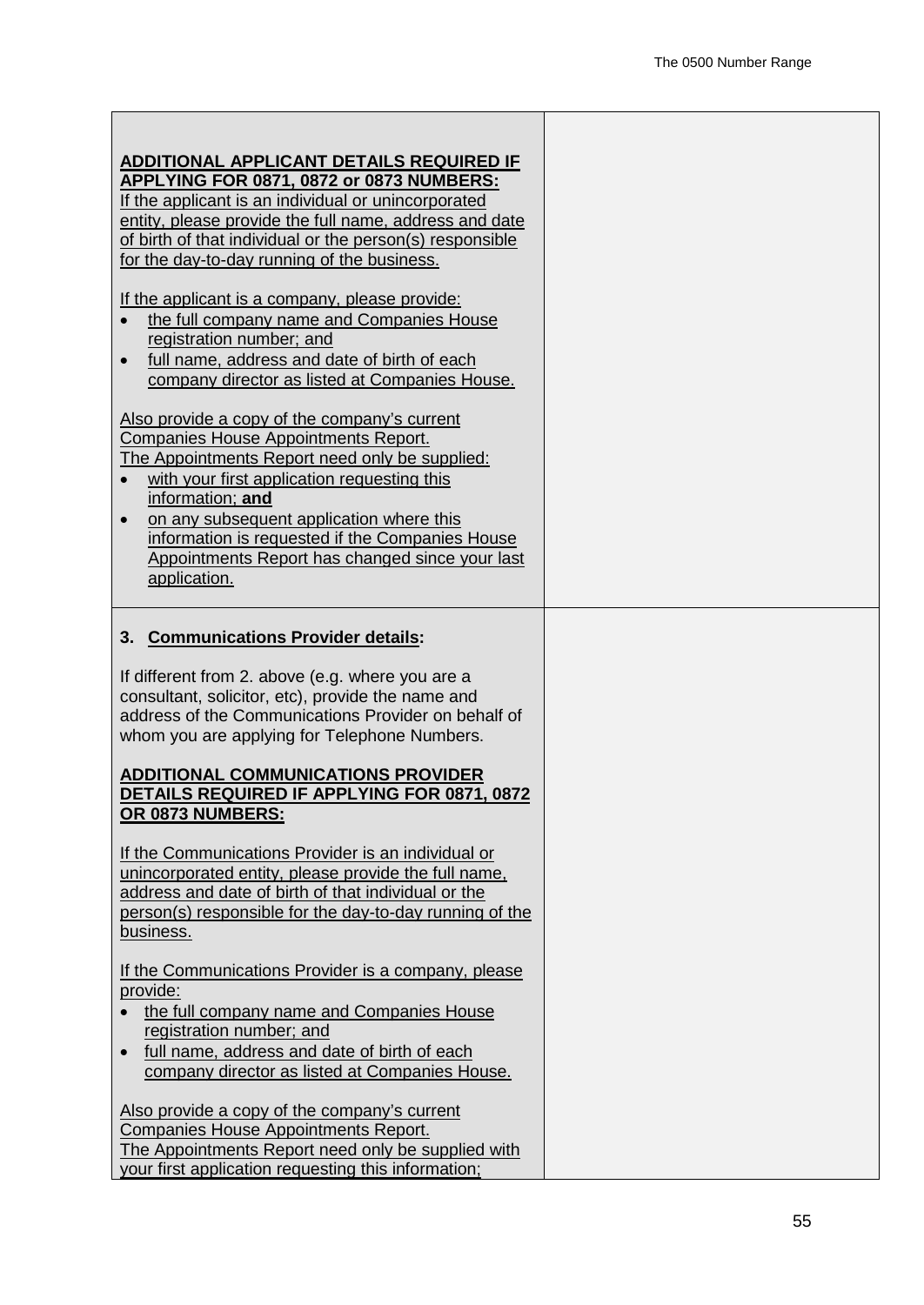| <u>and</u><br>on any subsequent application where this information<br>is requested if the Companies House Appointments<br>Report has changed since your last application.                                                                              |                                                                                                                                                                                                                                        |
|--------------------------------------------------------------------------------------------------------------------------------------------------------------------------------------------------------------------------------------------------------|----------------------------------------------------------------------------------------------------------------------------------------------------------------------------------------------------------------------------------------|
| 4. Declaration of 'Public Electronic<br><b>Communications Network' or 'Public Electronic</b><br><b>Communications Service'</b><br>The information requested in Annex A helps Ofcom to<br>assess your eligibility to be Allocated Telephone<br>Numbers. | (For providers of Public Electronic<br>Communications Networks, please<br>ensure you have previously supplied the<br>information requested, before you confirm<br>this - your application may be rejected if<br>this is not the case). |
| If you are a provider of a Public Electronic<br><b>Communications Network:</b>                                                                                                                                                                         |                                                                                                                                                                                                                                        |
| Confirm whether you have previously supplied the<br>information requested in Annex A (or information<br>equivalent to it) to Ofcom's Numbering Team; or                                                                                                |                                                                                                                                                                                                                                        |
| if not, you MUST complete in full all relevant questions<br>in Annex A and submit it along with this form.                                                                                                                                             |                                                                                                                                                                                                                                        |
| If you have previously supplied the information in<br>Annex A, then move onto the next question $-$ you do<br>not need to submit Annex A with this form.                                                                                               |                                                                                                                                                                                                                                        |
| If you are a provider of Public Electronic<br><b>Communications Services:</b>                                                                                                                                                                          |                                                                                                                                                                                                                                        |
| You MUST complete all relevant questions in Annex A<br>each time you apply for Telephone Numbers and<br>submit it with this form.                                                                                                                      |                                                                                                                                                                                                                                        |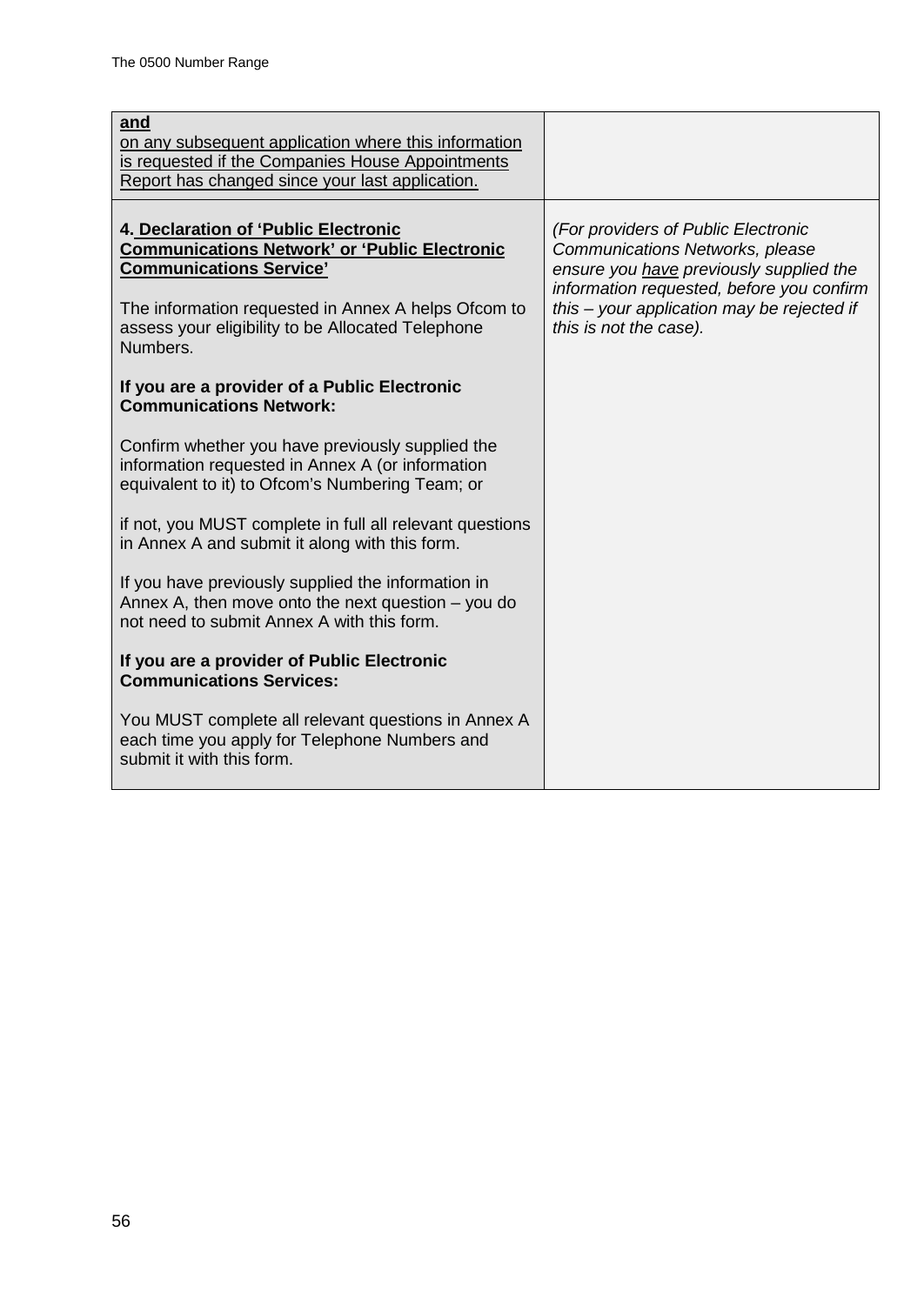## **5. Telephone Numbers required:**

When completing the table below, you should give a 1<sup>st</sup> and 2<sup>nd</sup> choice for each type of Telephone Number block applied for in case the block you've applied for is not available at the time the application is processed. You should select the number blocks within the appropriate block type (as shown at the top of this Form). A maximum of 15 blocks may be entered on this Application Form. A new Form S8 should be completed for further blocks.

|                            |                        | <b>Number block Type</b><br>e.g. Freephone, Special<br>Services basic rate,<br><b>Special Services higher</b><br>rate, etc.<br>(state which) | Code - first 4<br>digits after<br>initial '0'<br>e.g. 8004;<br>8456;<br>8712 | Next 2<br>digits of<br>number<br>e.g. 34 | Next digit of<br>number (F digit)<br>only required for<br>blocks that are<br>issued in blocks<br>of 1000 numbers<br>- see top of<br><b>Form</b> | <b>Tariff for each</b><br>number block<br>(including VAT):<br>for 0844 and<br>0871 (non-<br>internet) blocks<br>show tariff (to<br>nearest 1p for<br>BT customers) | <b>Confirm if 'BT</b><br><b>Discount</b><br>Scheme' or 'Non<br><b>BT Discount</b><br>Scheme' will<br>apply to block<br>(where relevant)<br>(see Oftel<br>Direction) | <b>Planned 'In-</b><br><b>Service' Date</b><br>(applications<br>should not be<br>submitted more<br>than 6 months<br>prior to in-<br>service date) | <b>Forecast of</b><br>expected<br>1 <sup>st</sup> 12<br>months | <b>Forecast of</b><br>expected<br>Adoption in Adoption in $2^{nd}$<br>12 months |
|----------------------------|------------------------|----------------------------------------------------------------------------------------------------------------------------------------------|------------------------------------------------------------------------------|------------------------------------------|-------------------------------------------------------------------------------------------------------------------------------------------------|--------------------------------------------------------------------------------------------------------------------------------------------------------------------|---------------------------------------------------------------------------------------------------------------------------------------------------------------------|---------------------------------------------------------------------------------------------------------------------------------------------------|----------------------------------------------------------------|---------------------------------------------------------------------------------|
|                            |                        |                                                                                                                                              | (SABC)                                                                       | (DE)                                     | (F)                                                                                                                                             |                                                                                                                                                                    |                                                                                                                                                                     |                                                                                                                                                   | (%)                                                            | (% cumulative)                                                                  |
| e.g. $1st Block$           | 1 <sup>st</sup> Choice | Freephone                                                                                                                                    | 8006                                                                         | 21                                       | 3                                                                                                                                               | free to caller                                                                                                                                                     |                                                                                                                                                                     | mid Mar 2011                                                                                                                                      | 20                                                             | 80                                                                              |
|                            | $2nd$ Choice           | Freephone                                                                                                                                    | 8005                                                                         | 36                                       | $\overline{c}$                                                                                                                                  | free to caller                                                                                                                                                     |                                                                                                                                                                     | mid Mar 2011                                                                                                                                      | 20                                                             | 80                                                                              |
| e.g. $2^{nd}$ Block        | 1 <sup>st</sup> Choice | Internet Freephone                                                                                                                           | 8089                                                                         | 02                                       | 2 <sub>1</sub>                                                                                                                                  | free to caller                                                                                                                                                     |                                                                                                                                                                     | early May 2011                                                                                                                                    | 40                                                             | 100                                                                             |
|                            | 2 <sup>nd</sup> Choice | Internet Freephone                                                                                                                           | 8089                                                                         | 05                                       | $\mathfrak{g}$                                                                                                                                  | free to caller                                                                                                                                                     |                                                                                                                                                                     | early/May 2011                                                                                                                                    | 40                                                             | 100                                                                             |
| e.g. $3^{\text{rd}}$ Block | 1 <sup>st</sup> Choice | Basic rate up to and<br>including 5p for BT<br>customers (Non-Internet)                                                                      | 8442                                                                         | 34                                       |                                                                                                                                                 | 4ppm                                                                                                                                                               | Non 'BT Discount<br>Scheme'                                                                                                                                         | end June 2011                                                                                                                                     | 15                                                             | 90                                                                              |
|                            | $2^{nd}$ Choice        | Basic rate up to and<br>including 5p for BT<br>customers (Non-Internet)                                                                      | 8443                                                                         | 33                                       |                                                                                                                                                 | 4ppm                                                                                                                                                               | Non 'BT Discount<br>Scheme'                                                                                                                                         | end June 2011                                                                                                                                     | 15                                                             | 90                                                                              |
| 1 <sup>st</sup> Block      | 1 <sup>st</sup> Choice |                                                                                                                                              |                                                                              |                                          |                                                                                                                                                 |                                                                                                                                                                    |                                                                                                                                                                     |                                                                                                                                                   |                                                                |                                                                                 |
|                            | 2 <sup>nd</sup> Choice |                                                                                                                                              |                                                                              |                                          |                                                                                                                                                 |                                                                                                                                                                    |                                                                                                                                                                     |                                                                                                                                                   |                                                                |                                                                                 |
| $2^{nd}$ Block             | 1 <sup>st</sup> Choice |                                                                                                                                              |                                                                              |                                          |                                                                                                                                                 |                                                                                                                                                                    |                                                                                                                                                                     |                                                                                                                                                   |                                                                |                                                                                 |
|                            | $2^{nd}$ Choice        |                                                                                                                                              |                                                                              |                                          |                                                                                                                                                 |                                                                                                                                                                    |                                                                                                                                                                     |                                                                                                                                                   |                                                                |                                                                                 |
| 3 <sup>rd</sup> Block      | 1 <sup>st</sup> Choice |                                                                                                                                              |                                                                              |                                          |                                                                                                                                                 |                                                                                                                                                                    |                                                                                                                                                                     |                                                                                                                                                   |                                                                |                                                                                 |
|                            | $2^{nd}$ Choice        |                                                                                                                                              |                                                                              |                                          |                                                                                                                                                 |                                                                                                                                                                    |                                                                                                                                                                     |                                                                                                                                                   |                                                                |                                                                                 |
| $4th$ Block                | 1 <sup>st</sup> Choice |                                                                                                                                              |                                                                              |                                          |                                                                                                                                                 |                                                                                                                                                                    |                                                                                                                                                                     |                                                                                                                                                   |                                                                |                                                                                 |
|                            | 2 <sup>nd</sup> Choice |                                                                                                                                              |                                                                              |                                          |                                                                                                                                                 |                                                                                                                                                                    |                                                                                                                                                                     |                                                                                                                                                   |                                                                |                                                                                 |
| 5 <sup>th</sup> Block      | 1 <sup>st</sup> Choice |                                                                                                                                              |                                                                              |                                          |                                                                                                                                                 |                                                                                                                                                                    |                                                                                                                                                                     |                                                                                                                                                   |                                                                |                                                                                 |
|                            | 2 <sup>nd</sup> Choice |                                                                                                                                              |                                                                              |                                          |                                                                                                                                                 |                                                                                                                                                                    |                                                                                                                                                                     |                                                                                                                                                   |                                                                |                                                                                 |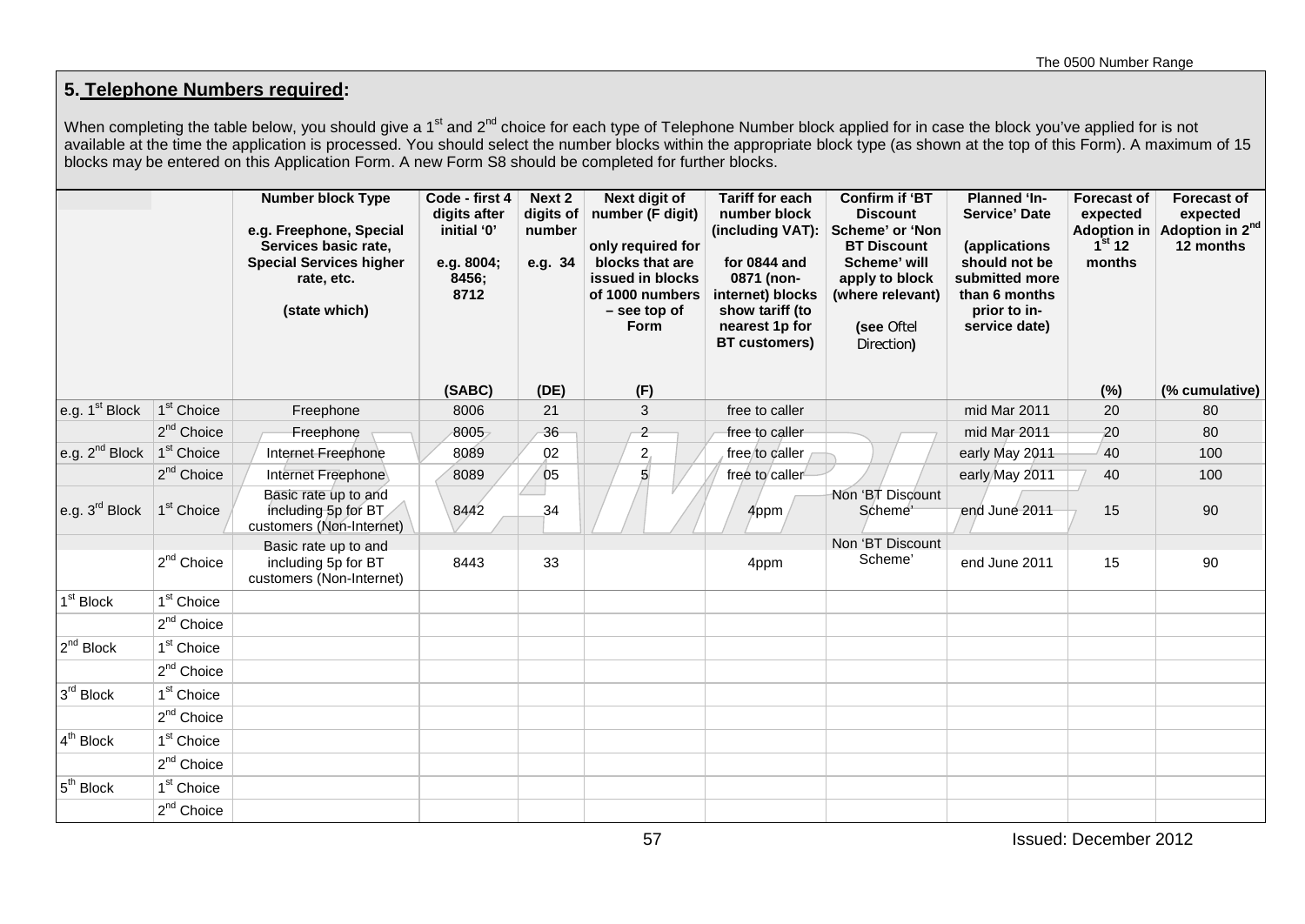## **5. continued**

|                        |                        | <b>Number block Type</b><br>e.g. Freephone, Special<br>Services basic rate,<br><b>Special Services higher</b><br>rate, etc.<br>(state which) | Code - first 4<br>digits after<br>initial '0'<br>e.g. 8004;<br>8456;<br>8712 | Next 2<br>digits of<br>number<br>e.g. 34 | <b>Next digit of</b><br>number (F digit)<br>only required for<br>blocks that are<br>issued in blocks<br>of 1000 numbers<br>- see top of<br>Form | <b>Tariff for each</b><br>number block<br>(including VAT):<br>for 0844 and<br>0871 (non-<br>internet) blocks<br>show tariff (to<br>nearest 1p for<br><b>BT</b> customers) | <b>Confirm if BT</b><br><b>Discount</b><br><b>Scheme or Non</b><br>'BT Discount<br>Scheme' will<br>apply to block<br>(where relevant)<br>(see Oftel<br>Direction) | <b>Planned 'In-</b><br><b>Service' Date</b><br>(applications<br>should not be<br>submitted more<br>than 6 months<br>prior to in-<br>service date) | <b>Forecast of</b><br>expected<br>1 <sup>st</sup> 12<br>months | <b>Forecast of</b><br>expected<br>Adoption in Adoption in $2^{nd}$<br>12 months |
|------------------------|------------------------|----------------------------------------------------------------------------------------------------------------------------------------------|------------------------------------------------------------------------------|------------------------------------------|-------------------------------------------------------------------------------------------------------------------------------------------------|---------------------------------------------------------------------------------------------------------------------------------------------------------------------------|-------------------------------------------------------------------------------------------------------------------------------------------------------------------|---------------------------------------------------------------------------------------------------------------------------------------------------|----------------------------------------------------------------|---------------------------------------------------------------------------------|
| 6 <sup>th</sup> Block  | 1 <sup>st</sup> Choice |                                                                                                                                              | (SABC)                                                                       | (DE)                                     | (F)                                                                                                                                             |                                                                                                                                                                           |                                                                                                                                                                   |                                                                                                                                                   | (%)                                                            | (% cumulative)                                                                  |
|                        | $2^{nd}$ Choice        |                                                                                                                                              |                                                                              |                                          |                                                                                                                                                 |                                                                                                                                                                           |                                                                                                                                                                   |                                                                                                                                                   |                                                                |                                                                                 |
| 7 <sup>th</sup> Block  | 1 <sup>st</sup> Choice |                                                                                                                                              |                                                                              |                                          |                                                                                                                                                 |                                                                                                                                                                           |                                                                                                                                                                   |                                                                                                                                                   |                                                                |                                                                                 |
|                        | $2^{nd}$ Choice        |                                                                                                                                              |                                                                              |                                          |                                                                                                                                                 |                                                                                                                                                                           |                                                                                                                                                                   |                                                                                                                                                   |                                                                |                                                                                 |
| $8th$ Block            | 1 <sup>st</sup> Choice |                                                                                                                                              |                                                                              |                                          |                                                                                                                                                 |                                                                                                                                                                           |                                                                                                                                                                   |                                                                                                                                                   |                                                                |                                                                                 |
|                        | $2^{nd}$ Choice        |                                                                                                                                              |                                                                              |                                          |                                                                                                                                                 |                                                                                                                                                                           |                                                                                                                                                                   |                                                                                                                                                   |                                                                |                                                                                 |
| 9 <sup>th</sup> Block  | 1 <sup>st</sup> Choice |                                                                                                                                              |                                                                              |                                          |                                                                                                                                                 |                                                                                                                                                                           |                                                                                                                                                                   |                                                                                                                                                   |                                                                |                                                                                 |
|                        | $2^{nd}$ Choice        |                                                                                                                                              |                                                                              |                                          |                                                                                                                                                 |                                                                                                                                                                           |                                                                                                                                                                   |                                                                                                                                                   |                                                                |                                                                                 |
| 10 <sup>th</sup> Block | $1st$ Choice           |                                                                                                                                              |                                                                              |                                          |                                                                                                                                                 |                                                                                                                                                                           |                                                                                                                                                                   |                                                                                                                                                   |                                                                |                                                                                 |
|                        | $2^{nd}$ Choice        |                                                                                                                                              |                                                                              |                                          |                                                                                                                                                 |                                                                                                                                                                           |                                                                                                                                                                   |                                                                                                                                                   |                                                                |                                                                                 |
| $11^{th}$ Block        | $1st$ Choice           |                                                                                                                                              |                                                                              |                                          |                                                                                                                                                 |                                                                                                                                                                           |                                                                                                                                                                   |                                                                                                                                                   |                                                                |                                                                                 |
|                        | $2nd$ Choice           |                                                                                                                                              |                                                                              |                                          |                                                                                                                                                 |                                                                                                                                                                           |                                                                                                                                                                   |                                                                                                                                                   |                                                                |                                                                                 |
| 12 <sup>th</sup> Block | $1st$ Choice           |                                                                                                                                              |                                                                              |                                          |                                                                                                                                                 |                                                                                                                                                                           |                                                                                                                                                                   |                                                                                                                                                   |                                                                |                                                                                 |
|                        | $2nd$ Choice           |                                                                                                                                              |                                                                              |                                          |                                                                                                                                                 |                                                                                                                                                                           |                                                                                                                                                                   |                                                                                                                                                   |                                                                |                                                                                 |
| 13 <sup>th</sup> Block | 1 <sup>st</sup> Choice |                                                                                                                                              |                                                                              |                                          |                                                                                                                                                 |                                                                                                                                                                           |                                                                                                                                                                   |                                                                                                                                                   |                                                                |                                                                                 |
|                        | $2nd$ Choice           |                                                                                                                                              |                                                                              |                                          |                                                                                                                                                 |                                                                                                                                                                           |                                                                                                                                                                   |                                                                                                                                                   |                                                                |                                                                                 |
| $14^{th}$ Block        | $1st$ Choice           |                                                                                                                                              |                                                                              |                                          |                                                                                                                                                 |                                                                                                                                                                           |                                                                                                                                                                   |                                                                                                                                                   |                                                                |                                                                                 |
|                        | $2nd$ Choice           |                                                                                                                                              |                                                                              |                                          |                                                                                                                                                 |                                                                                                                                                                           |                                                                                                                                                                   |                                                                                                                                                   |                                                                |                                                                                 |
| 15 <sup>th</sup> Block | 1 <sup>st</sup> Choice |                                                                                                                                              |                                                                              |                                          |                                                                                                                                                 |                                                                                                                                                                           |                                                                                                                                                                   |                                                                                                                                                   |                                                                |                                                                                 |
|                        | $2nd$ Choice           |                                                                                                                                              |                                                                              |                                          |                                                                                                                                                 |                                                                                                                                                                           |                                                                                                                                                                   |                                                                                                                                                   |                                                                |                                                                                 |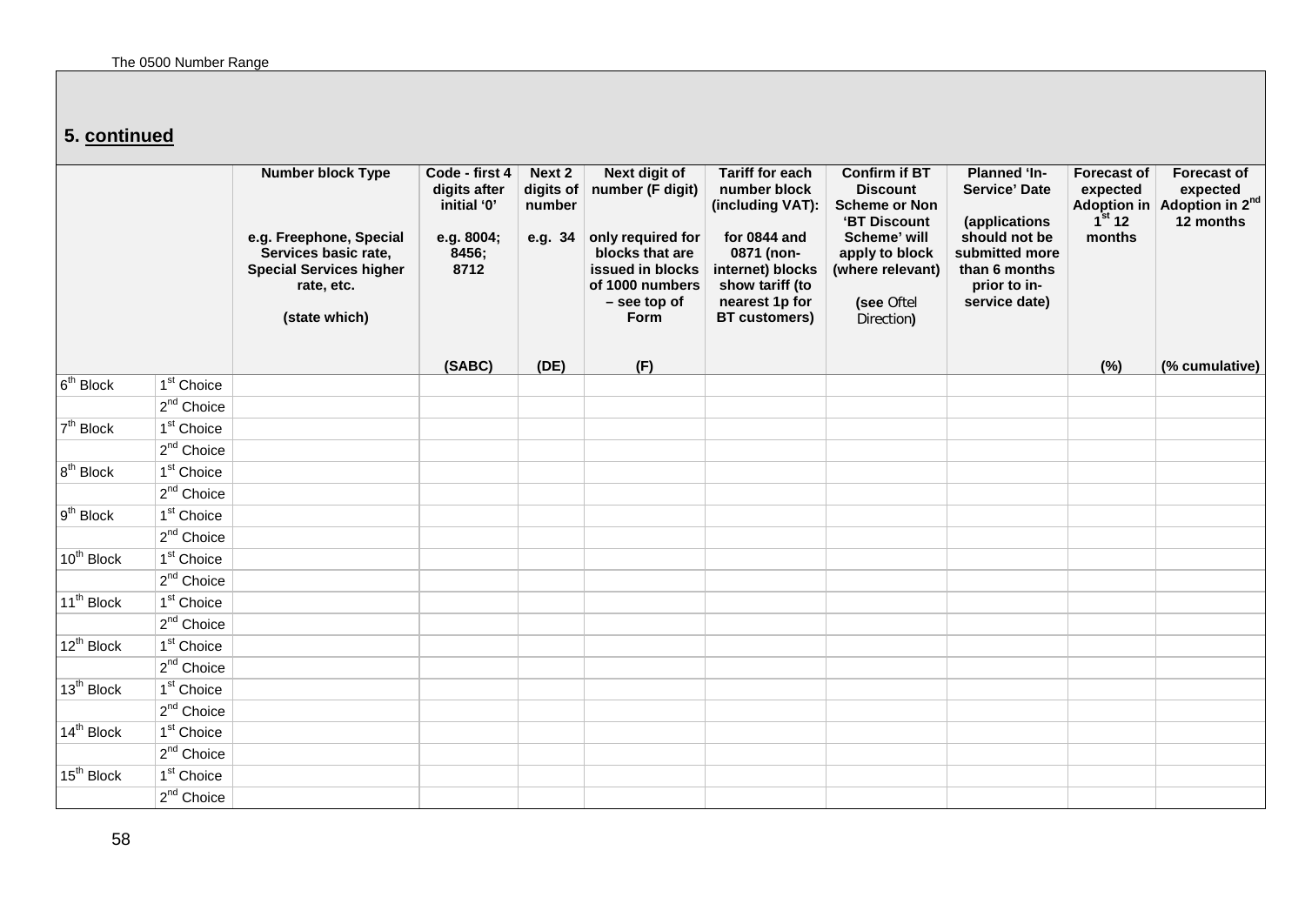## **6. Service and Market:**

For each of the Telephone Number blocks applied for above, give a brief description of the type of Public Electronic Communications Service for which the Telephone Numbers applied for will be Adopted, and the market to be served by the service, e.g. calling-card for UK customers, e-fax, internet access, etc.

**This requirement only applies to an application for an [08085][08050] block for allocation after [3 years and 3 months from date of direction].**

### **7. Adoption of existing Telephone Number blocks**:

For each type of Telephone Number block applied for above you should provide details, in the table below, of any other number blocks in the same category (and at the same tariff – where relevant) that you have been allocated to date. Consistent with its duty in the Communications Act 2003 to secure best use of numbers, Ofcom requires a justification for applying for further numbering capacity where there may be non-utilised numbers.

**This requirement only applies to an application for an [08085][08050] block for allocation after [3 years and 3 months from date of direction].**

| <b>Number block Type</b><br>e.g. Freephone,<br><b>Special Services basic</b><br>rate, Special Services<br>higher rate, etc.<br>(state which) | Code - first 6 or<br>7 digits after<br>initial '0' - show<br>as SABC DE F<br>(see top of Form<br>for number of<br>digits to specify) |                |   | <b>Tariff for BT</b><br>customers<br>(only needs<br>to be<br>entered for<br>0844 and<br>0871 (non-<br>internet)<br>blocks) | <b>Confirm if BT</b><br><b>Discount</b><br>Scheme or<br>Non 'BT<br><b>Discount</b><br>Scheme'<br>applies to the<br>block (where<br>relevant)<br>(see Oftel | <b>Total</b><br><b>Numbers</b><br><b>Allocated</b><br>to End<br>Users: i.e<br>in use or<br>ported out<br>(Numbers | <b>Total</b><br><b>Numbers</b><br>not in use<br>but<br>contracted<br>out<br>(Numbers |
|----------------------------------------------------------------------------------------------------------------------------------------------|--------------------------------------------------------------------------------------------------------------------------------------|----------------|---|----------------------------------------------------------------------------------------------------------------------------|------------------------------------------------------------------------------------------------------------------------------------------------------------|-------------------------------------------------------------------------------------------------------------------|--------------------------------------------------------------------------------------|
|                                                                                                                                              | (SABC) (DE)<br>(F)                                                                                                                   |                |   |                                                                                                                            | Direction)                                                                                                                                                 | or $\%$ )                                                                                                         | or $\%$ )                                                                            |
| Freephone                                                                                                                                    | 8005                                                                                                                                 | 28             | 6 |                                                                                                                            |                                                                                                                                                            | 942                                                                                                               | 8                                                                                    |
| <b>Internet Services</b><br>metered access up to<br>and including 5p for<br><b>BT</b> customers                                              | 8440                                                                                                                                 | 9 <sub>5</sub> | 4 |                                                                                                                            |                                                                                                                                                            | 860                                                                                                               | 35                                                                                   |
| <b>Special Services</b><br>higher rate up to and<br>including 10p for BT<br>customers (non-<br>internet)                                     | 8446                                                                                                                                 | 23             |   | 4ppm                                                                                                                       | Non 'BT<br>Discount<br>Scheme'                                                                                                                             | 6540                                                                                                              | 2050                                                                                 |
|                                                                                                                                              |                                                                                                                                      |                |   |                                                                                                                            |                                                                                                                                                            |                                                                                                                   |                                                                                      |
|                                                                                                                                              |                                                                                                                                      |                |   |                                                                                                                            |                                                                                                                                                            |                                                                                                                   |                                                                                      |
|                                                                                                                                              |                                                                                                                                      |                |   |                                                                                                                            |                                                                                                                                                            |                                                                                                                   |                                                                                      |
|                                                                                                                                              |                                                                                                                                      |                |   |                                                                                                                            |                                                                                                                                                            |                                                                                                                   |                                                                                      |
|                                                                                                                                              |                                                                                                                                      |                |   |                                                                                                                            |                                                                                                                                                            |                                                                                                                   |                                                                                      |
|                                                                                                                                              |                                                                                                                                      |                |   |                                                                                                                            |                                                                                                                                                            |                                                                                                                   |                                                                                      |
|                                                                                                                                              |                                                                                                                                      |                |   |                                                                                                                            |                                                                                                                                                            |                                                                                                                   |                                                                                      |

*(You should e-mail this application form to [numbering.applications@ofcom.org.uk](mailto:numbering.applications@ofcom.org.uk)*)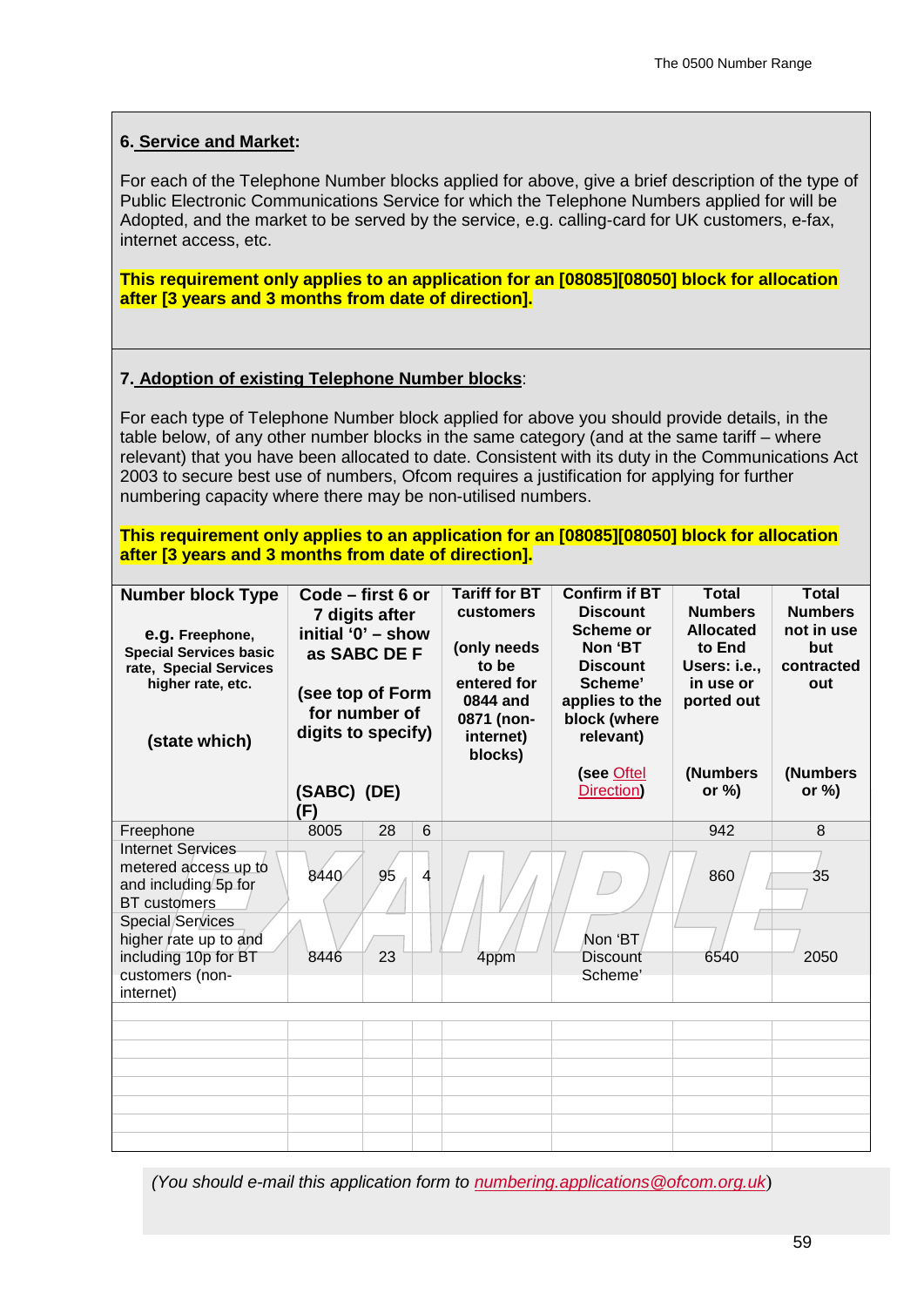## **A1. Confirmation of Status:**

Ofcom generally only Allocates Telephone Numbers to providers of Public Electronic Communications Networks.

Ofcom may also Allocate numbers, where number resource implications do not preclude allocation, to providers of a Public Electronic Communications Service. Ofcom would also normally expect to see that the provider has arrangements in place for its service to be carried over a network, and, where appropriate, would usually expect the provider to have taken reasonable steps to seek a sub-allocation of Telephone Numbers of the type applied for prior to making the application.

### **Providers of Public Electronic Communications Networks**

Ofcom needs certain information from you in order to determine whether or not you are a provider of a Public Electronic Communication Network. You will only need to provide this information with your first application.

Please provide details of:

- a) the Electronic Communications Network on which the Telephone Numbers applied for are intended to be Adopted;
	- (a diagram may be useful to assist Ofcom in assessing your eligibility for Telephone Numbers)
- b) the Electronic Communications Service which you are intending to provide over that network.

### **Providers of Public Electronic Communications Services**

In order to determine whether or not you are a provider of a Public Electronic Communications Service, Ofcom needs certain information from you. Please provide details of:

c) the Electronic Communications Service which you are intending to provide with the Telephone Numbers applied for. Please also provide details of the network on which the numbers you are applying for will be Adopted.